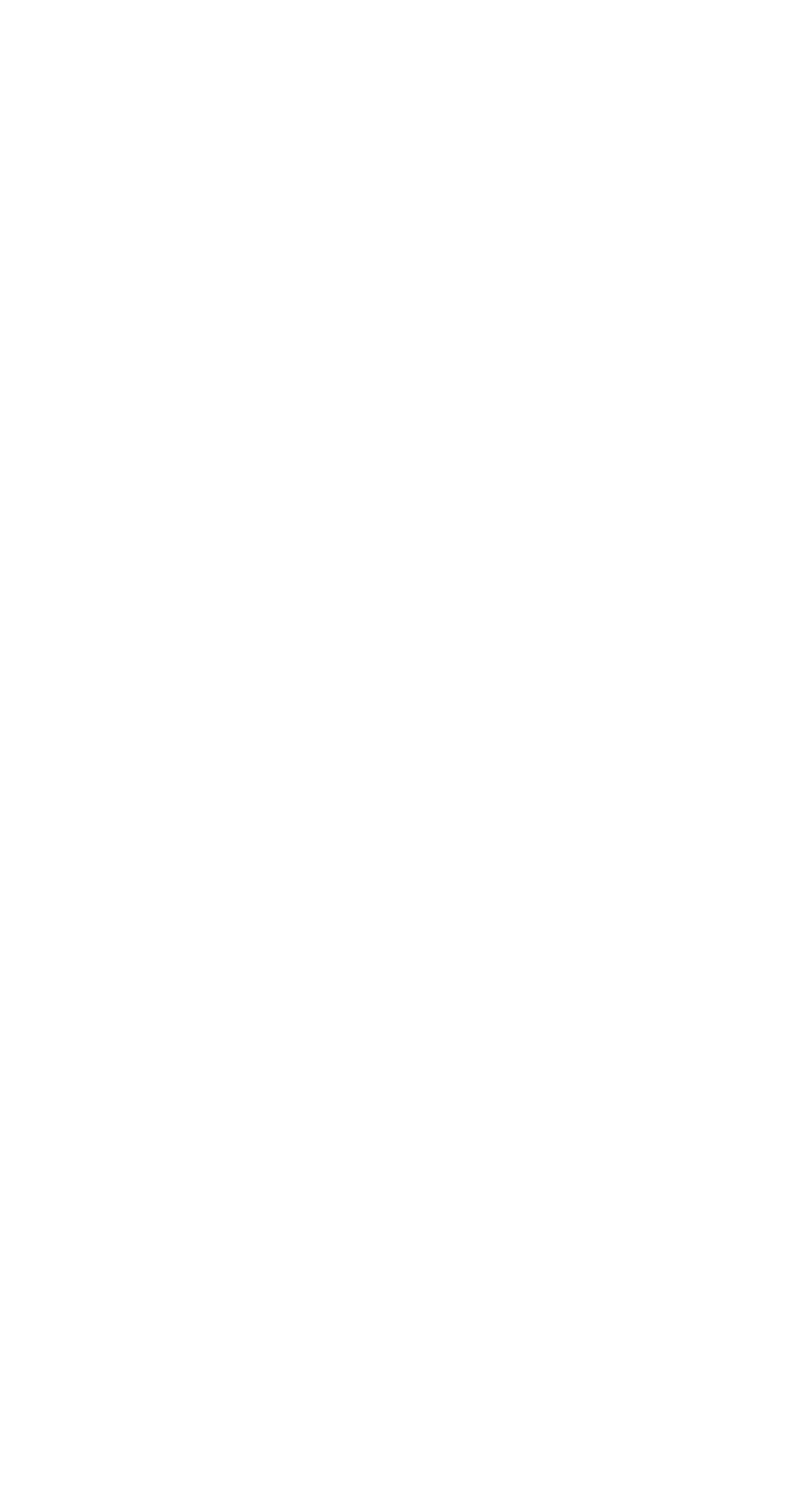

## IR607A Infrared Thermometer

## Users Manual

- **Mode d'emploi**
- **Bedienungshandbuch**
- **Manual d'uso**
- **Manual de uso**
- **Anvandärhanbok**

October 2009, Rev.1 ©2009 Amprobe Test Tools. All rights reserved. Printed in China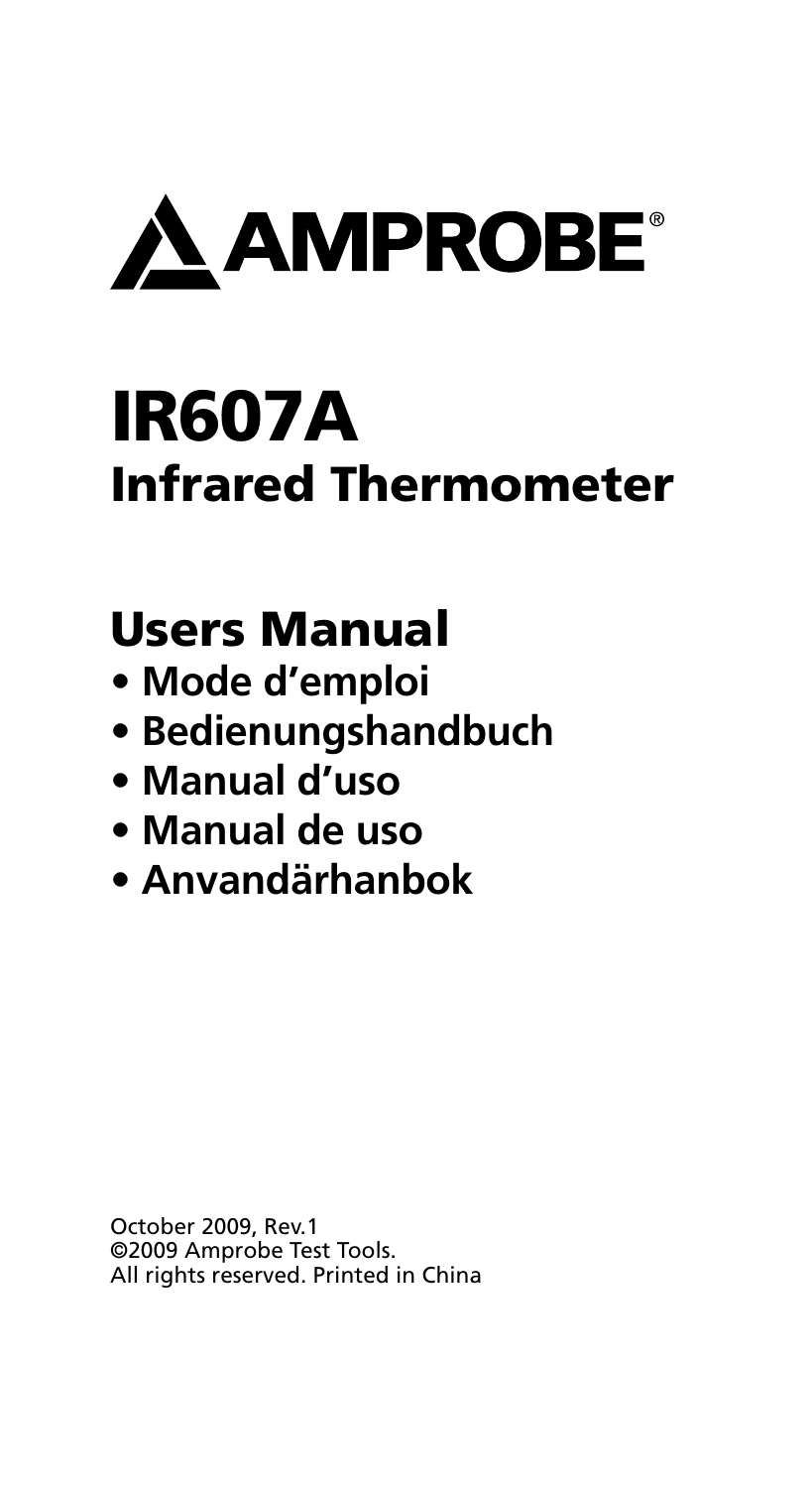

**• Tampa da bateria**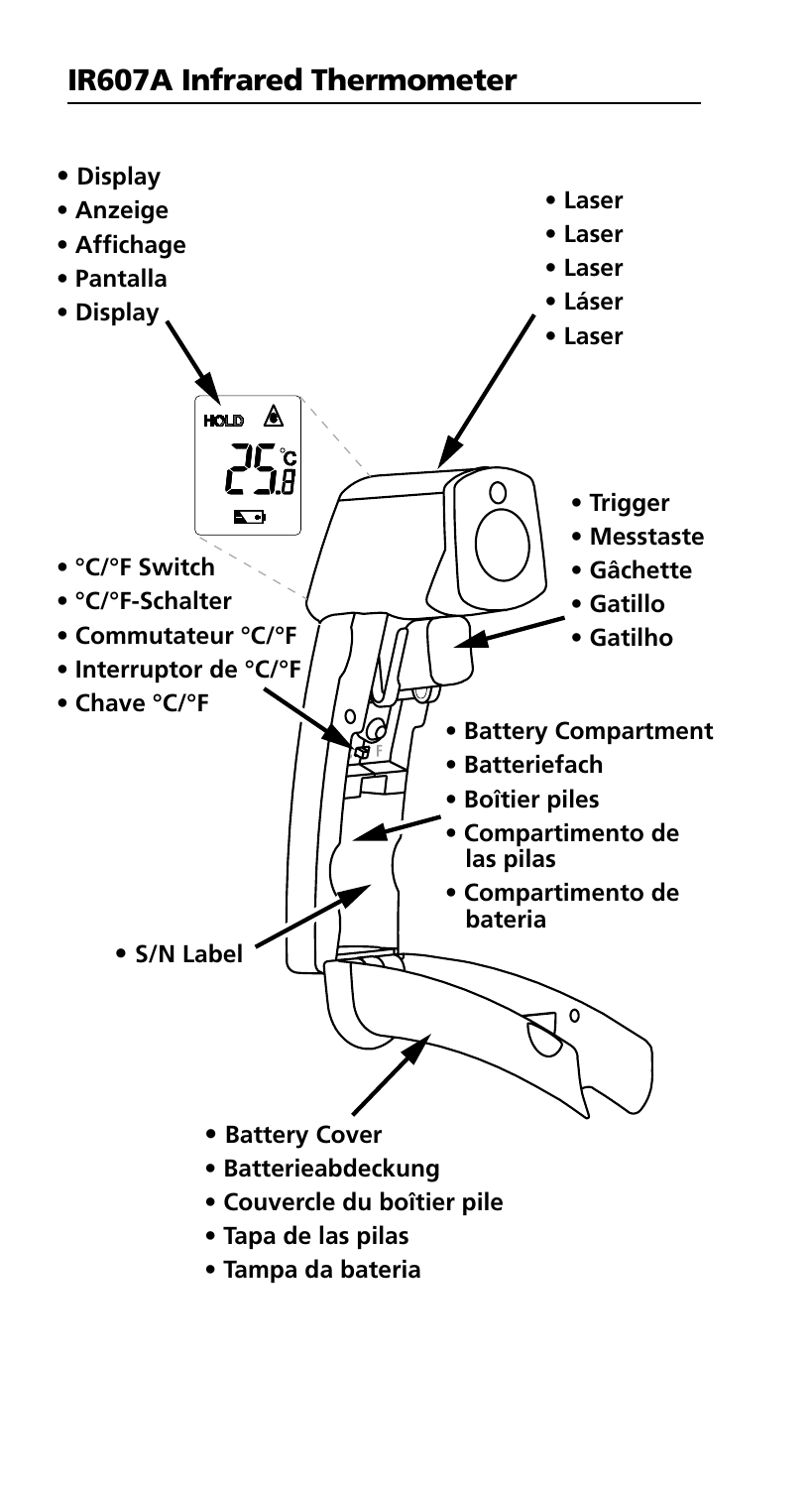

# IR607A Infrared Thermometer

## Users Manual

- **Mode d'emploi**
- **Bedienungshandbuch**
- **Manual d'uso**
- **Manual de uso**
- **Anvandärhanbok**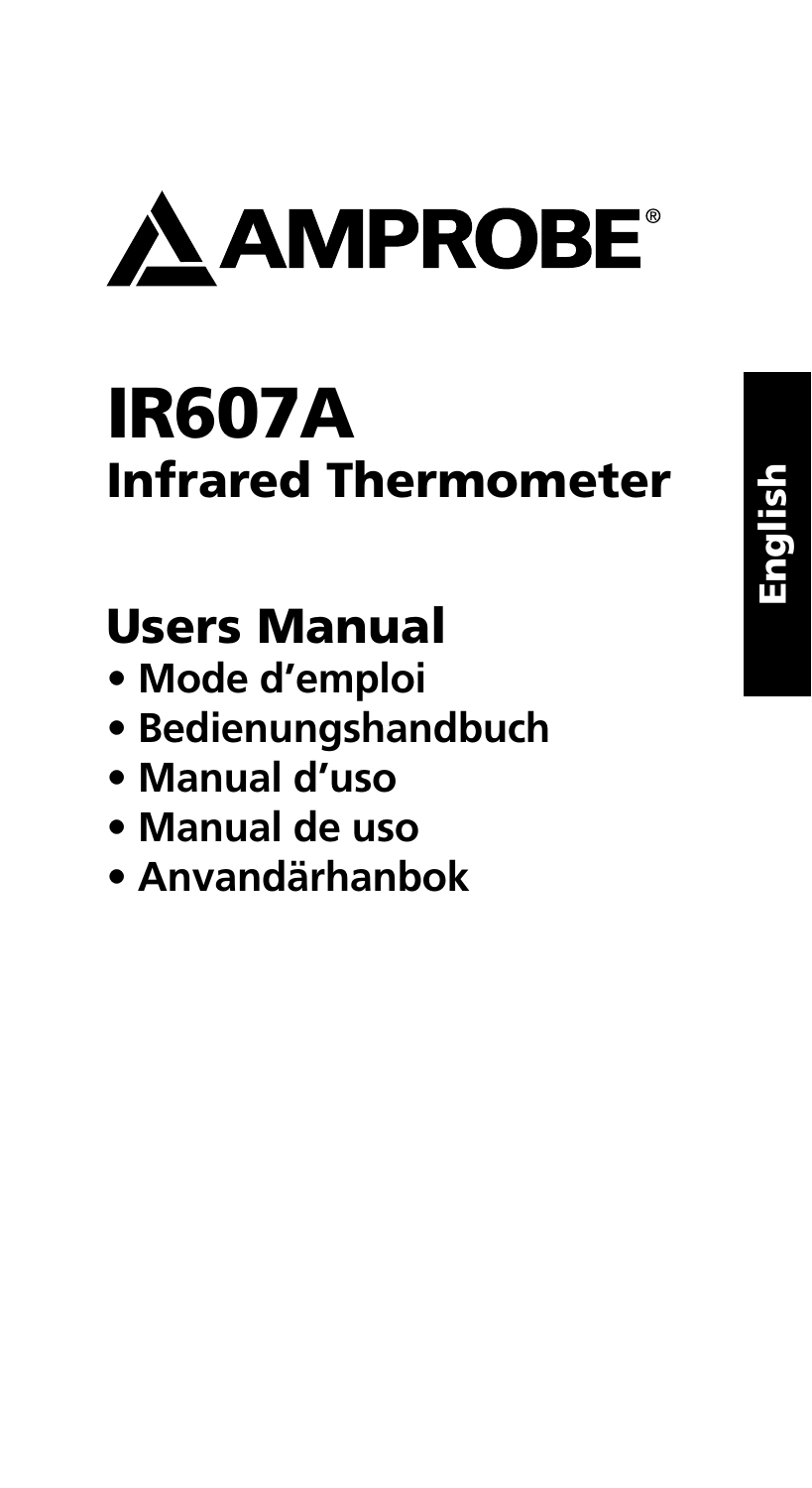#### **Limited Warranty and Limitation of Liability**

Your Amprobe product will be free from defects in material and workmanship for 1 year from the date of purchase. This warranty does not cover fuses, disposable batteries or damage from accident, neglect, misuse, alteration, contamination, or abnormal conditions of operation or handling. Resellers are not authorized to extend any other warranty on Amprobe's behalf. To obtain service during the warranty period, return the product with proof of purchase to an authorized Amprobe Test Tools Service Center or to an Amprobe dealer or distributor. See Repair Section for details. THIS WARRANTY IS YOUR ONLY REMEDY. ALL OTHER WARRANTIES - WHETHER EXPRESS, IMPLIED OR STAUTORY - INCLUDING IMPLIED WARRANTIES OF FITNESS FOR A PARTICULAR PURPOSE OR MERCHANTABILITY, ARE HEREBY DISCLAIMED. MANUFACTURER SHALL NOT BE LIABLE FOR ANY SPECIAL, INDIRECT, INCIDENTAL OR CONSEQUENTIAL DAMAGES OR LOSSES, ARISING FROM ANY CAUSE OR THEORY. Since some states or countries do not allow the exclusion or limitation of an implied warranty or of incidental or consequential damages, this limitation of liability may not apply to you.

#### **Repair**

All test tools returned for warranty or non-warranty repair or for calibration should be accompanied by the following: your name, company's name, address, telephone number, and proof of purchase. Additionally, please include a brief description of the problem or the service requested and include the test leads with the meter. Non-warranty repair or replacement charges should be remitted in the form of a check, a money order, credit card with expiration date, or a purchase order made payable to Amprobe® Test Tools.

#### **In-Warranty Repairs and Replacement – All Countries**

Please read the warranty statement and check your battery before requesting repair. During the warranty period any defective test tool can be returned to your Amprobe® Test Tools distributor for an exchange for the same or like product. Please check the "Where to Buy" section on www.amprobe.com for a list of distributors near you. Additionally, in the United States and Canada In-Warranty repair and replacement units can also be sent to a Amprobe® Test Tools Service Center (see below for address).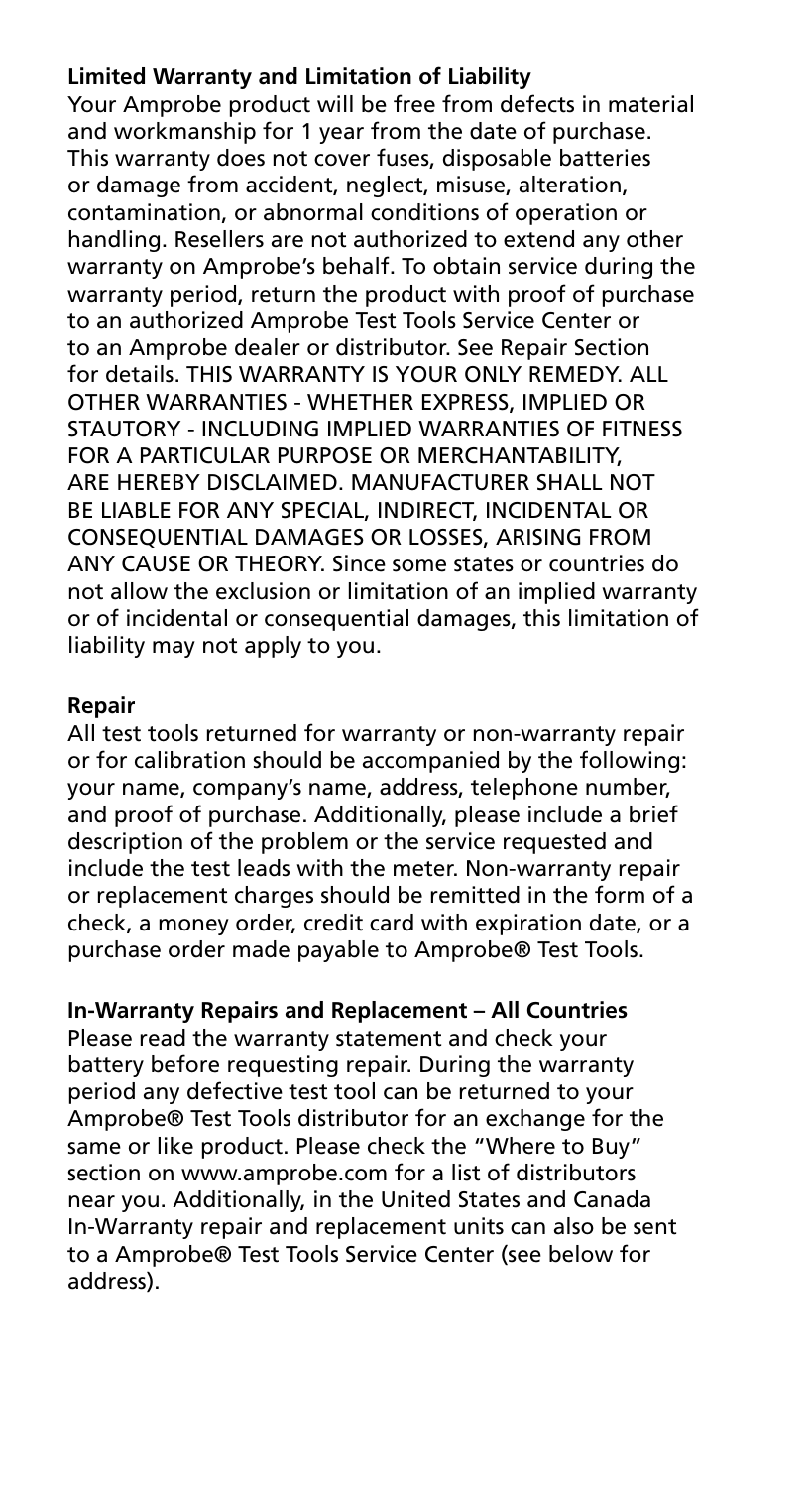**Non-Warranty Repairs and Replacement – US and Canada**

Non-warranty repairs in the United States and Canada should be sent to a Amprobe® Test Tools Service Center. Call Amprobe® Test Tools or inquire at your point of purchase for current repair and replacement rates.

Amprobe Test Tools<br>
Everett, WA 98203 Mississauga, ON L4Z Tel: 877-AMPROBE (267-7623) Tel: 905-890-7600 Fax: 425-446-6390 Fax: 905-890-6866

### **In USA In Canada**

Mississauga, ON L4Z 1X9

#### **Non-Warranty Repairs and Replacement – Europe**

European non-warranty units can be replaced by your Amprobe® Test Tools distributor for a nominal charge. Please check the "Where to Buy" section on www.amprobe. com for a list of distributors near you.

#### **European Correspondence Address\***

Amprobe® Test Tools Europe P.O. Box 1186 5602 BD Eindhoven The Netherlands \*(Correspondence only – no repair or replacement available from this address. European customers please contact your distributor.)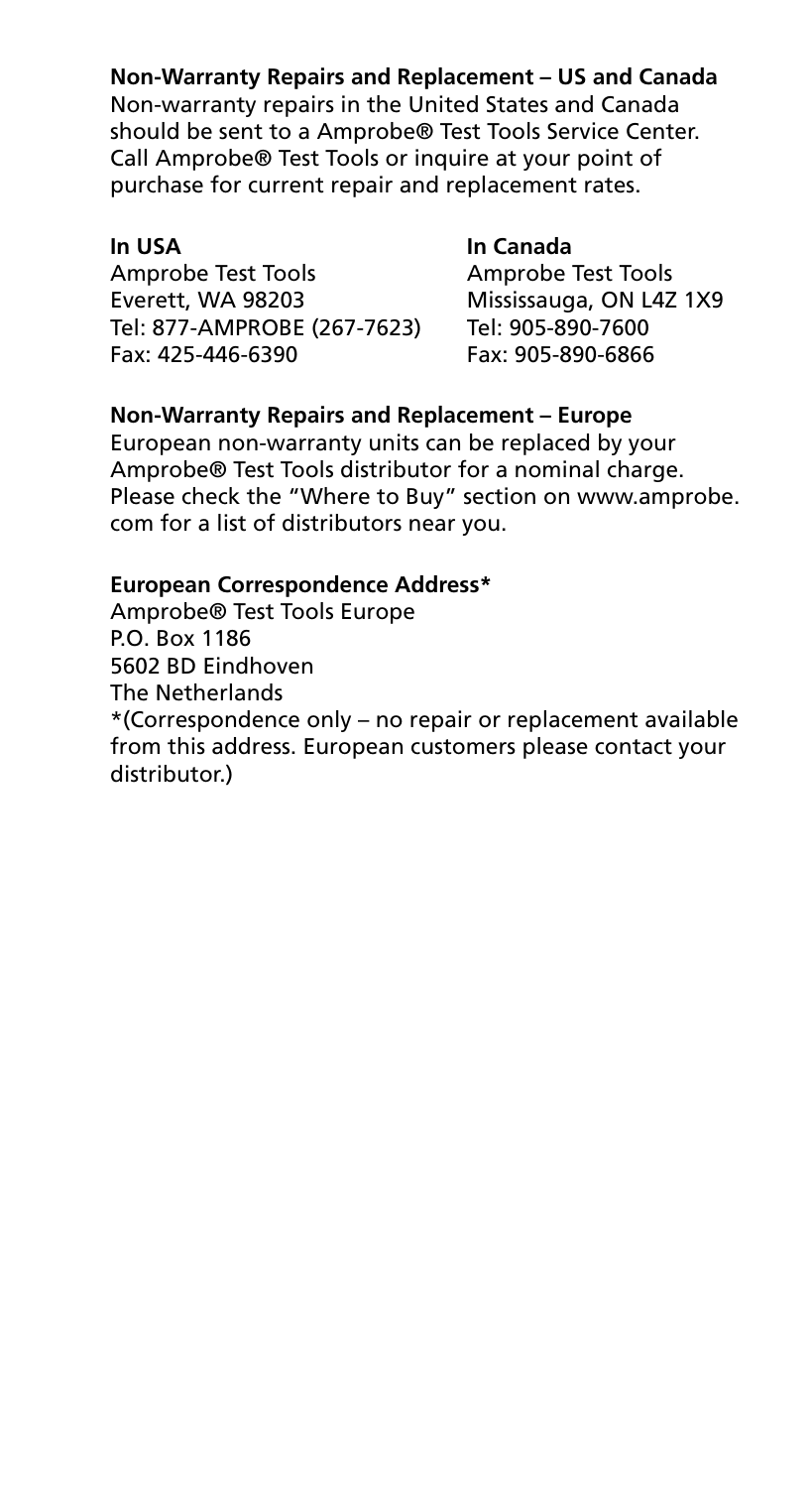| <b>CONTENTS</b>                                |  |
|------------------------------------------------|--|
|                                                |  |
|                                                |  |
|                                                |  |
|                                                |  |
|                                                |  |
|                                                |  |
|                                                |  |
|                                                |  |
| <b>HOW TO ACCURATELY MEASURE TEMPERATURE 3</b> |  |
|                                                |  |
|                                                |  |
|                                                |  |
|                                                |  |
|                                                |  |
|                                                |  |
|                                                |  |
|                                                |  |
|                                                |  |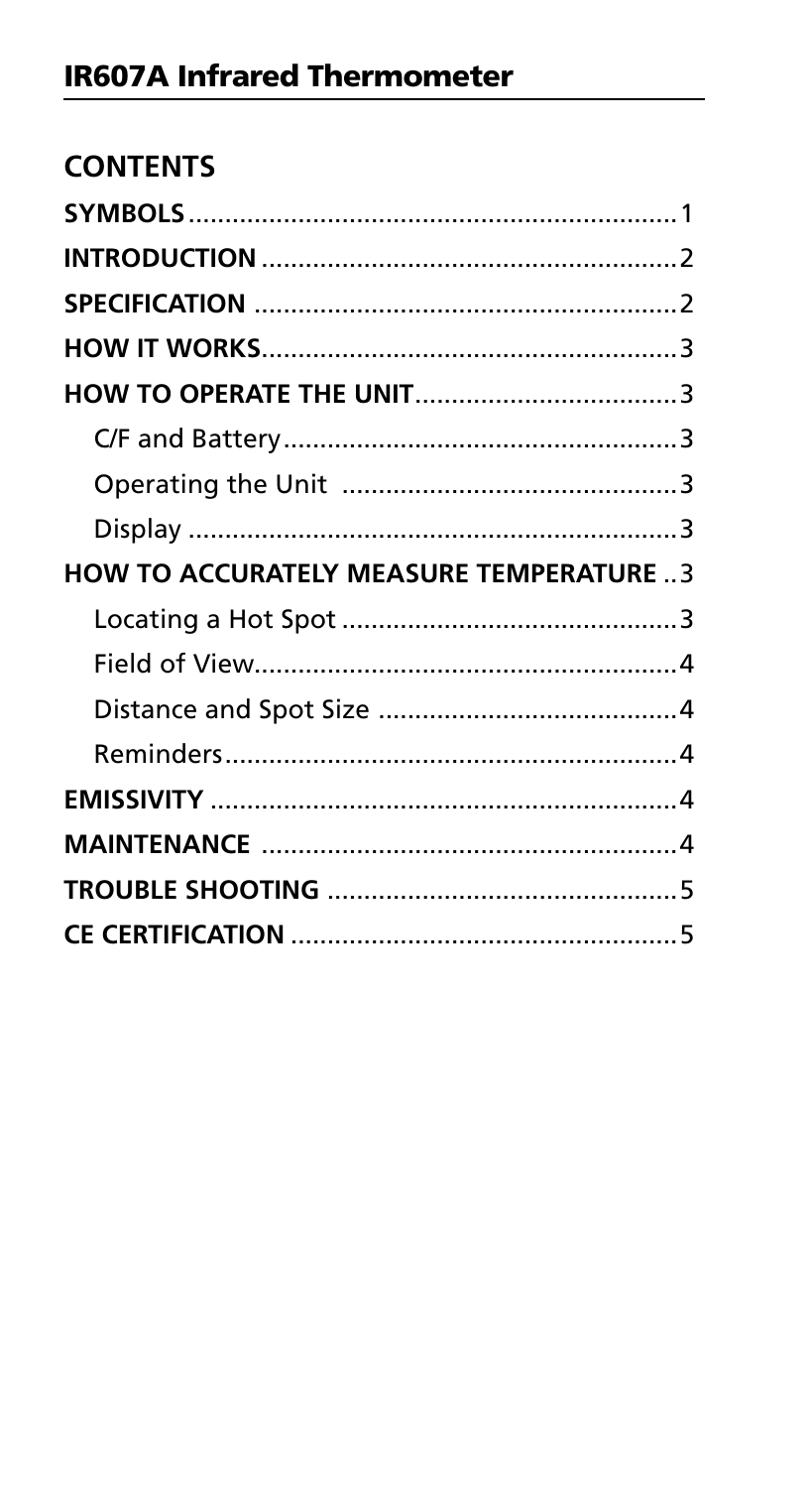## **SYMBOLS**

| Caution!<br>$\Delta$ $\Delta$ Refer to the explanation in this Manual |
|-----------------------------------------------------------------------|
| $\vert$ C $\epsilon$ $\vert$ Complies with European Directives        |
| 団 Battery                                                             |

## �*Warning*

• Do not point laser directly at eye or indirectly off reflective surfaces.



## �*Cautions*

*All models should be protected from the following,*

- EMF (electro-magnetic fields) from arc welders, induction heaters
- Static electricity
- Thermal shock (caused by large or abrupt ambient temperature changes—allow 30 minutes for unit to stabilize before use)
- Do not leave the unit on or near objects of high temperature

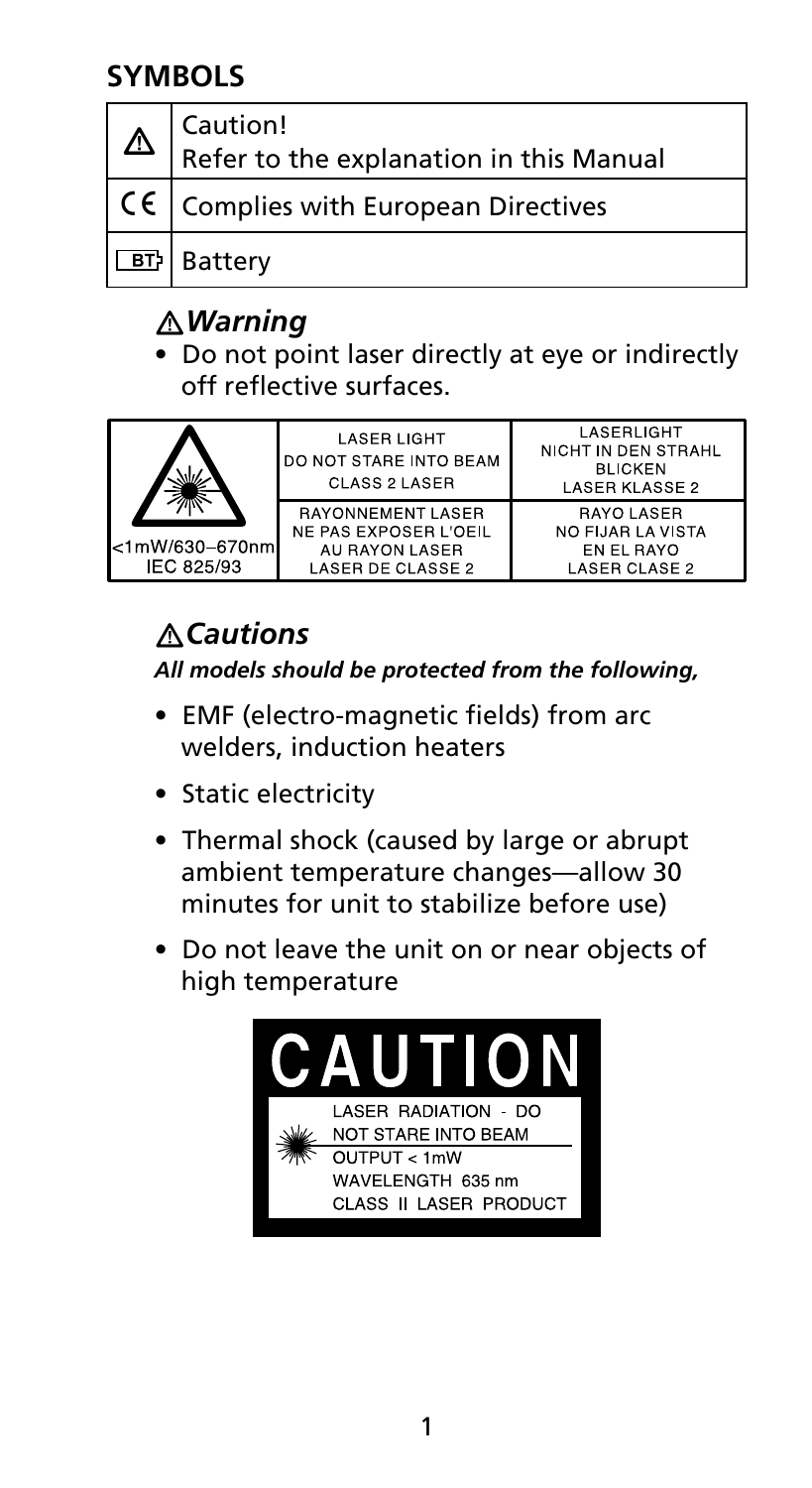## **INTRODUCTION**

We are confident you will find many uses for your handheld noncontact thermometer. Compact, rugged, and easy to use - just aim, pull the trigger, and read current surface temperatures in less than a second. You can safely measure surface temperatures of hot, hazardous, or hard-to-reach objects without contact.

## **SPECIFICATIONS**

*Note: Specifications subject to change without notice.* 

**Temperature range:** -18 to 400°C (0 to 750°F)

**Temperature display:** °C or 0.5°F

**Accuracy** *(assumes ambient operating temperature of 23 °C [73°F]) For targets at:*

|             | -1 to 400°C $\pm 3\%$ of reading or $\pm 2^{\circ}$ C ( $\pm 3.5^{\circ}$ F),    |  |
|-------------|----------------------------------------------------------------------------------|--|
|             | (30 to 750°F) whichever is greater                                               |  |
|             | -18 to -1°C $\left  \pm 3^{\circ}C \right $ ( $\pm 5^{\circ}F$ ) at 23 °C (73°F) |  |
| (0 to 30°F) | $\pm 2^{\circ}$ C (±3.5°F)                                                       |  |

**Repeatability:** ±3% of reading, or ± 2°C (±3°F) **Response time:** 500 mSec, 95% response **Spectral response:** 7–18 μm **Emissivity:** pre-set 0.95 **Ambient operating range:** 0 to 50°C (32 to 120°F) **Relative humidity:** 10–95 % RH noncondensing, @ up to 30°C (86°F) **Storage temperature:** - 20 to 65°C (-4 to 150°F) without battery **Weight / Dimensions:**  227 g (0.5 lb); 152 x 101 x 38mm (6 x 4 x 1.5 in) **Power:** 9V Alkaline or NiCd battery **Typical Battery life (Alkaline):** 12 hrs **Distance to Spot Size:** 8:1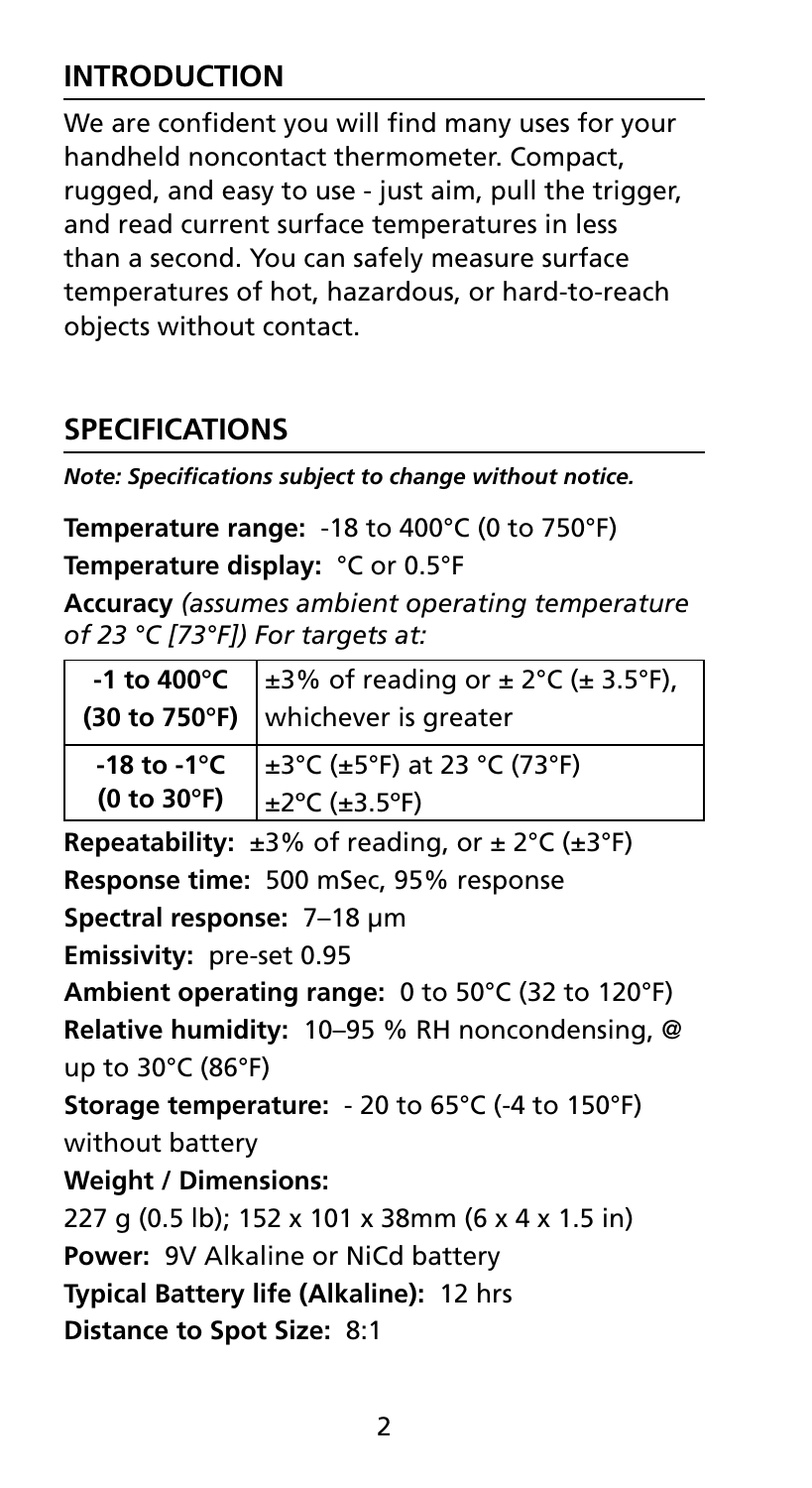## **How it Works**

Infrared thermometers measure the surface temperature of an object. The unit's optics sense emitted (E), reflected (R), and transmitted (T) energy, which is collected and focused onto a detector. The unit's electronics translate the information into a temperature reading which is displayed on the unit.

## **How to Operate the Unit**

## **C/F and Battery**

Pull open the unit's handle using the finger indents near the trigger to access the C/F switch or to insert/ remove the battery. To toggle between °C and °F, push the switch (A). Insert the 9v battery positive side first into the battery compartment. *Note: The battery door is detachable.*

## **Operating the Unit**

To measure a temperature, point unit at object and pull the trigger. Be sure to consider distance-to-spot size ratio and field of view. If the unit is equipped with a laser, use the laser only for aiming. See How to Accurately Measure Temperatures.

## **Display**

The backlit LCD displays the current temperature in Celsius or Fahrenheit. The unit will hold the reading for 7 seconds after trigger is released; the word HOLD appears. The presence of the battery icon indicates a low battery (B).

## **How to Accurately Measure Temperature**

## **Locating a Hot Spot**

To find a hot spot aim the thermometer outside the area of interest, then scan across with an up and down motion until you locate the hot spot.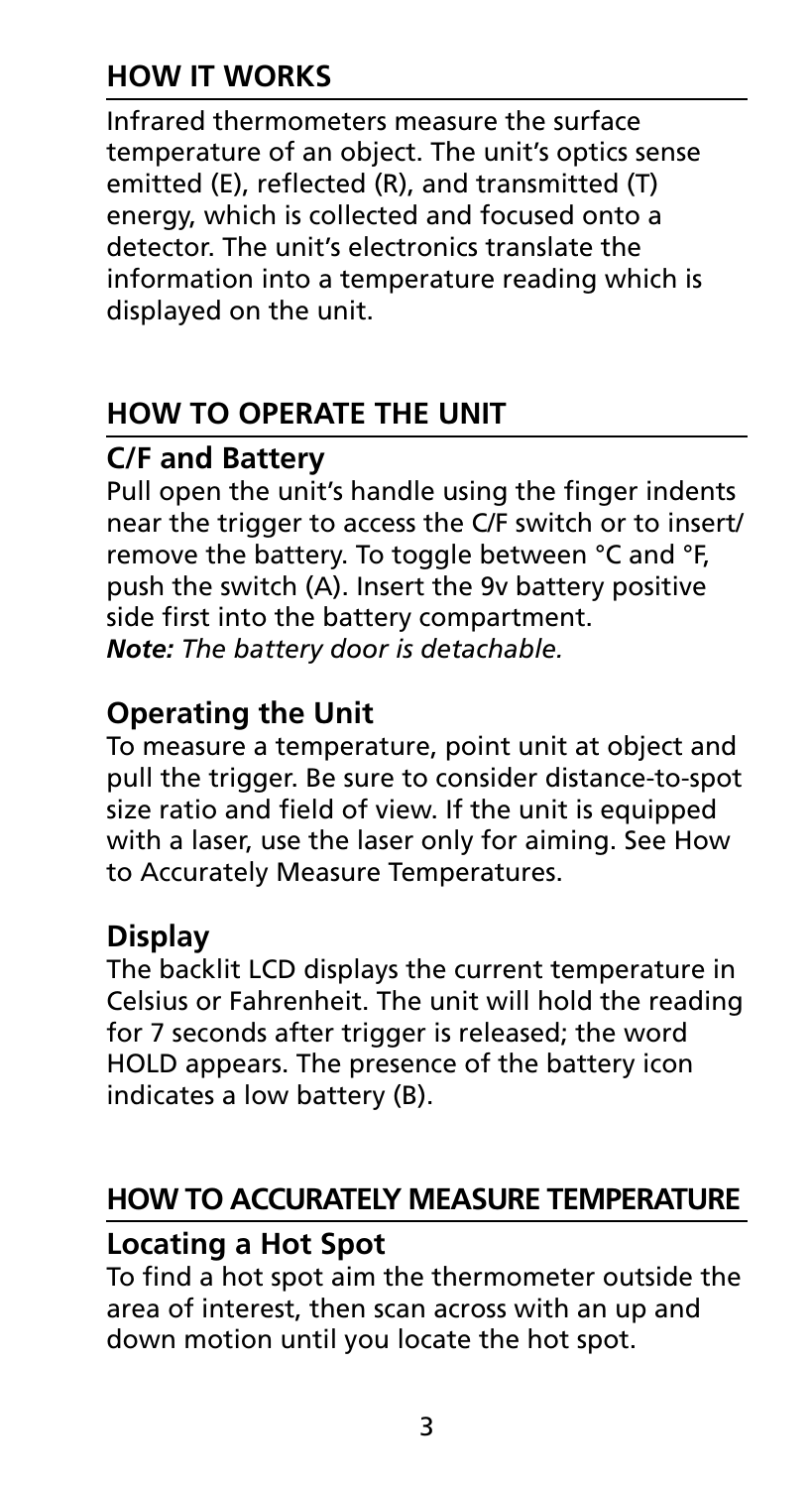## **Field of View**

Make sure that the target is larger than the unit's spot size. The smaller the target, the closer you should be to it. When accuracy is critical, make sure the target is at least twice as large as the spot size.

## **Distance and Spot Size**

As the distance (D) from the object increases, the spot size (S) of the area measured by the unit becomes larger.

### **Reminders**

Not recommended for use in measuring shiny or polished metal surfaces (stainless steel, aluminum, etc.). See Emissivity. The unit cannot measure through transparent surfaces such as glass. It will measure the surface temperature of the glass instead. Steam, dust, smoke, etc., can prevent accurate measurement by obstructing the unit's optics.

## **Emissivity**

Most organic materials and painted or oxidized surfaces have an emissivity of 0.95 (pre-set in the unit). Inaccurate readings will result from measuring shiny or polished metal surfaces. To compensate, cover the surface to be measured with masking tape or flat black paint. Allow time for the tape to reach the same temperature as the the material underneath it. Measure the temperature of the tape or painted surface.

## **MAINTENACE**

Lens Cleaning: Blow off loose particles using clean compressed air. Gently brush remaining debris away with a camel's hair brush. Carefully wipe the surface with a moist cotton swab. The swab may be moistened with water.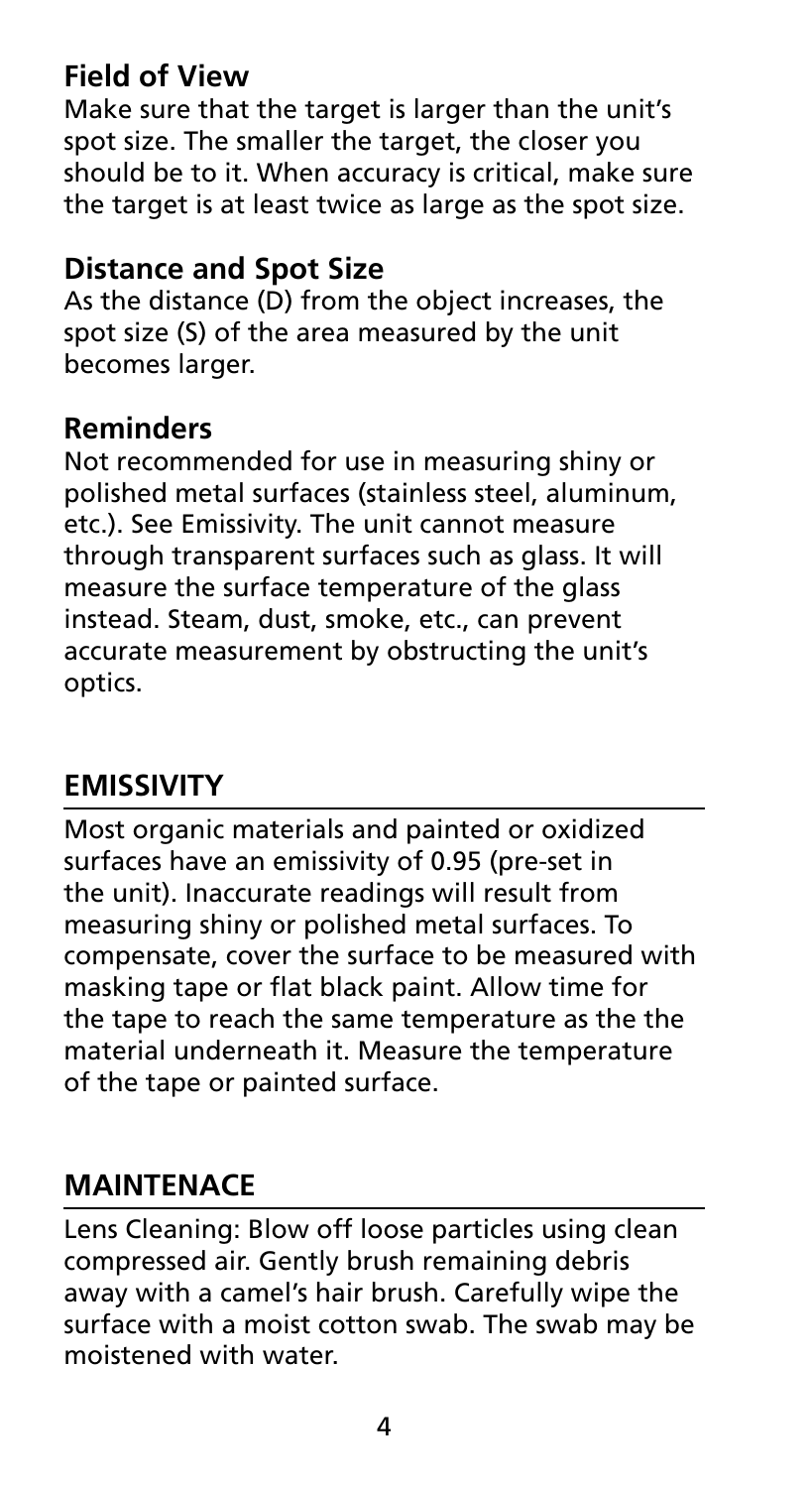*Note:* 

- DO NOT use solvents to clean the plastic lens. Case Cleaning: Use soap and water on a damp sponge or soft cloth.
- DO NOT submerge the unit in water.

| Code                    | Problem                                            | <b>Action</b>                             |
|-------------------------|----------------------------------------------------|-------------------------------------------|
| --- (on display)        | Target<br>temperature is<br>over or under<br>range | Select target<br>within<br>specifications |
| Battery icon<br>appears | Possible low<br>battery                            | Check and/or<br>replace battery           |
| Blank display           | Possible dead<br>battery                           | Check and/or<br>replace battery           |
| Laser doesn't<br>work   | Low or dead<br>batterv                             | Replace battery                           |

## **TROUBLE SHOOTING**

## **CE Certification**

 $\int f$  This instrument conforms to the following standards:

**EN 61326-1** -

Electromagnetic Emissions and Susceptibility **EN 61010-1** - General Safety **EN 60825-1** - Laser Safety

Between approximately 250Mhz and 800 Mhz at 3V/m, the instrument may not meet its stated accuracy.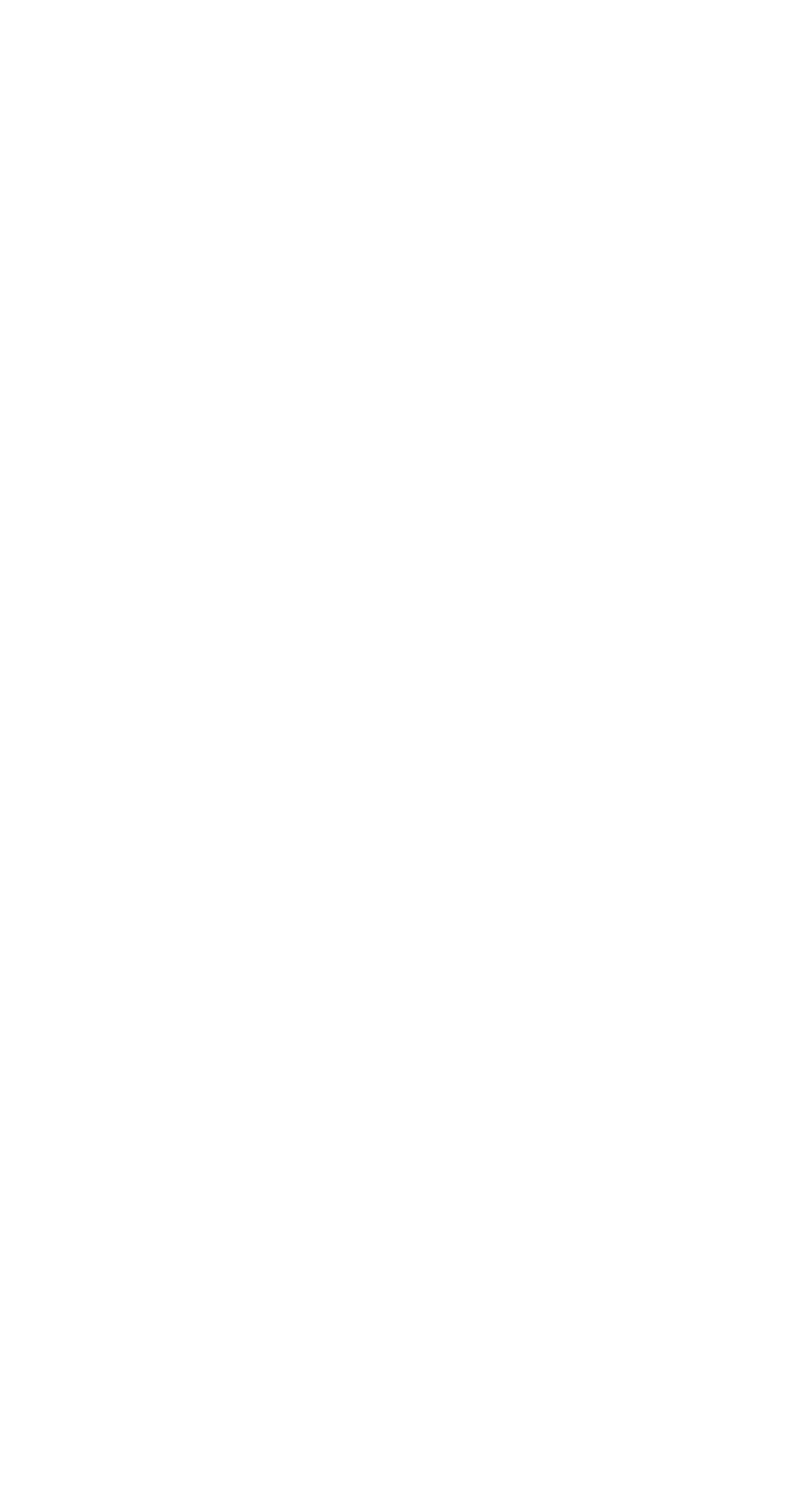

## IR607A Infrared Thermometer

## Users Manual

- **Mode d'emploi**
- **Bedienungshandbuch**
- **Manual d'uso**
- **Manual de uso**
- **Anvandärhanbok**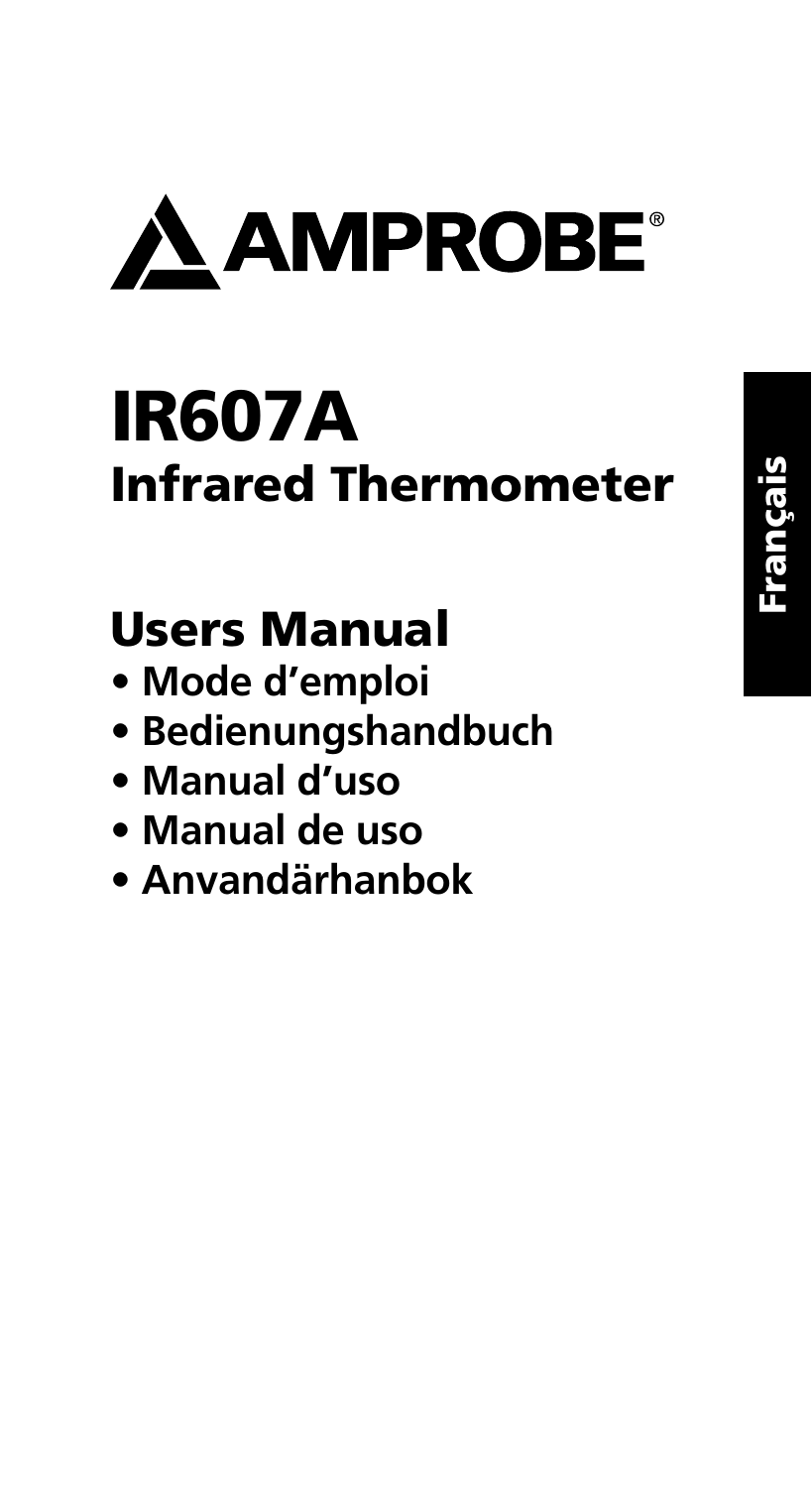#### **Limites de garantie et de responsabilité**

Amprobe garantit l'absence de vices de matériaux et de fabrication de ce produit dans des conditions normales d'utilisation et d'entretien pendant une période d'un an prenant effet à la date d'achat. Cette garantie ne s'applique pas aux fusibles, aux piles jetables ni à tout produit mal utilisé, modifié, contaminé, négligé ou endommagé par accident ou soumis à des conditions anormales d'utilisation et de manipulation. Les distributeurs agréés par Amprobe ne sont pas autorisés à appliquer une garantie plus étendue au nom de Amprobe. Pour bénéficier de la garantie, renvoyez le produit accompagné d'un justificatif d'achat auprès d'un centre de services agréé par Amprobe Test ou du distributeur ou du revendeur Amprobe. Voir la section Réparation ci-dessus pour tous les détails. LA PRESENTE GARANTIE EST LE SEUL ET EXCLUSIF RECOURS TOUTES AUTRES GARANTIES, EXPLICITES, IMPLICITES OU STATUTAIRES, NOTAMMENT LE CAS ECHEANT LES GARANTIES DE QUALITE MARCHANDE OU D'ADAPTATION A UN OBJECTIF PARTICULIER SONT EXCLUES PAR LES PRESENTES. LE FABRICANT NE SERA EN AUCUN CAS TENU RESPONSABLE DE DOMMAGES PARTICULIERS, INDIRECTS, ACCIDENTELS OU CONSECUTIFS, NI D'AUCUNS DEGATS OU PERTES DE DONNEES, SUR UNE BASE CONTRACTUELLE, EXTRA-CONTRACTUELLE OU AUTRE. Etant donné que certains pays ou états n'admettent pas les limitations d'une condition de garantie implicite, ou l'exclusion ou la limitation de dégâts accidentels ou consécutifs, les limitations et les exclusions de cette garantie ne s'appliquent pas obligatoirement à chaque acheteur.

#### **Réparation**

Tous les appareils qui sont envoyés pour réparation ou calibrage dans le cadre de la garantie ou en dehors de la garantie doivent être accompagnés de ce qui suit : Nom du client, nom de la firme, adresse, numéro de téléphone et preuve d'achat. Prière de joindre en outre à l'appareil de mesure une brève description du problème ou de la maintenance désirée ainsi que les lignes de mesure. Les frais pour les réparations en dehors de la garantie ou pour le remplacement d'instruments doivent être payés par chèque, virement bancaire, carte de crédit (numéro de carte de crédit avec date d'expiration) ou une commande doit être formulée au bénéfice de Amprobe ®Test Tools.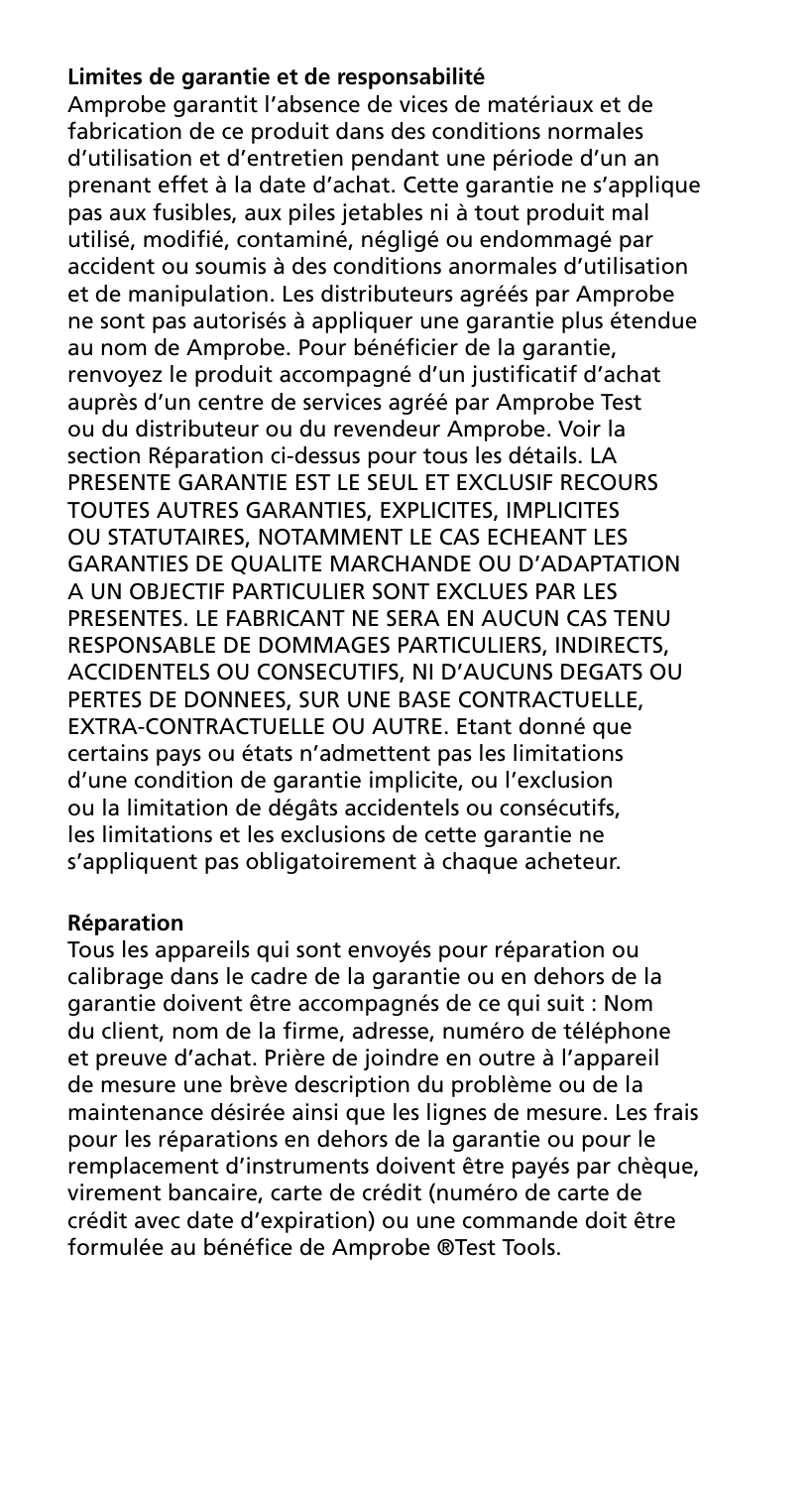#### **Réparations ou remplacement sous garantie – tous les pays.**

Veuillez lire la déclaration de garantie subséquente et contrôler la pile avant de demander des réparations. Pendant la période de garantie, tous les appareils défectueux peuvent être renvoyés à un distributeur Amprobe Test Tools pour remplacement par un appareil identique ou un produit similaire. Un répertoire des distributeurs agréés se trouve dans la section « Where to Buy » (points de vente) sur le site web www.amprobe. com. De plus, aux USA et au Canada, les appareils peuvent être envoyés à un centre de service après-vente Amprobe Test Tools (adresse voir plus loin) pour réparation ou remplacement.

#### **Réparations ou remplacement en dehors de la garantie - USA et Canada**

Pour les réparations en dehors de la garantie aux Etats-Unis et au Canada, les appareils sont envoyés à un centre de service après-vente Amprobe Test Tools. Vous pouvez obtenir des renseignements sur les prix de réparation et de remplacement actuellement en vigueur auprès de Amprobe Test Tools ou du point de vente.

#### **Aux USA Au Canada**

Amprobe Test Tools Amprobe Test Tools Everett, WA 98203 Mississauga, ON L4Z 1X9 Tel: 877-AMPROBE (267-7623) Fax: 425-446-6390 Fax: 905-890-6866

#### **Réparations ou remplacement en dehors de la garantie - Europe**

Les appareils hors garantie peuvent être remplacés contre paiement par le distributeur Amprobe Test Tools compétent. Un répertoire des distributeurs agréés se trouve dans la section « Where to Buy » (points de vente) sur le site web www.amprobe.com.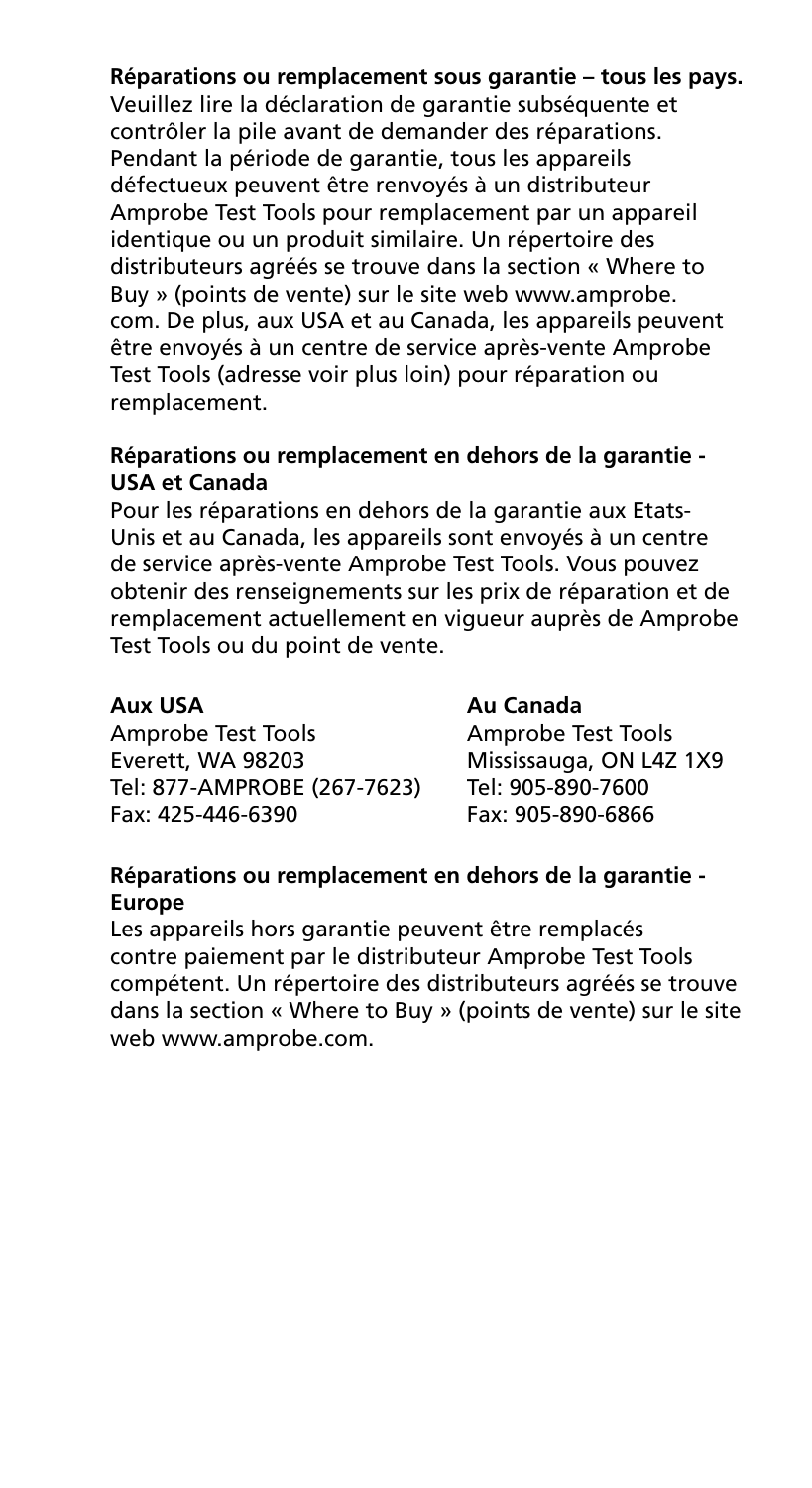| <b>CONTENTS</b>                       |  |
|---------------------------------------|--|
|                                       |  |
|                                       |  |
|                                       |  |
| PRINCIPE DE FONCTIONNEMENT3           |  |
|                                       |  |
|                                       |  |
| Utilisation du thermomètre 3          |  |
|                                       |  |
| <b>COMMENT MESURER PRÉCISÉMENT LA</b> |  |
| Détermination d'un point chaud3       |  |
|                                       |  |
| Distance et taille du spot mesuré 4   |  |
|                                       |  |
|                                       |  |
|                                       |  |
|                                       |  |
|                                       |  |
|                                       |  |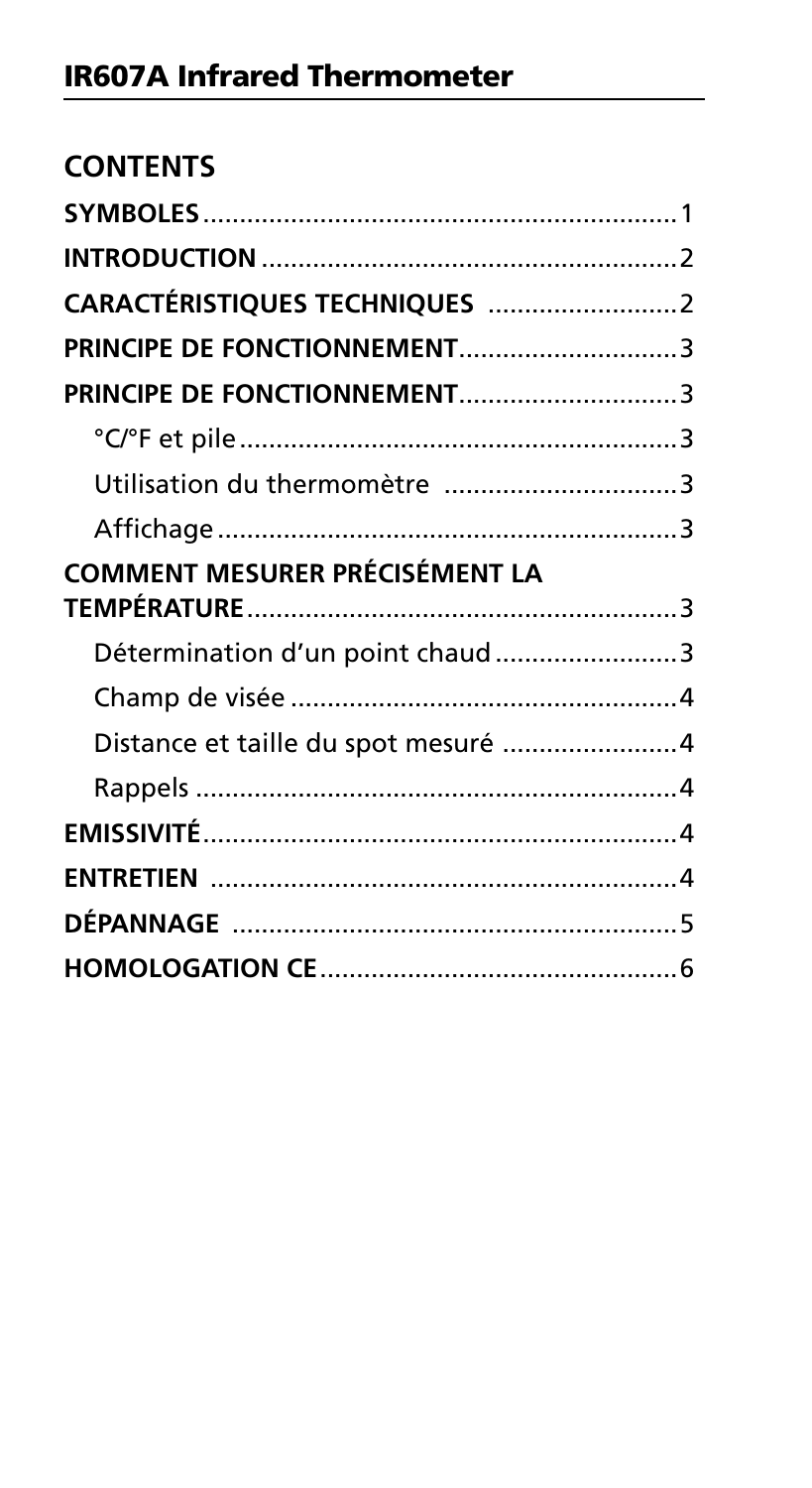## **Symboles**

|     | Se reporter au mode d'emploi                       |
|-----|----------------------------------------------------|
|     | $\vert$ CE $\vert$ Conforme aux directives de l'UE |
| BT. | l Pile                                             |

## � *Avertissement*

• Ne pointez pas le rayon laser directement dans les yeux ou indirectement sur des surfaces réfléchissantes.

|                              | <b>LASER LIGHT</b><br><b>DO NOT STARE INTO BEAM</b><br>CLASS 2 LASER                     | LASERLIGHT<br>NICHT IN DEN STRAHL<br><b>BLICKEN</b><br><b>LASER KLASSE 2</b> |
|------------------------------|------------------------------------------------------------------------------------------|------------------------------------------------------------------------------|
| <1mW/630-670nm<br>IEC 825/93 | <b>RAYONNEMENT LASER</b><br>NE PAS EXPOSER L'OEIL<br>AU RAYON LASER<br>LASER DE CLASSE 2 | RAYO LASER<br>NO FIJAR LA VISTA<br>EN EL RAYO<br><b>LASER CLASE 2</b>        |

## �*Précautions*

*Tous les modèles doivent être protégés contre:*

- les champs électromagnétiques des postes de soudure, les appareils de chauffage par induction
- l'électricité statique
- les chocs thermiques (causés par d'importants ou de brusques changements de température - laissez le thermomètre se stabiliser pendant 30 minutes avant de l'utiliser)
- Ne laissez pas le thermomètre sur ou à proximité d'objets à température élevée.

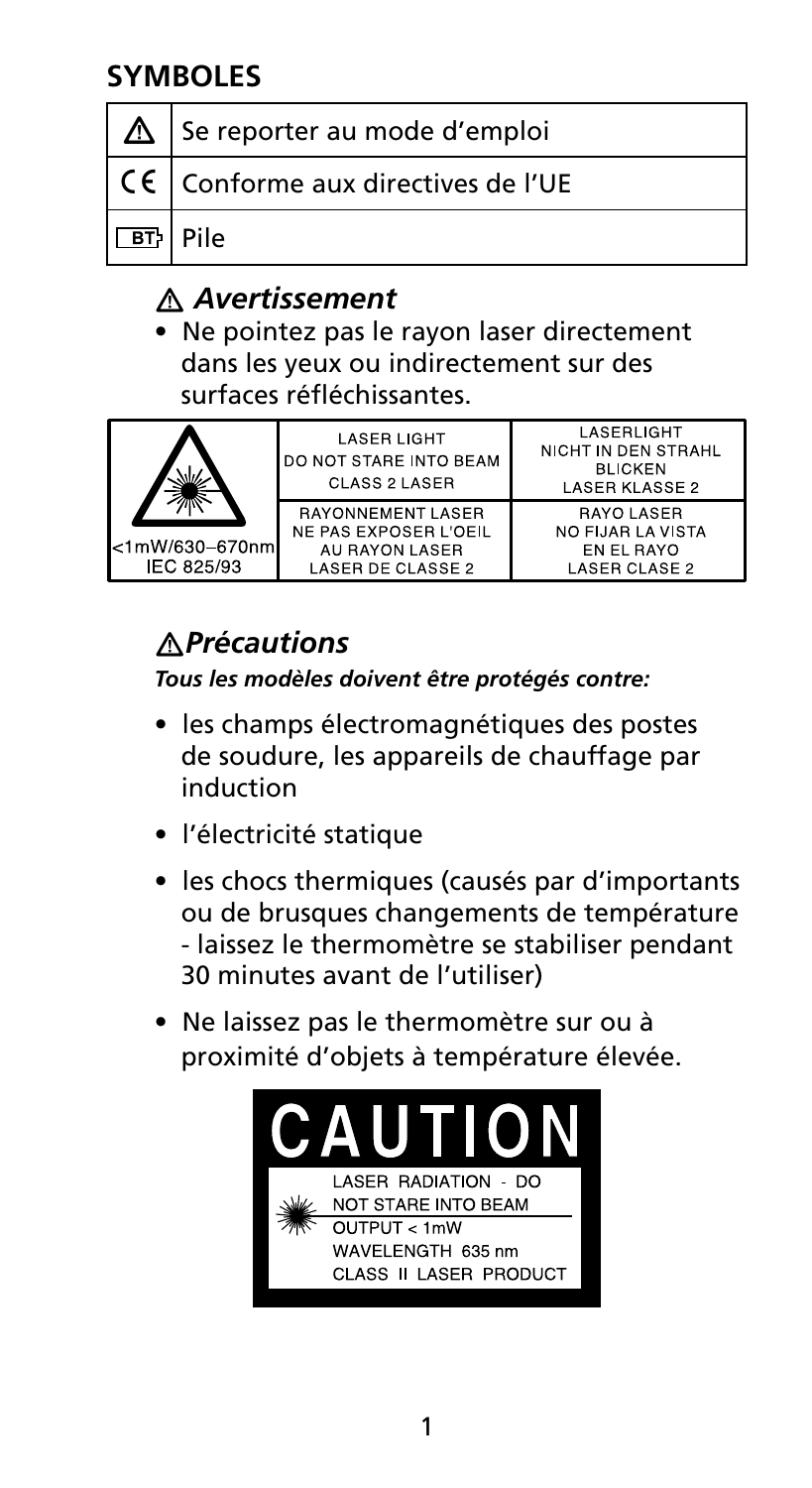## **INTRODUCTION**

Nous sommes certains que vous trouverez plusieurs utilisations pour le thermomètre portable sans contact. Compact, robuste et facile à utiliser – il suffit de viser et d'appuyer sur la gâchette pour lire la température courante de surface en moins d'une seconde. Vous pouvez ainsi mesurer sans contact et en toute sécurité les températures de surface d'objets dangereux ou difficiles d'accès.

## **Caractéristiques techniques**

*Remarque: Les spécifications sont susceptibles d'être modifiées sans préavis.* 

**Gamme de températures:** de -18 à 400°C (0 à 750°F) **Affichage des températures:** °C ou 0,5 °F

**Précision** *(en supposant une température ambiante de fonctionnement de 23°C [73°F]) Pour les cibles à:*

|                                      | -1 à 400°C $\left  \pm 3\% \right $ de la lecture ou $\pm 2\degree$ C ( $\pm 3.5$<br>(30 à 750°F) $\degree$ F) selon le plus élevé des deux |  |
|--------------------------------------|---------------------------------------------------------------------------------------------------------------------------------------------|--|
| $-18$ à $-1^{\circ}$ C<br>(0 à 30°F) | $\pm$ 3 °C (± 5 °F) à 23 °C (73 °F) ± 2 °C<br>$(\pm 3.5 \text{ °F})$                                                                        |  |

**Fidélité des mesures:** 

 $\pm$  3% de lecture ou  $\pm$  2°C ( $\pm$  3°F) **Temps de réponse:** 500 mS, réponse à 95 % **Réponse spectrale:** 7 à 18 μm **Emissivité:** prédéfinie à 0,95 **Gamme de fonctionnement ambiant:**  de 0 à 50 °C (32 à 120 °F) **Humidité relative:** 10 à 95 % HR sans condensation, jusqu'à 30 °C (86 °F) **Température de stockage:**  -20 à 65 °C (-4 à 150 °F) sans batterie **Poids / Dimensions:**  227 g (0,5 lb); 152 x 101 x 38 mm (6 x 4 x 1,5 pouces)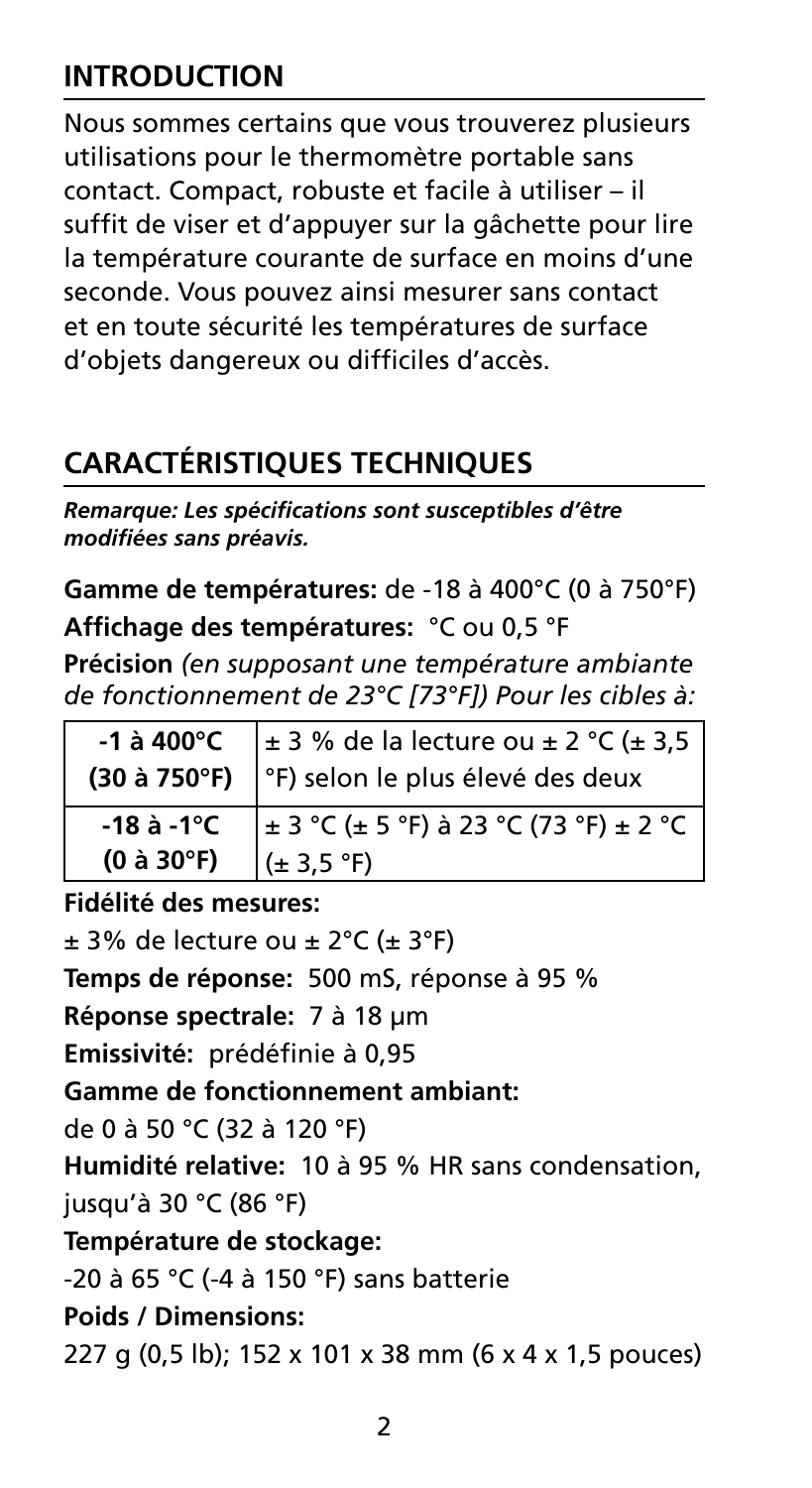**Alimentation:** Pile alcaline 9V ou batterie NiCd **Durée de vie (pile alcaline):** 12 h **Rapport de distance à taille de point:** 8:1

## **Principe de fonctionnement**

Les thermomètres à infrarouge mesurent la temperature de surface d'un objet. L'optique de l'instrument capte l'énergie émise, réfléchie et transmise; celle-ci est recueillie, puis dirigée sur un détecteur. L'électronique du thermomètre traduit cette information et affiche la température. Le rayon laser (des thermomètres qui en sont équipés) sert uniquement à viser l'objet.

## **Principe de fonctionnement**

## **°C/°F et pile**

Pour passer des degrés Celsius aux degrés Fahrenheit, ouvrez le couvercle du boîtier à piles et appuyez sur le bouton (A) pour sélectionner C ou F. Lorsque cela s'avère nécessaire, remplacez la pile 9 V comme indiqué sur le schéma.

## **Utilisation du thermomètre**

Pour mesurer une température, pointez l'instrument sur un objet et appuyez sur la gâchette. Veillez à tenir compte du champ de visée et du rapport distancedimension du spot. Si le thermomètre est équipé d'un laser, n'utilisez ce dernier que pour pointer sur l'objet. Voir « Mesure de la température avec précision »

## **Affichage**

L'écran à cristaux liquides, rétro-éclairé, affiche la température courante en degrés Celsius ou Fahrenheit. La température restera affichée pendant 7 secondes après avoir relâché le bouton et que le mot HOLD (maintenir) apparaît. Lorsque l'icône de la pile apparaît, cela indique un faible niveau de charge de la pile (B).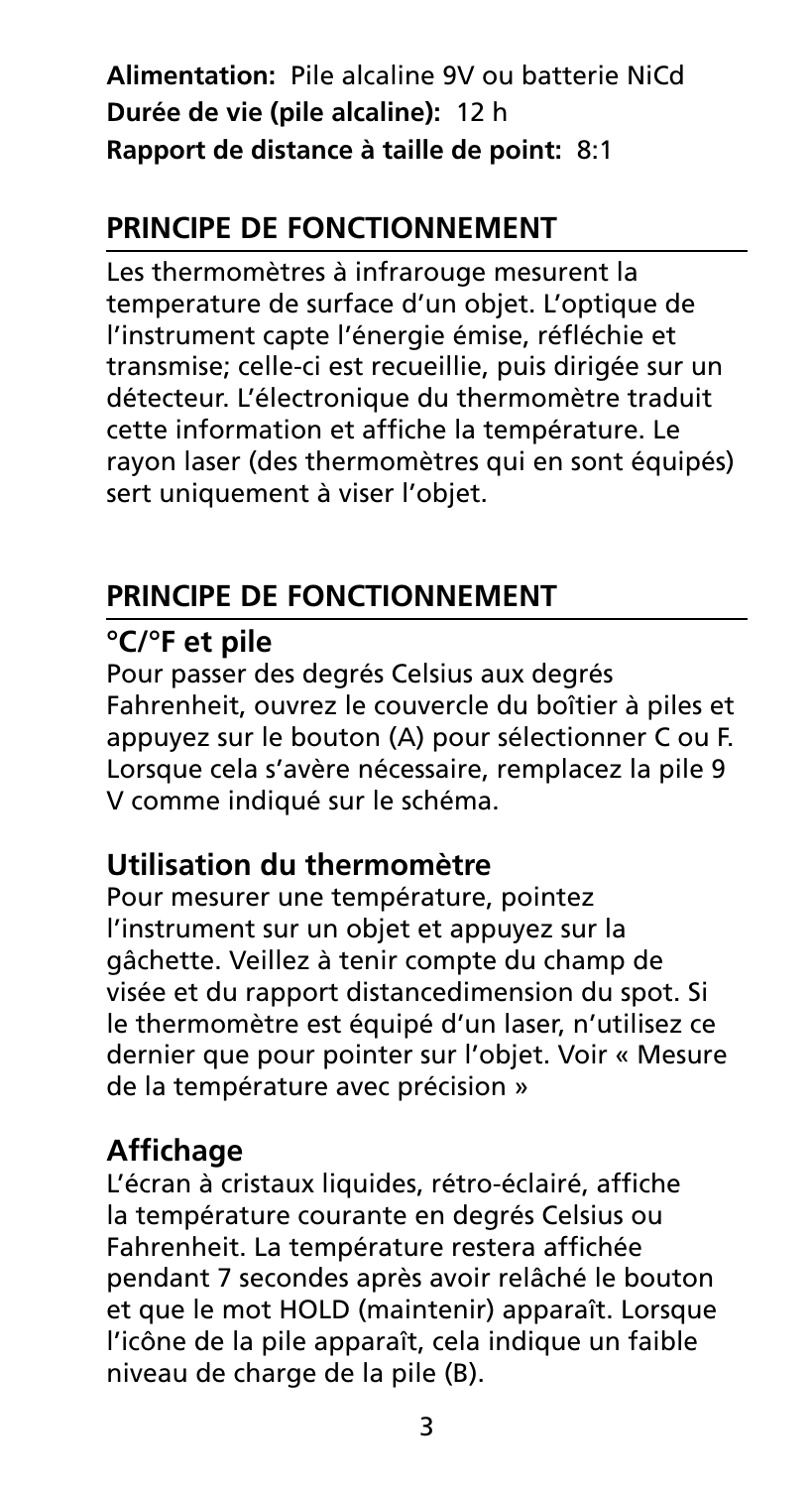## **Comment mesurer précisément la température**

### **Détermination d'un point chaud**

Pour trouver un point chaud, pointez le thermometer hors de la zone d'intérêt, puis balayez d'un movement de haut en bas jusqu'à localisation du point chaud.

## **Champ de visée**

Assurez-vous que la cible est plus grande que le spot mesuré par le thermomètre. Plus la cible est petite, plus vous devrez vous en rapprocher. Lorsqu'il est essentiel d'obtenir des mesures précises, veillez à ce que la cible soit au moins deux fois plus grande que le spot mesuré.

## **Distance et taille du spot mesuré**

La taille du spot mesuré (S) s'accroît avec la distance (D) séparant le thermomètre de la cible.

### **Rappels**

Il est déconseillé d'utiliser ce thermomètre pour mesurer la température de surfaces métalliques, brillantes ou polies (acier inoxydable, aluminium, etc.). Voir Emissivité. Le thermomètre ne peut pas mesurer la temperature à travers des surfaces transparentes comme le verre, car il mesure en fait la température de surface du verre. La précision des résultats peut être faussée par la présence de vapeur, de poussière, de fumée... etc.

## **Emissivité**

La plupart des matières organiques, ainsi que les surfaces peintes ou oxydées ont une émissivité de 0,95 (préréglée dans le thermomètre). Des résultats inexacts peuvent s'afficher en mesurant la température de surfaces métalliques brillantes ou polies. Pour corriger cela, couvrez la surface à mesurer à l'aide de ruban adhesive (résistant à la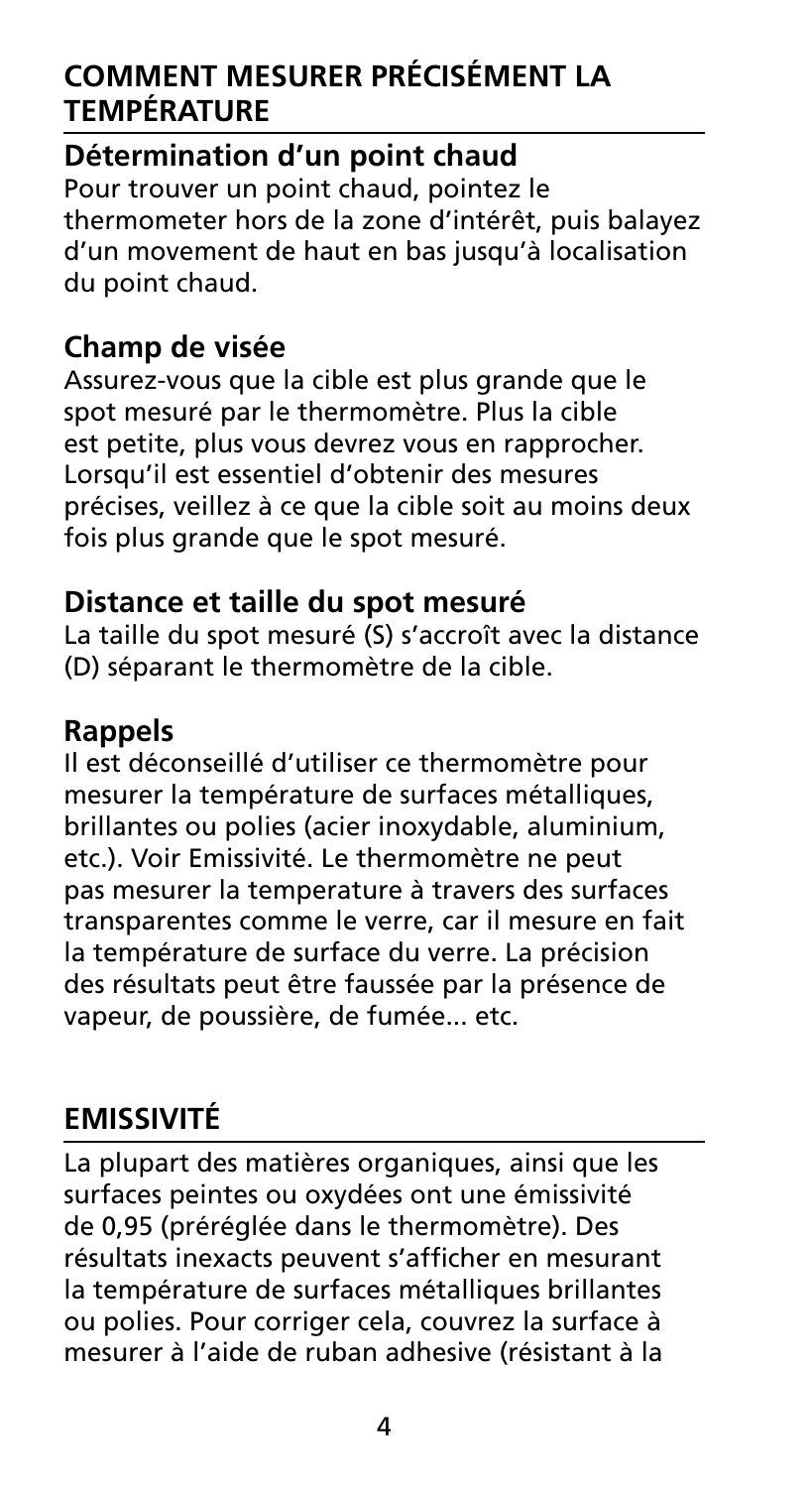température mesurée) ou d'une peinture noire mate. Laissez le ruban adhésif atteindre la même température que le matériau recouvert. Mesurez la temperature de la surface recouverte.

## **Entretien**

Nettoyage de l'optique : ôtez les particules libres en soufflant de l'air comprimé propre. Eliminez les débris restants en brossant délicatement à l'aide d'une brosse en poils de chameau. Essuyez avec précaution la surface à l'aide d'un coton-tige humide (que vous pouvez humidifier avec de l'eau). *REMARQUE:* 

- N'utilisez PAS de solvant pour nettoyer l'optique en plastique. Nettoyage du boîtier : utilisez une éponge humide ou un linge doux imbibés d'eau savonneuse.
- N'immergez PAS le thermomètre dans l'eau.

| Code                             | Problème                                   | Action                                                      |
|----------------------------------|--------------------------------------------|-------------------------------------------------------------|
| (sur<br>l'affichage)             | Température<br>cible hors<br>limites       | Sélectionnez<br>une cible<br>conforme aux<br>spécifications |
| L'icône de la<br>pile            | Pile faiblement<br>chargée                 | Vérifier et/ou<br>changer la pile                           |
| Pas<br>d'affichage               | Pile déchargée                             | Remplacez la<br>pile                                        |
| Le laser ne<br>fonctionne<br>pas | Pile faiblement<br>chargée ou<br>déchargée | Remplacez la<br>pile                                        |

## **DÉPANNAGE**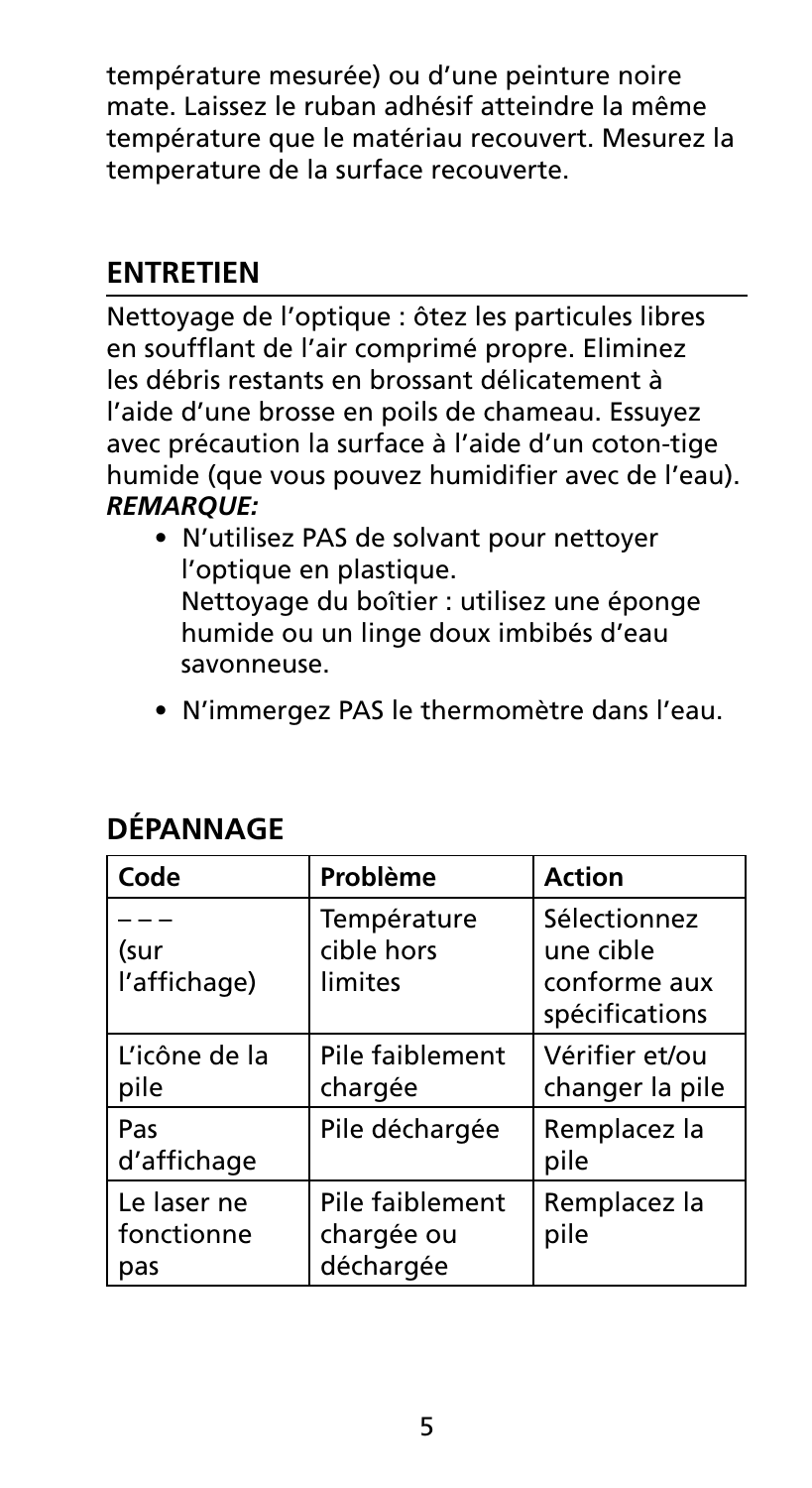## **Homologation CE**



 $\epsilon$  Cet instrument est conforme aux normes suivantes:

**EN 61326-1** -

Electromagnetic Emissions and Susceptibility **EN 61010-1** - General Safety **EN 60825-1** - Laser Safety Entre 250 MHz et 800 MHz environ à 3V/m cet appareil peut ne pas avoir la précision indiquée.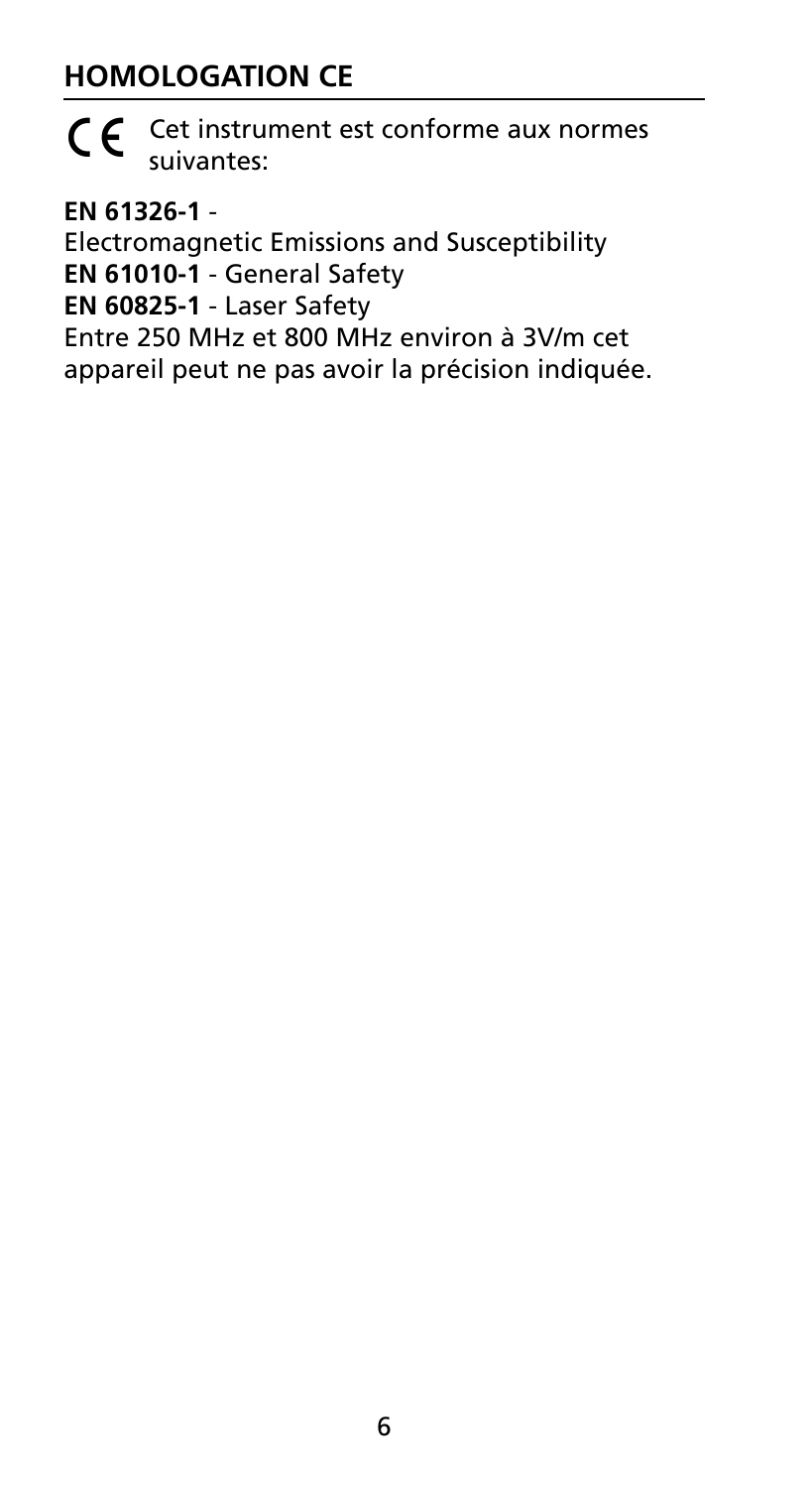

# IR607A Infrared Thermometer

## Users Manual

- **Mode d'emploi**
- **Bedienungshandbuch**
- **Manual d'uso**
- **Manual de uso**
- **Anvandärhanbok**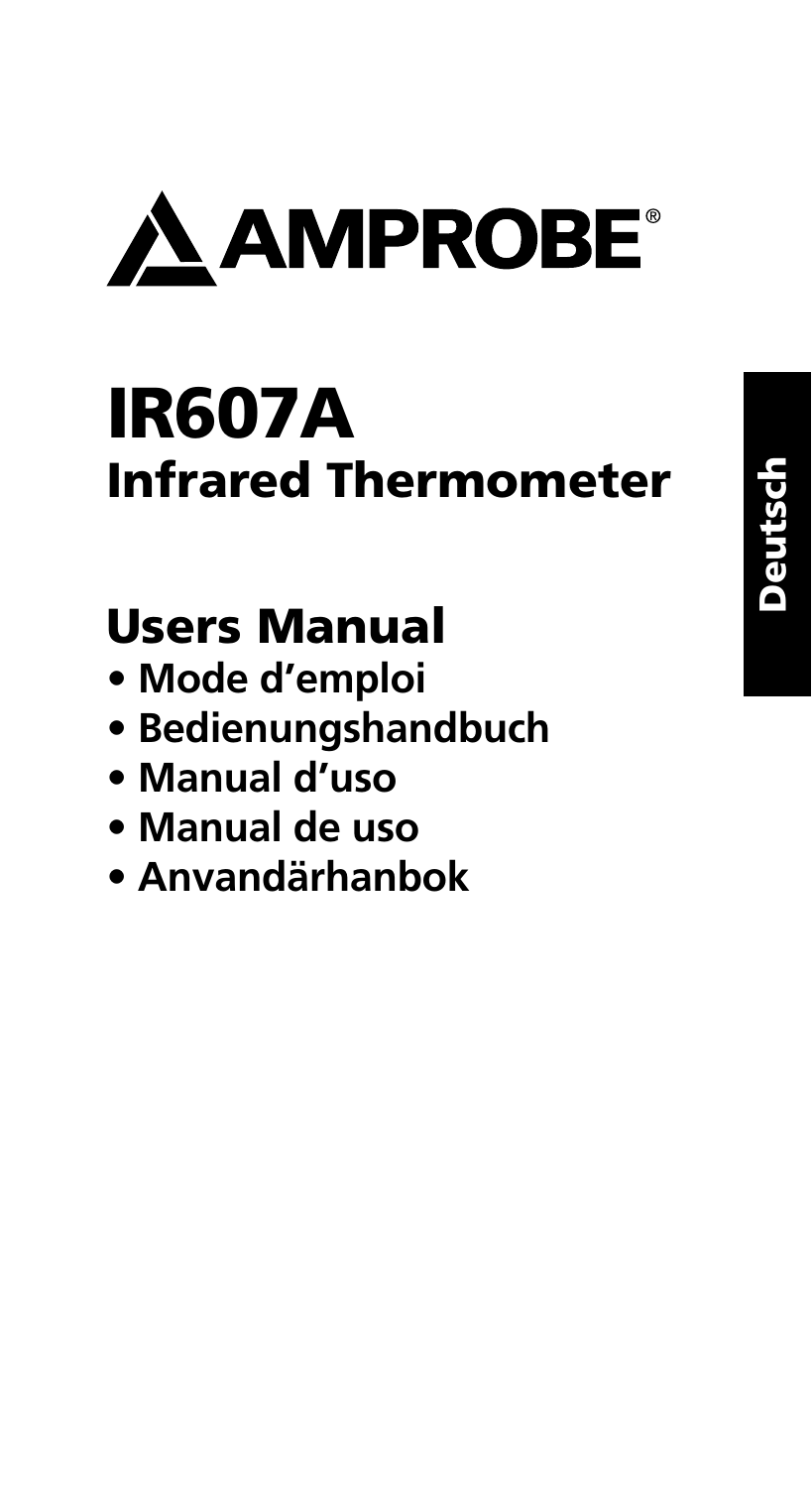**Beschränkte Gewährleistung und Haftungsbeschränkung** Es wird gewährleistet, dass dieses Amprobe-Produkt für die Dauer von einem Jahr ab dem Kaufdatum frei von Material- und Fertigungsdefekten ist. Diese Gewährleistung erstreckt sich nicht auf Sicherungen, Einwegbatterien oder Schäden durch Unfälle, Nachlässigkeit, Missbrauch, Änderungen oder abnormale Betriebsbedingungen bzw. unsachgemäße Handhabung. Die Verkaufsstellen sind nicht dazu berechtigt, diese Gewährleistung im Namen von Amprobe zu erweitern. Um während der Gewährleistungsperiode Serviceleistungen zu beanspruchen, das Produkt mit Kaufnachweis an ein autorisiertes Amprobe Test Tools Service-Center oder an einen Amprobe-Fachhändler/- Distributor einsenden. Einzelheiten siehe Abschnitt "Reparatur" oben. DIESE GEWÄHRLEISTUNG STELLT DEN EINZIGEN UND ALLEINIGEN RECHTSANSPRUCH AUF SCHADENERSATZ DAR. ALLE ANDEREN GEWÄHRLEISTUNGEN - VERTRAGLICH GEREGELTE ODER GESETZLICHE VORGESCHRIEBENE - EINSCHLIESSLICH DER GESETZLICHEN GEWÄHRLEISTUNG DER MARKTFÄHIGKEIT UND DER EIGNUNG FÜR EINEN BESTIMMTEN ZWECK, WERDEN ABGELEHNT DER HERSTELLER ÜBERNIMMT KEINE HAFTUNG FÜR SPEZIELLE, INDIREKTE, NEBEN- ODER FOLGESCHÄDEN ODER VERLUSTE, DIE AUF BELIEBIGER URSACHE ODER RECHTSTHEORIE BERUHEN. Weil einige Staaten oder Länder den Ausschluss oder die Einschränkung einer implizierten Gewährleistung sowie von Begleit- oder Folgeschäden nicht zulassen, ist diese Gewährleistungsbeschränkung möglicherweise für Sie nicht gültig.

#### **Reparatur**

Zu allen Geräten, die zur Reparatur oder Kalibrierung im Rahmen der Garantie oder außerhalb der Garantie eingesendet werden, muss folgendes beigelegt werden: Name des Kunden, Firmenname, Adresse, Telefonnummer und Kaufbeleg. Zusätzlich bitte eine kurze Beschreibung des Problems oder der gewünschten Wartung sowie die Messleitungen dem Messgerät beilegen. Die Gebühren für Reparaturen außerhalb der Garantie oder für den Ersatz von Instrumenten müssen als Scheck, Geldanweisung, Kreditkarte (Kreditkartennummer mit Ablaufdatum) beglichen werden oder es muss ein Auftrag an Amprobe Test Tools formuliert werden.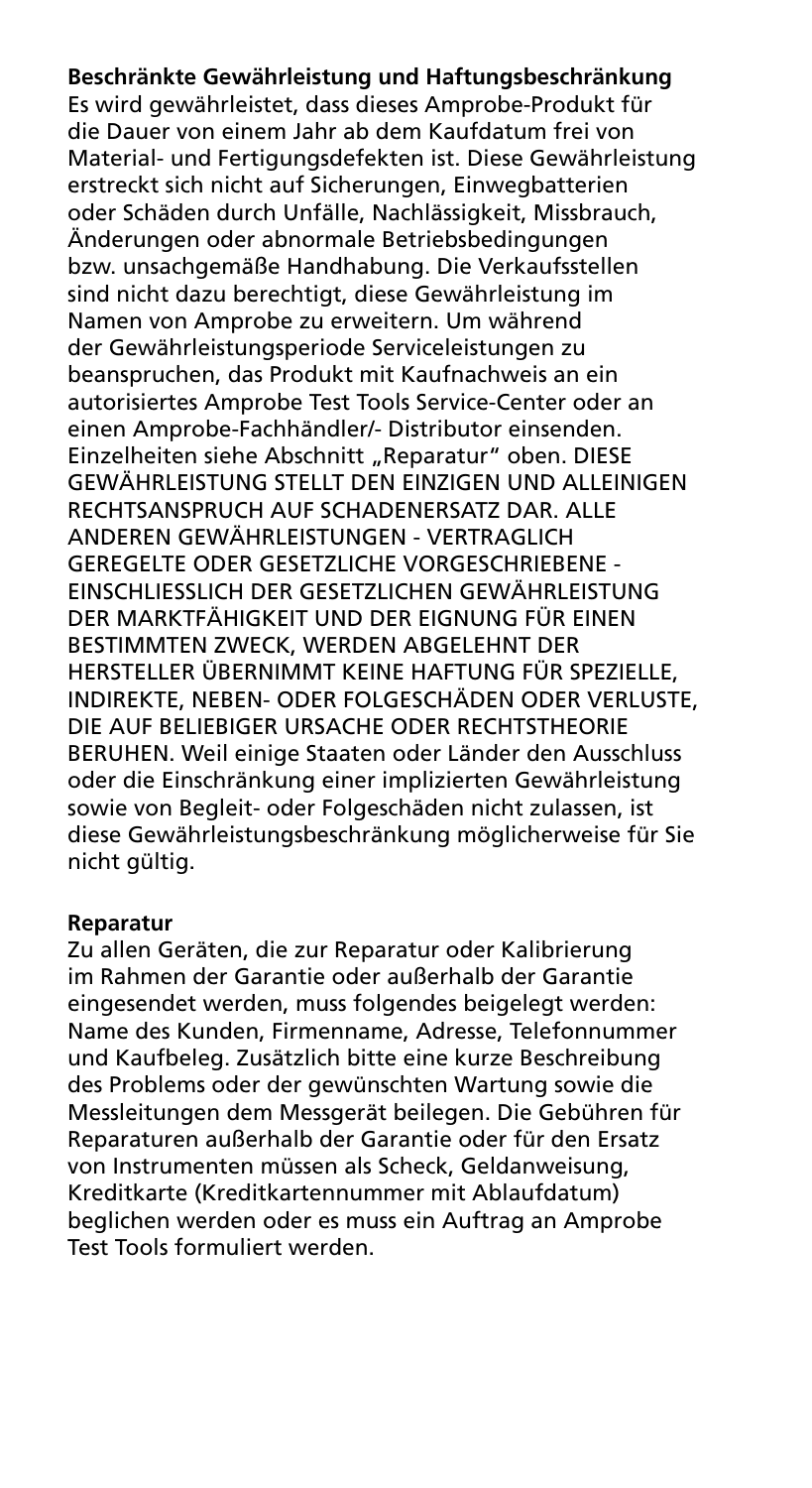#### **Garantiereparaturen oder -austausch - alle Länder**

Bitte die nachfolgende Garantieerklärung lesen und die Batterie prüfen, bevor Reparaturen angefordert werden. Während der Garantieperiode können alle defekten Geräte zum Umtausch gegen dasselbe oder ein ähnliches Produkt an den Amprobe Test Tools-Distributor gesendet werden. Ein Verzeichnis der zuständigen Distributoren ist im Abschnitt "Where to Buy" (Verkaufsstellen) auf der Website www.amprobe.com zu finden.

#### **Darüber hinaus können in den USA und in Kanada**

Geräte an ein Amprobe Test Tools Service-Center (Adresse siehe weiter unten) zur Reparatur oder zum Umtausch eingesendet werden.

#### **Reparatur oder Austausch - ausserhalb der Garantieperiode - USA und Kanada**

Für Reparaturen außerhalb der Garantie in den Vereinigten Staaten und in Kanada werden die Geräte an ein Amprobe Test Tools Service-Center gesendet. Auskunft über die derzeit geltenden Reparatur- und Austauschgebühren erhalten Sie von Amprobe Test Tools oder der Verkaufsstelle.

Amprobe Test Tools Amprobe Test Tools Everett, WA 98203 Mississauga, ON L4Z 1X9<br>Tel: 877-AMPROBE (267-7623) Tel: 905-890-7600 Tel: 877-AMPROBE (267-7623) Fax: 425-446-6390 Fax: 905-890-6866

#### **In den USA In Kanada:**

#### **Reparaturen und Austausch außerhalb der Garantie-Europa**

Geräte außerhalb der Garantie können durch den zuständigen Amprobe Test Tools-Distributor gegen eine Gebühr ersetzt werden. Ein Verzeichnis der zuständigen Distributoren ist im Abschnitt "Where to Buy" (Verkaufsstellen) auf der Website www.amprobe.com zu finden.

#### **Korrespondenzanschrift für Europa\***

Amprobe® Test Tools Europe P.O. Box 1186 5602 BD Eindhoven The Netherlands \*(Nur Korrespondenz – keine Reparaturen, kein Umtausch unter dieser Anschrift.Kunden in Europa wenden sich an den zuständigen Distributor.)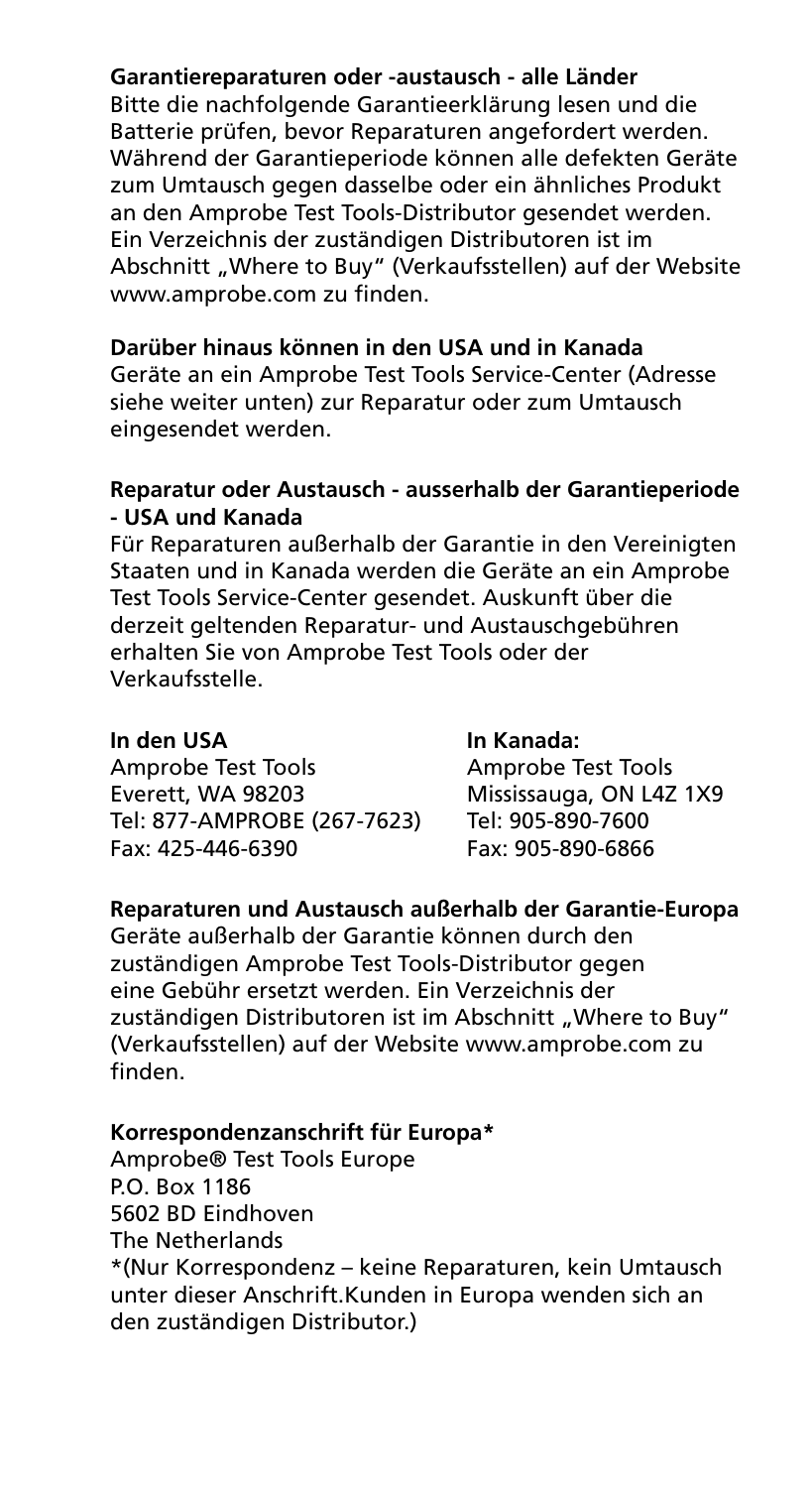| SO KÖNNEN SIE PRÄZISE DIE TEMPERATUR MESSEN 3 |  |
|-----------------------------------------------|--|
| Finden einer Temperaturabweichung 3           |  |
|                                               |  |
|                                               |  |
| Entfernung und Messfleckgröße 4               |  |
|                                               |  |
|                                               |  |
|                                               |  |
|                                               |  |
|                                               |  |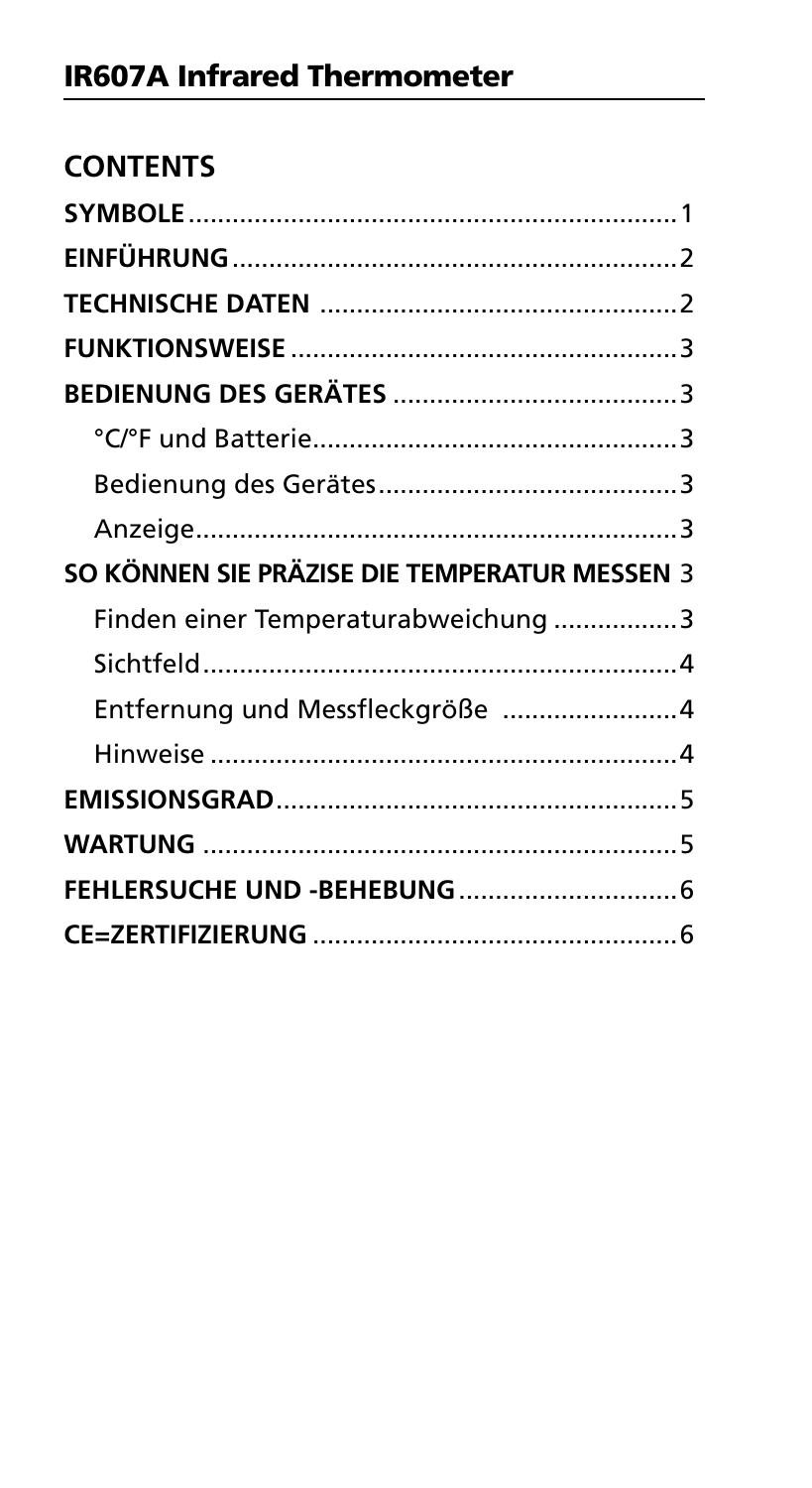## **Symbole**

| Im Handbuch nachlesen                                |
|------------------------------------------------------|
| $\vert$ C $\vert$ Übereinstimmu ng mit EURichtlinien |
| <b>E</b> n Batterie                                  |

## �*Warnung*

• Richten Sie den Laser nicht direkt oder indirekt über reflektierende Oberflächen auf die Augen.

| <1mW/630-670nm<br>IEC 825/93 | <b>LASER LIGHT</b><br>DO NOT STARE INTO BEAM<br>CLASS 2 LASER                            | I ASFRI IGHT<br>NICHT IN DEN STRAHL<br><b>BLICKEN</b><br><b>LASER KLASSE 2</b> |
|------------------------------|------------------------------------------------------------------------------------------|--------------------------------------------------------------------------------|
|                              | <b>RAYONNEMENT LASER</b><br>NE PAS EXPOSER L'OEIL<br>AU RAYON LASER<br>LASER DE CLASSE 2 | <b>RAYO LASER</b><br>NO FIJAR LA VISTA<br>EN EL RAYO<br>LASER CLASE 2          |

## �*Vorsichtsmaßnahmen*

*Alle Modelle müssen vor folgenden Zuständen geschützt werden:*

- EMF (elektromagnetische Felder) von Elektroschweißgeräten, Induktionsheizgeräten
- statischer Elektrizität
- Thermischer Schock (verursacht durch große oderplötzliche Temperaturänderungen – Gerät vorGebrauch 30 Minuten lang stabilisieren lassen

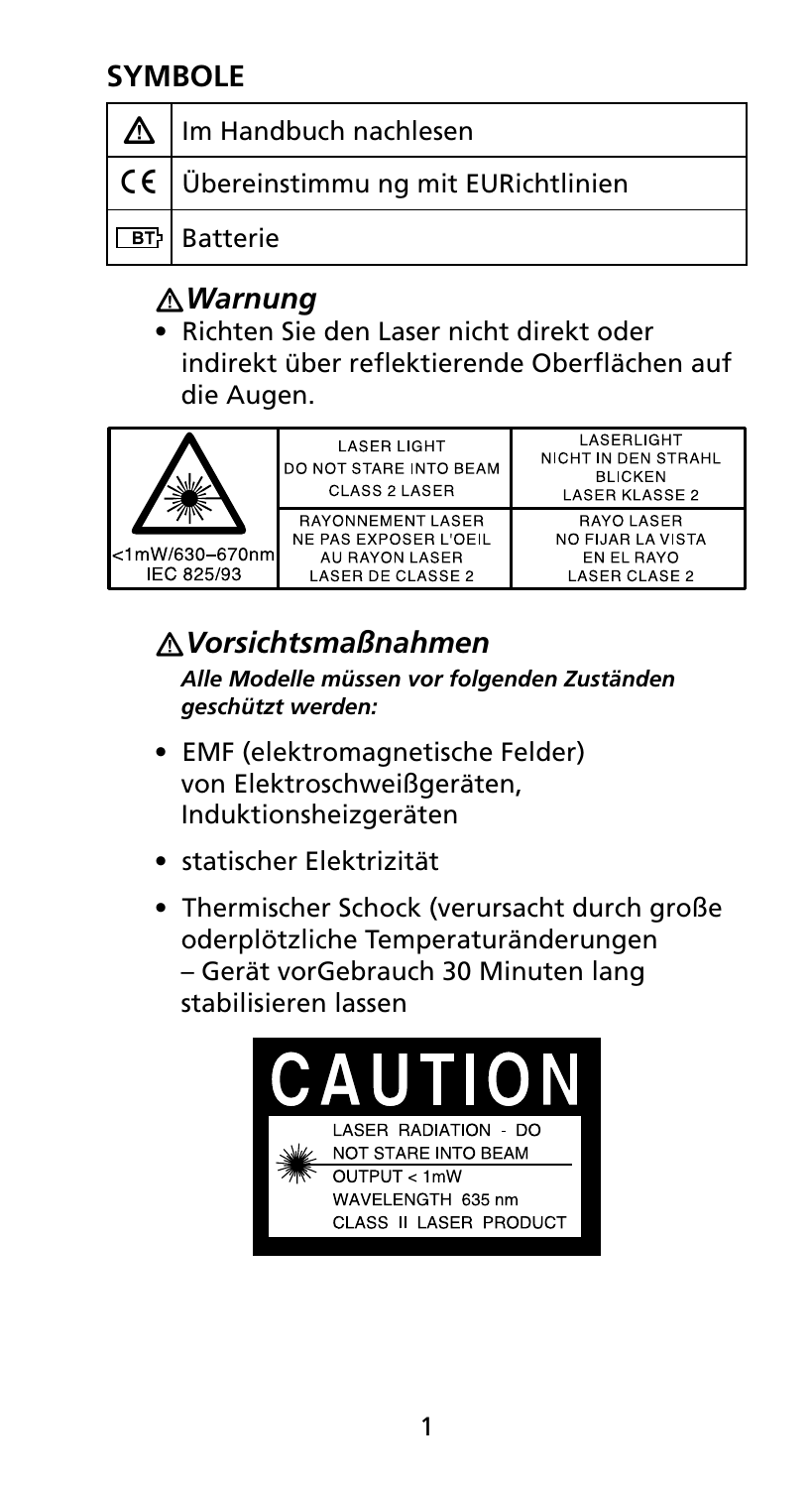## **EINFÜHRUNG**

Wir sind überzeugt, dass Sie für Ihr handgehaltenes berührungsloses Thermometer zahlreiche Anwendungen finden werden. Kompakt, robust und einfach zu bedienen – einfach auf das Ziel richten, den Knopf drücken, und in weniger als einer Sekunde können Sie die momentane Oberflächentemperatur ablesen. So lassen sich die Oberflächentemperaturen von heißen, gefährlichen oder schwer erreichbaren Objekten gefahrlos und ohne Berührung bestimmen.

## **Technische Daten**

*Hinweis: Technische Daten können ohne Vorankündigung geändert werden.*

**Temperaturbereich:** -18 bis 400 °C (0 bis 750 °F)

**Temperaturanzeige:** °C oder 0,5 °F

**Genauigkeit** *(angenommene Umgebungsbetriebstemperatur 23°C [73 °F]) Für Ziele mit:*

| -1 bis 400 °C $\left  \pm 3 \% \right $ der Anzeige oder $\pm 2$ °C ( $\pm$ (30 bis 750 °F) 3,5 °F), je nachdem was höher ist                                |  |
|--------------------------------------------------------------------------------------------------------------------------------------------------------------|--|
| -18 bis -1 °C $\left  \pm 3 \degree C \pm 5 \degree F \right $ bei 23 °C (73<br>(0 bis 30 °F) $\left  \degree F \right  \pm 2 \degree C \pm 3.5 \degree F$ ) |  |
|                                                                                                                                                              |  |

**Wiederholbarkeit:** ±3% der Anzeige oder ± 2 °C(± 3°F)

**Ansprechzeit:** 500 ms, 95 % Reaktion

**Spektralreaktion:** 7–18 μm

**Emissivität:** 0,95 voreingestellt

**Umgebungsbetriebstemperatur:** 

0 bis 50 °C (32 bis 120 °F)

**Relative Luftfeuchtigkeit:** 10–95 % RL nicht

kondensierend, bis zu 30 °C (86 °F)

**Lagerungstemperatur:** - 20 bis 65 °C (-4 bis 150 °F) ohne Batterie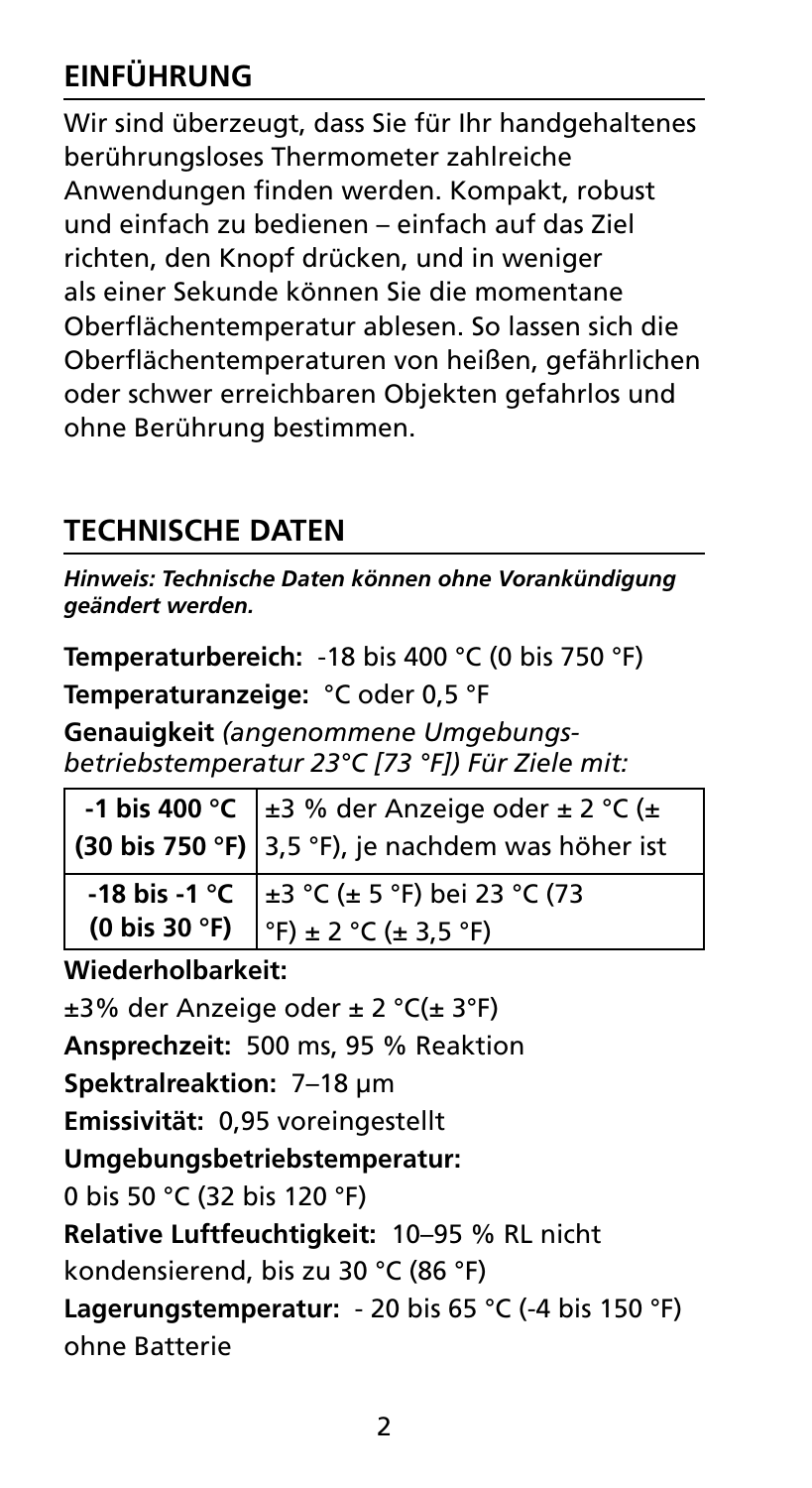**Gewicht/Abmessungen:**  227 g (0,5 lb); 152 x 101 x 38 mm (6 x 4 x 1,5 Zoll) **Stromversorgung:** 9V Alkali- oder NiCd-Batterie **Typische Batterielebensdauer (Akali):** 12 h **Verhältnis Abstand zu Punktgröße:** 8:1

## **Funktionsweise**

Infrarot-Thermometer messen die Oberflächentemperatur eines Objekts (target). Die Optik des Gerätes erfasst die emittierte (E), reflektierte (R) und durchgelassene (T) Wärmestrahlung, die gebündelt und auf einen Detektor fokussiert wird. Die Geräteelektronik wandelt diese Information in einen Temperaturwert um, der auf dem Display angezeigt wird. Bei Geräten mit einem Laser wird der Laser lediglich zum Zielen verwendet.

## **Bedienung des Gerätes**

## **°C/°F und Batterie**

Um zwischen Celsius und Fahrenheit umzuschalten, müssen Sie das Batteriefach öffnen und durch Drücken des Schalters (A) C oder F wählen. Die 9-Volt-Batterie wird wie in der Abbildung dargestellt, ausgetauscht

### **Bedienung des Gerätes**

Zur Temperaturbestimmung wird das Gerät auf ein Objekt gerichtet und die Messtaste gedrückt. Denken Sie daran, das Verhältnis von Entfernung zu Punktgröße sowie das Sichtfeld zu berücksichtigen. Falls das Gerät mit einem Laser ausgerüstet ist, benutzen Sie den Laser bitte nur zum Zielen. Siehe Abschnitt "Korrekte Temperaturbestimmung".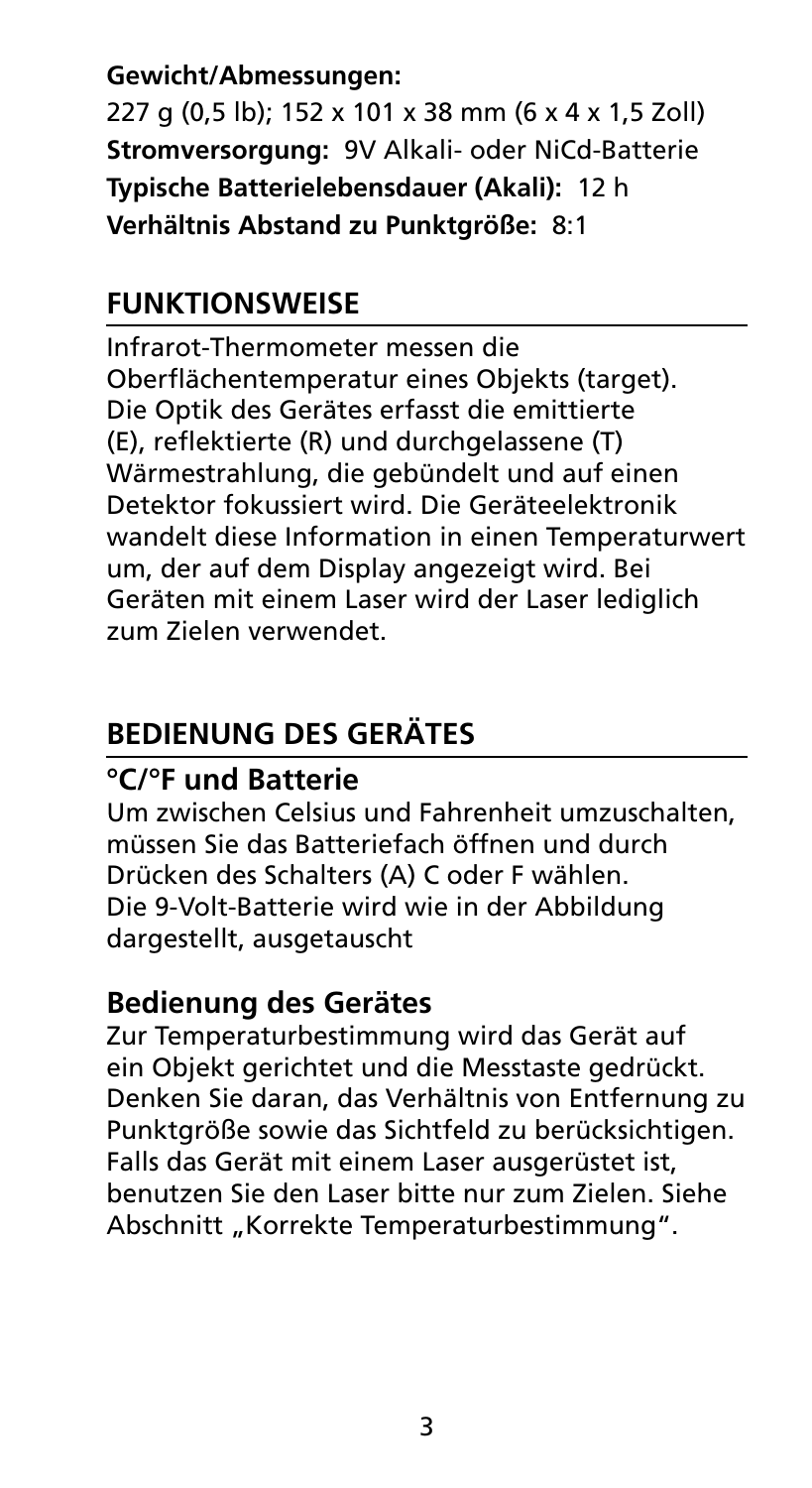## **Anzeige**

Die LCD-Anzeige zeigt die momentane Temperatur in Grad Celsius oder Grad Fahrenheit an. Nach Freigabe der Messtaste wird der Messwert weitere 7 Sekunden lang angezeigt; dabei erscheint das Wort HOLD im Display. Die Anzeige des Batteriesymbols weist auf eine verbrauchte Batterie hin (B).

## **So können Sie präzise die Temperatur messen**

**Finden einer Temperaturabweichung** 

Zur Lokalisierung einer "heißen" Stelle wird das Thermometer auf einen Punkt des Messobjektes gerichtet und dann dieses mit einer Auf- und Abbewegung abgetastet, bis die Temperaturabweichung gefunden ist.

## **Sichtfeld**

Achten Sie darauf, daß das Messobjekt größer ist als die Messfleckgröße des Gerätes. Je kleiner das Messobjekt , desto näher müssen Sie an das Objekt herangehen. Wenn die Messgenauigkeit von ausschlaggebender Bedeutung ist, sollte das Messobjekt wenigstens doppelt so groß wie die Messfleckgröße sein.

## **Entfernung und Messfleckgröße**

Mit zunehmender Entfernung (D) vom Objekt nimmt die Fläche (S) des vom Gerät gemessenen Bereichs zu.

### **Hinweise**

Zur Messung von Temperaturen glänzender oder hochpolierter Metalloberflächen (z.B. Edelstahl, Aluminium usw.) wird das Gerät nicht empfohlen. Siehe Abschnitt "Emissionsgrad". Das Gerät kann nicht durch transparente Oberflächen wie z.B. Glas messen. Statt dessen misst es die Oberflächentemperatur des Glases.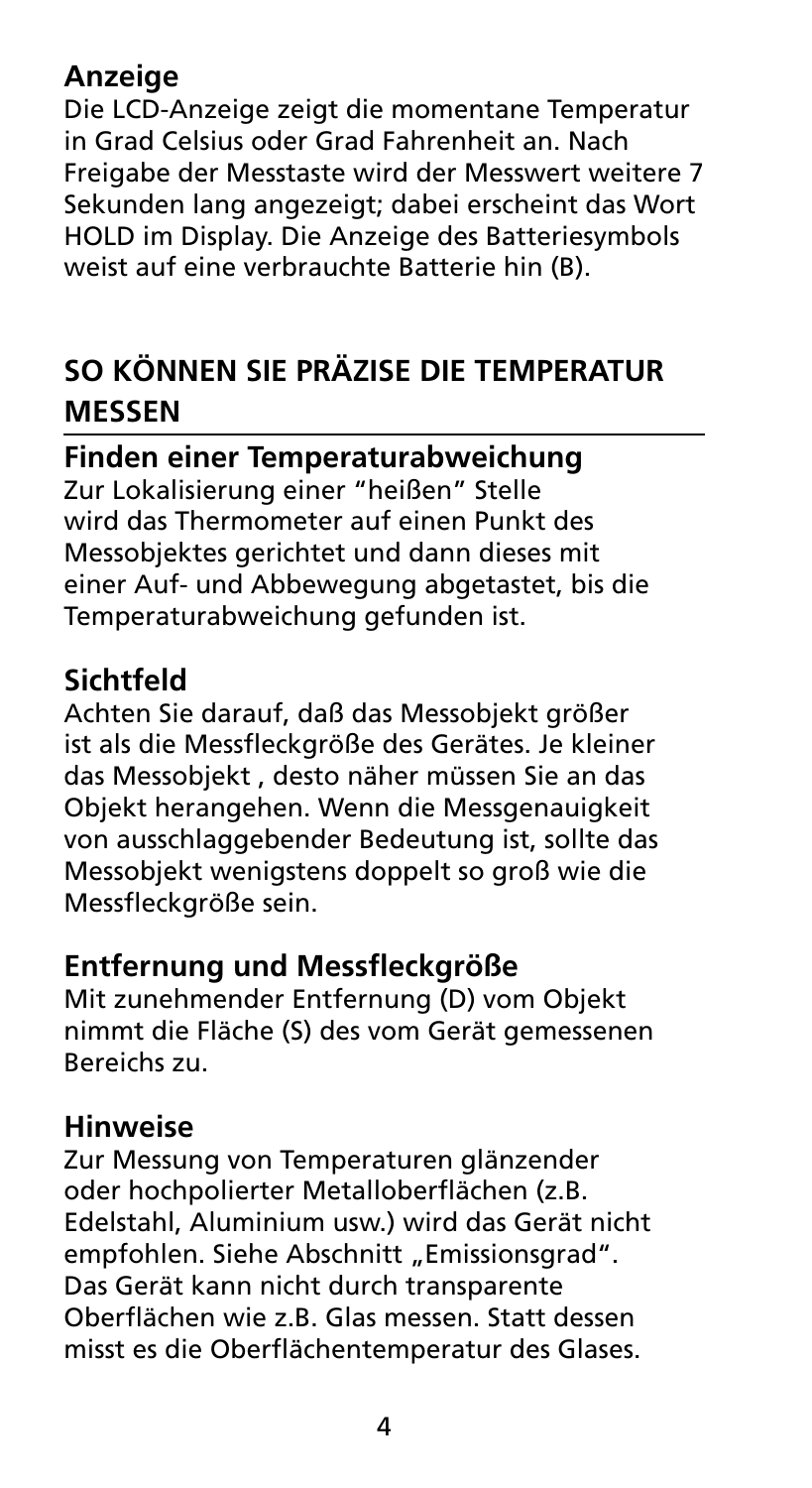Dampf, Staub, Rauch usw. können die korrekte Temperaturbestimmung behindern.

## **Emissionsgrad**

Die meisten organischen Materialien sowie lackierte und oxidierte Oberflächen besitzen einen Emissionsgrad von 0,95 (im Gerät vorgegeben). Die Bestimmung der Temperaturen glänzender oder hochpolierter Metalloberflächen ergibt ungenaue Messwerte. Zur Kompensierung kann die zu messende Oberfläche mit Klebeband abgedeckt oder mit mattschwarzer Farbe angestrichen werden. Warten Sie, bis das Klebeband dieselbe Temperatur wie das unterliegende Material aufweist. Bestimmen Sie dann die Temperatur des Klebebands oder der angestrichenen Oberfläche.

## **Wartung**

Reinigung der Linse: Blasen Sie lose Teilchen mit reiner Pressluft weg. Zurückbleibende Verunreinigungen werden dann vorsichtig mit einem weichen Pinsel entfernt. Wischen Sie die Oberfläche vorsichtig mit einem feuchten Wattebausch ab. Der Wattebausch kann mit Wasser befeuchtet werden.

### *HINWEIS:*

- KEINE Lösungsmittel zur Reinigung der Linse verwenden. Reinigung des Gehäuses: Mit Seifenlösung und Schwamm oder einem weichen Tuch reinigen
- Das Gerät darf NICHT in Wasser eingetaucht werden.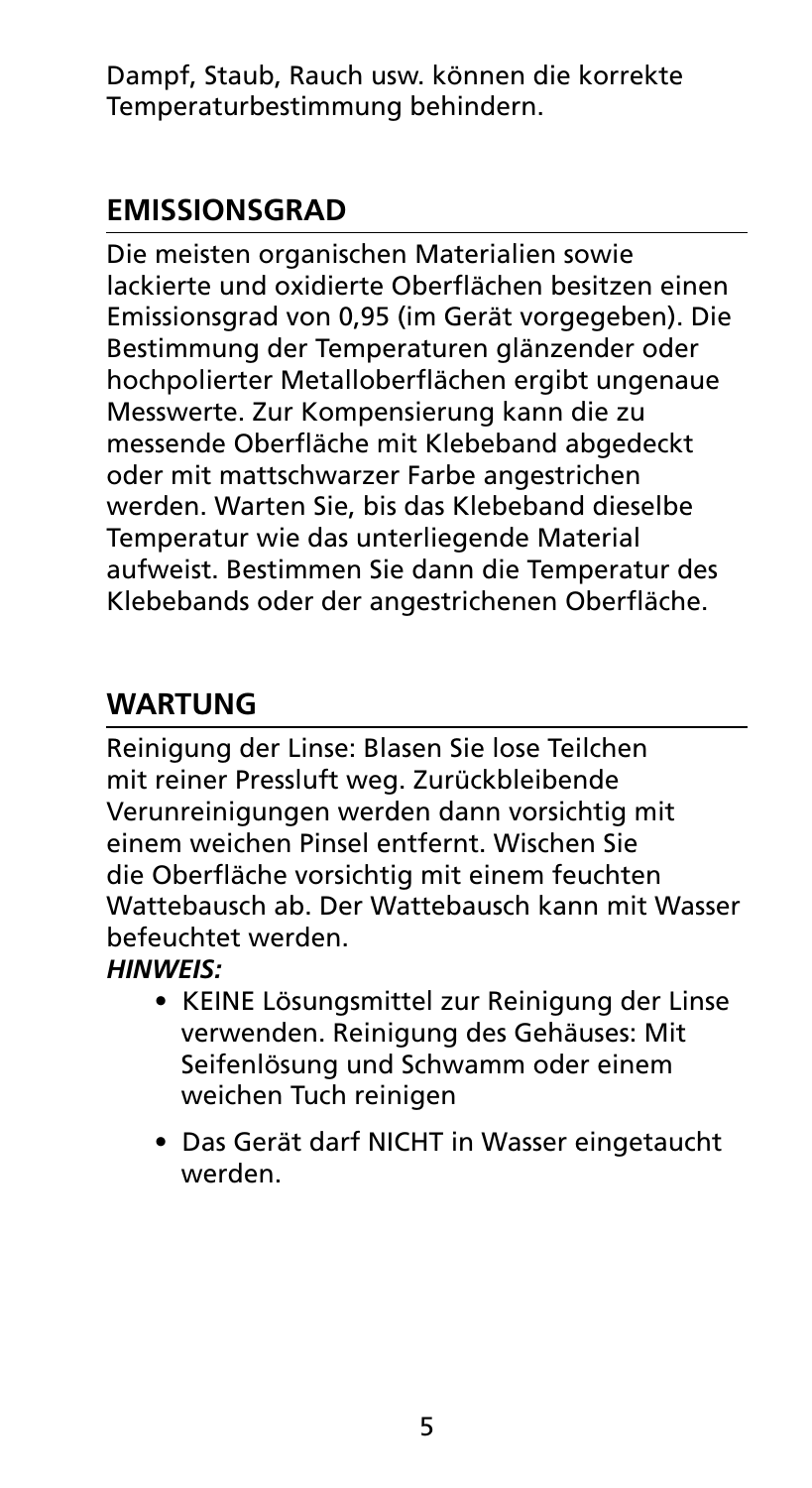## **FEHLERSUCHE UND -BEHEBUNG**

| Code                           | Störung                                                             | Vorgehenn                                     |
|--------------------------------|---------------------------------------------------------------------|-----------------------------------------------|
| – – – (auf der<br>Anzeige)     | Zieltemperatur<br>oberhalb oder<br>unterhalb des<br><b>Bereichs</b> | Ziel innerhalb<br>des Bereichs<br>wählen      |
| Batteriesymbol<br>erscheint    | Batterie nahezu<br>verbraucht                                       | <b>Batterie</b><br>prüfen oder<br>austauschen |
| Keine Anzeige                  | <b>Batterie</b><br>entladen                                         | Batterie<br>prüfen oder<br>austauschen        |
| Laser<br>funktioniert<br>nicht | Schwache oder<br>entladene<br>Batterie                              | Batterie<br>austauschen                       |

## **CE=Zertifizierung**

C E Dieses Gerät entspricht den folgenden Normen:

**EN 61326-1** -

Electromagnetic Emissions and Susceptibility **EN 61010-1** - General Safety **EN 60825-1** - Laser Safety

Bei einer Feldstärke von 3V/m kann das Gerät im Bereich zwischen 250MHz und 800MHz von der angegebenen Genauigkeit abweichen.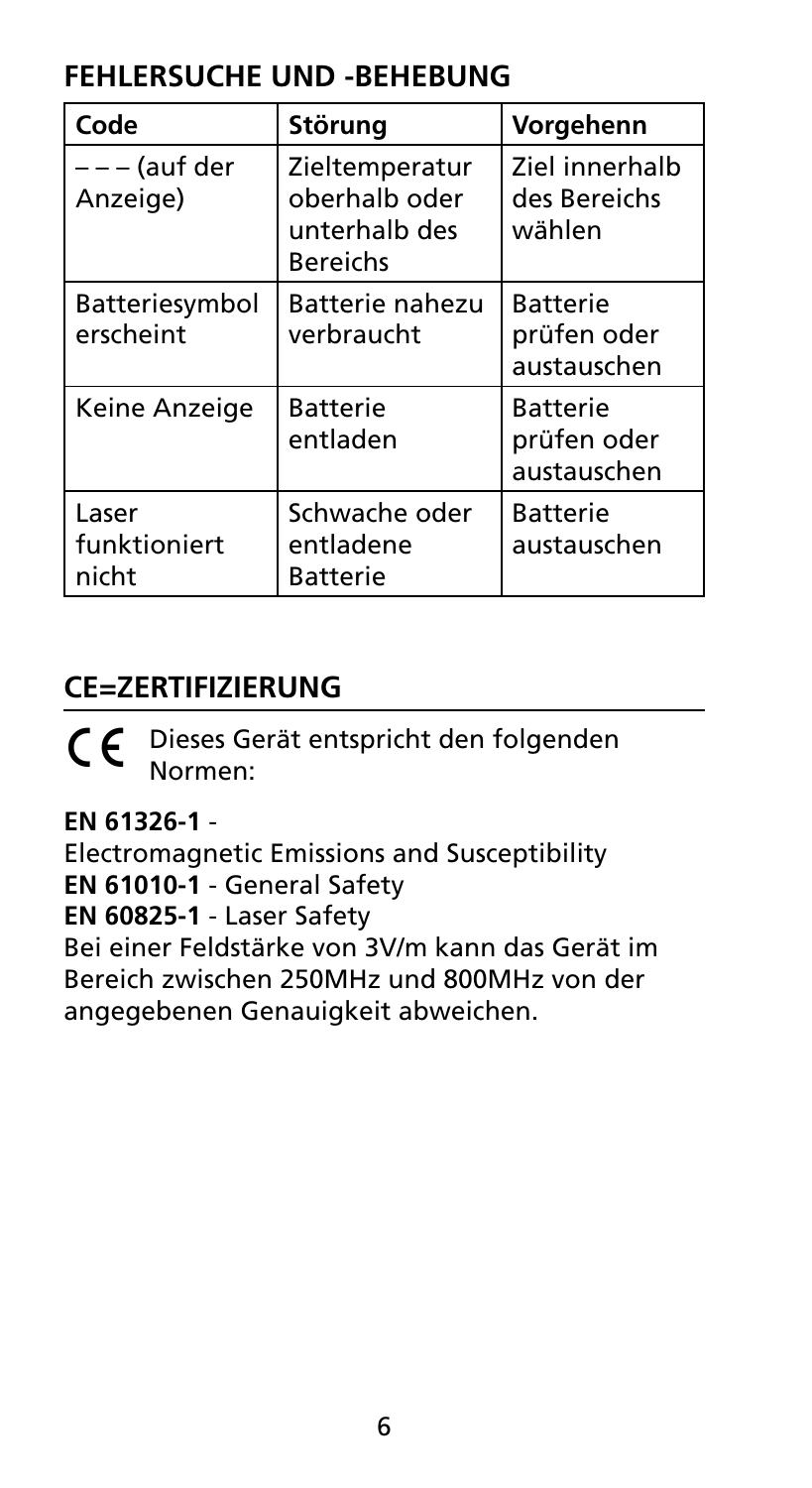

# IR607A Infrared Thermometer

## Users Manual

- **Mode d'emploi**
- **Bedienungshandbuch**
- **Manual d'uso**
- **Manual de uso**
- **Anvandärhanbok**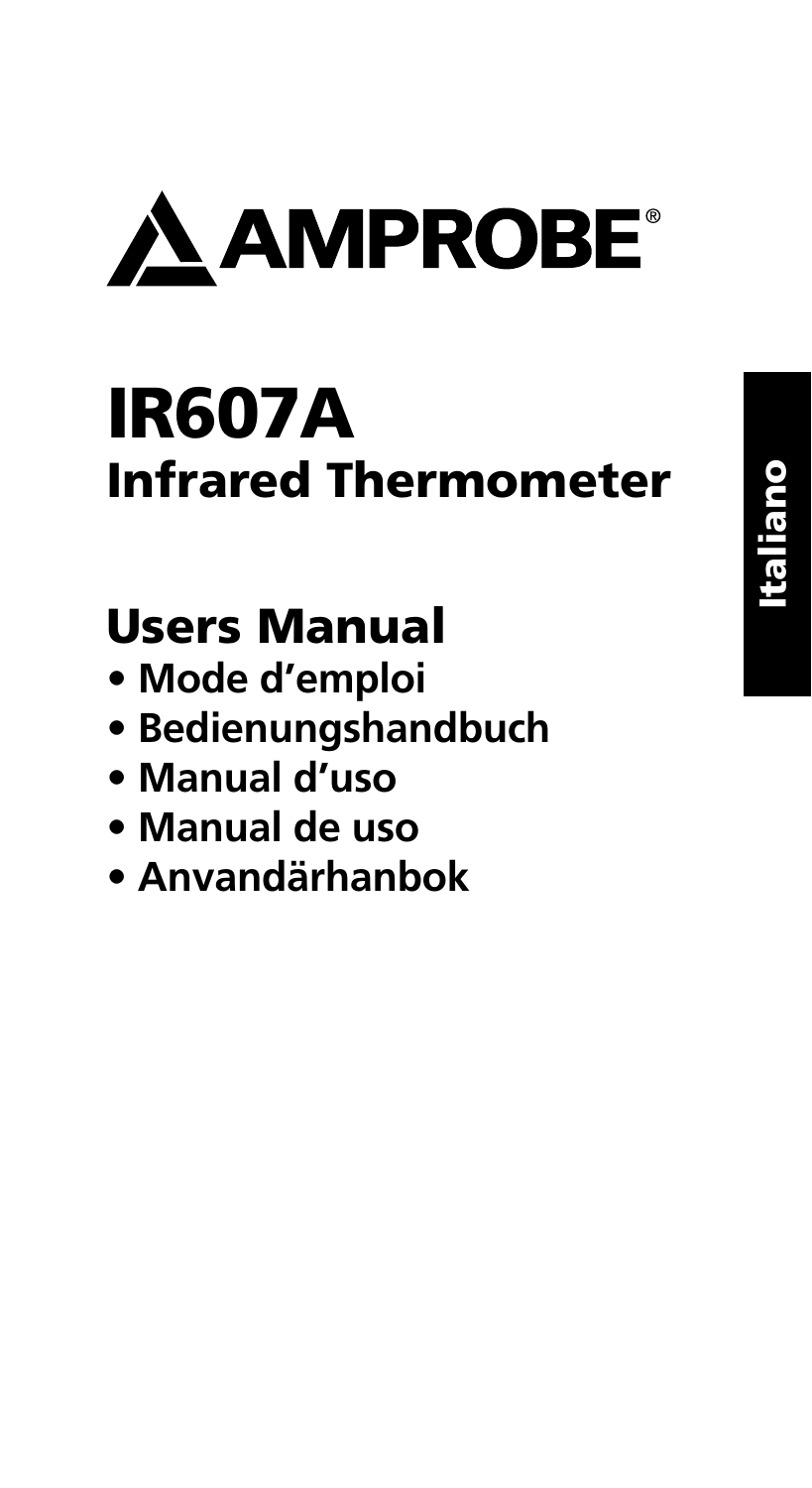#### **Garanzia limitata e limitazione di responsabilità**

Questo prodotto Amprobe sarà esente da difetti di materiale e fabbricazione per 1 anno a decorrere dalla data di acquisto. Sono esclusi da questa garanzia i fusibili, le pile monouso e i danni causati da incidenti, negligenza, uso improprio, alterazione, contaminazione o condizioni anomale di funzionamento o manipolazione. I rivenditori non sono autorizzati a offrire alcun'altra garanzia a nome della Amprobe. Per richiedere un intervento durante il periodo di garanzia, restituire il prodotto, allegando la ricevuta di acquisto, a un centro di assistenza autorizzato Amprobe Test Tools oppure a un rivenditore o distributore Amprobe locale. Per ulteriori informazioni vedere la sezione Riparazioni. QUESTA GARANZIA È IL SOLO RICORSO A DISPOSIZIONE DELL'ACQUIRENTE, E SOSTITUISCE QUALSIASI ALTRA GARANZIA, ESPRESSA, IMPLICITA O PREVISTA DALLA LEGGE, COMPRESA, MA NON A TITOLO ESCLUSIVO, QUALSIASI GARANZIA IMPLICITA DI COMMERCIABILITÀ O DI IDONEITÀ PER SCOPI PARTICOLARI. IL PRODUTTORE NON SARÀ RESPONSABILE DI DANNI O PERDITE SPECIALI, INDIRETTI O ACCIDENTALI, DERIVANTI DA QUALSIASI CAUSA O TEORIA. Poiché alcuni stati o Paesi non permettono l'esclusione o la limitazione di una garanzia implicita o di danni accidentali o indiretti, questa limitazione di responsabilità potrebbe non applicarsi all'acquirente.

#### **Riparazioni**

Per tutti gli apparecchi che vengono spediti per la riparazione o la calibrazione durante la validità della garanzia o al di fuori della garanzia, è necessario allegare quanto segue: nome del cliente, nome dell'impresa, indirizzo, numero di telefono e ricevuta d'acquisto. Si prega inoltre di allegare una breve descrizione del problema verificatosi o della manutenzione richiesta come pure i conduttori di misura insieme al misuratore. Gli importi per le riparazioni effettuate al di fuori della garanzia o per la sostituzione di strumenti sono pagabili tramite assegno bancario, versamento bancario, carta di credito (numero della carta di credito con data di scadenza), altrimenti sarà necessario formulare un ordine alla Amprobe Test Tools.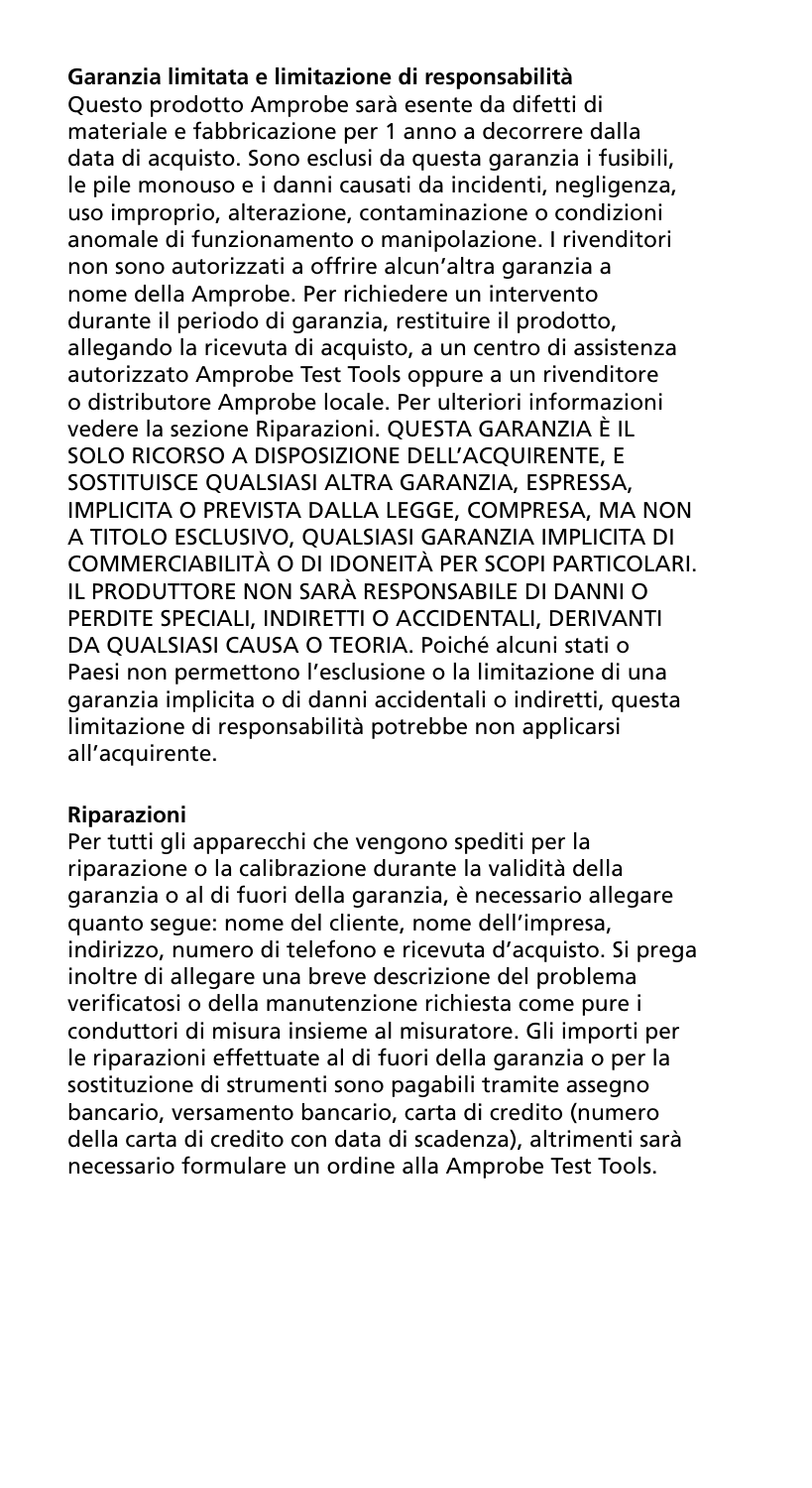**Riparazioni in garanzia o sostituzione in garanzia - tutti i paesi** Si prega di leggere attentamente la seguente dichiarazione di garanzia e di verificare le batterie, prima di richiedere eventuali riparazioni. Durante il periodo di garanzia tutti gli apparecchi difettosi potranno essere spediti al distributore della Amprobe Test Tools per una sostituzione con gli stessi modelli o un modello simile. Un elenco dei distributori competenti è da apprendere al paragrafo "Where to Buy" (centri di vendita) sul sito Internet www.amprobe. com. Inoltre, gli apparecchi possono essere spediti negli USA e in Canada ad un Amprobe Test Tools Service-Center (per l'indirizzo si veda più in basso) per la riparazione o la sostituzione.

#### **Riparazioni e sostituzione al di fuori della garanzia - USA e Canada**

Per le riparazioni al di fuori della garanzia negli Stati Uniti in Canada si potranno spedire gli apparecchi ad un Amprobe Test Tools Service-Center. Le informazioni circa le spese di riparazione e sostituzione attualmente valevoli sono da richiedere alla Amprobe Test Tools o a un rispettivo centro di vendita.

#### **Negli Stati Uniti In Canada**

Amprobe Test Tools<br>
Everett, WA 98203 Mississauga, ON L4Z Tel: 877-AMPROBE (267-7623) Fax: 425-446-6390 Fax: 905-890-6866

# Mississauga, ON L4Z 1X9<br>Tel: 905-890-7600

### **Riparazioni e sostituzione al di fuori della garanzia - Europa**

Gli apparecchi potranno essere sostituiti al di fuori della garanzia da parte del distributore competente della Amprobe Test Tools su pagamento del rispettivo importo. Un elenco dei distributori competenti è contenuto al paragrafo "Where to Buy" (centri di vendita) sul sito Internet www.amprobe.com.

#### **Indirizzo per la corrispondenza in Europa\***

Amprobe® Test Tools Europe P.O. Box 1186 5602 BD Eindhoven The Netherlands \*(solo corrispondenza – non vengono effettuate né riparazioni né sostituzione sotto questo indirizzo. I clienti in Europa sono pregati di rivolgersi al proprio distributore competente.)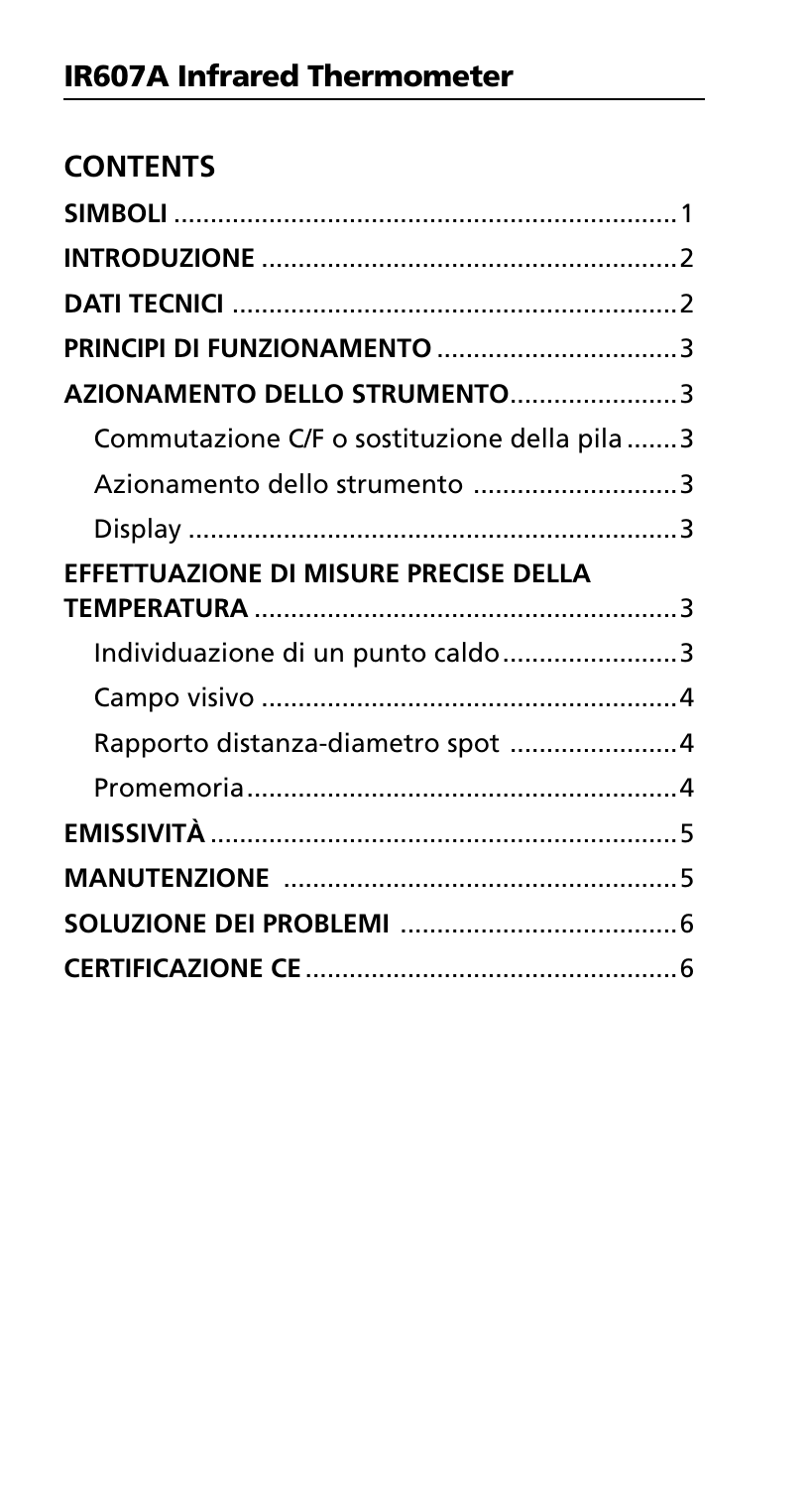## **Simboli**

| Consultare il manuale                                   |
|---------------------------------------------------------|
| $\vert$ C $\epsilon$ $\vert$ Conforme alle direttive UE |
| <b>Pila</b>                                             |

## � *Avvertenza*

• Non dirigere il fascio laser verso gli occhi, né direttamente, né indirettamente tramite superfici riflettenti.

| <1mW/630-670nm<br>IEC 825/93 | <b>LASER LIGHT</b><br><b>JDO NOT STARE INTO BEAM</b><br>CLASS 2 LASER                    | LASERLIGHT<br>NICHT IN DEN STRAHL<br><b>BLICKEN</b><br>LASER KLASSE 2 |
|------------------------------|------------------------------------------------------------------------------------------|-----------------------------------------------------------------------|
|                              | <b>RAYONNEMENT LASER</b><br>NE PAS EXPOSER L'OEIL<br>AU RAYON LASER<br>LASER DE CLASSE 2 | <b>RAYOLASER</b><br>NO FIJAR LA VISTA<br>EN EL BAYO<br>LASER CLASE 2  |

## � *Attenzione*

*Tutti i modelli del dispositivo devono essere protetti da:*

- campi elettromagnetici generati da saldatrici ad arco o riscaldatori a induzione
- elettricità statica
- intense sollecitazioni termiche, causate da variazioni di temperatura improvvise o estreme (lasciare che lo strumento si stabilizzi per 30 minuti prima di usarlo)
- prossimità o contatto dello strumento con oggetti ad alta temperatura.

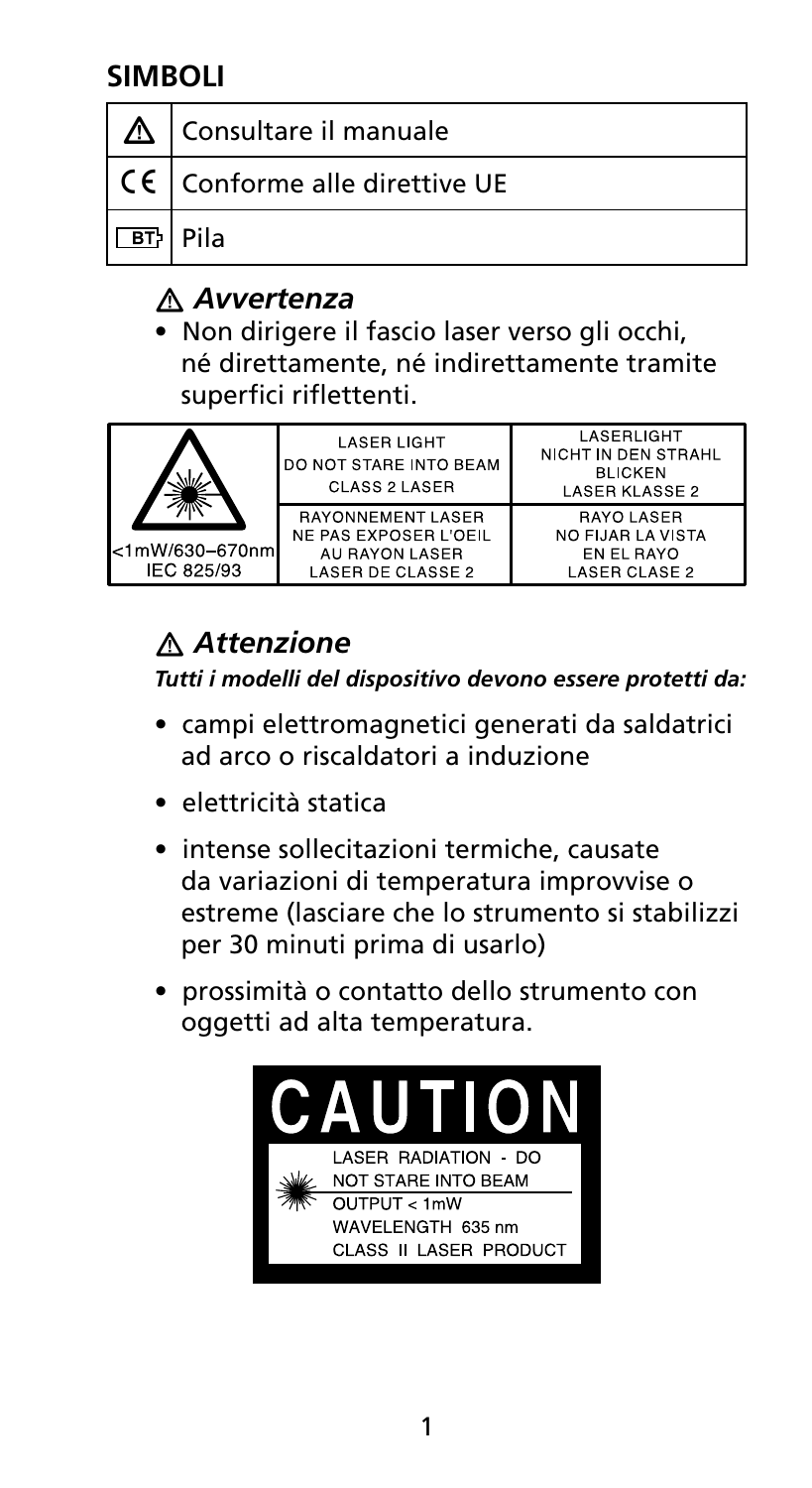## **INTRODUZIONE**

Il termometro palmare per misure a distanza può essere usato in numer-ose condizioni di misura. La sua struttura compatta, robusta e facile da usare permette di puntare il dispositivo, premere il pulsante di trigger e leggere la temperatura di superficie misurata in meno di un secondo. Si può misurare in tutta sicurezza la temperatura superficiale di oggetti roventi, pericolosi o difficili da raggiungere senza venirne a contatto.

## **Dati tecnici**

*Nota: I dati tecnici sono soggetti a modifica senza preavviso.*

**Portata di temperatura:** da -18 a 400°C (da 0 a 750 °F)

**Visualizzazione temperatura:** °C or 0.5°F

**Accuracy** *(assumes ambient operating temperature of 23 °C [73°F]) For targets at:*

|                   | da -1 a 400 °C + 3 % della lettura o ± 2 °C (± 3,5                    |  |
|-------------------|-----------------------------------------------------------------------|--|
|                   | $\big $ (da 30 a 750°F) $\big $ °F), a seconda di quale sia il valore |  |
|                   | maggiore                                                              |  |
| $-18a-1^{\circ}C$ | $\pm$ 3 °C ( $\pm$ 5 °F); a 23 °C (73 °F),                            |  |
| (da 0 a 30°F)     | $\pm 2$ °C ( $\pm 3.5$ °F)                                            |  |

**Ripetibilità:** ± 3% della lettura o ± 2 °C (± 3 °F) **Tempo di risposta:** 500 ms, 95 % della risposta **Risposta spettrale:** 7–18 μm **Emissività:** prefissata a 0,95 **Gamma di temperatura ambiente di esercizio:** da 0 a 50 °C (da 32 a 120°F) **Umidità relativa:** da 10 a 95 % senza condensa fino a 30 °C (86 °F) **Temperatura di immagazzinaggio:** da -20 a 65 °C (da -4 a 150 °F) senza pila **Peso e dimensioni:**  227 g; 152 x 101 x 38mm (6 x 4 x 1.5 in)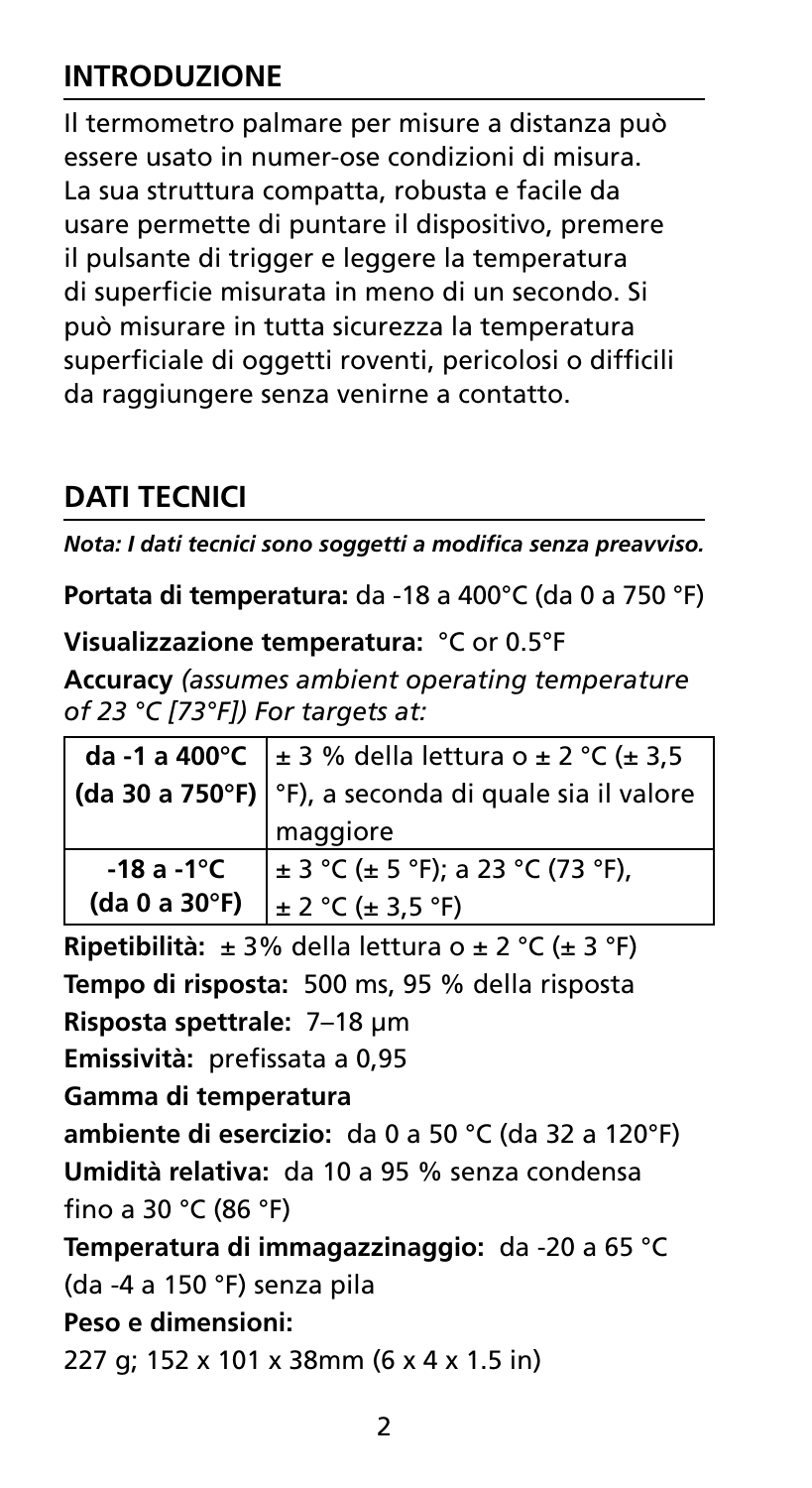**Alimentazione:** Pila alcalina o NiCd da 9 V **Autonomia tipica della pila (alcalina):** 12 ore **Rapporto distanza-diametro spot:** 8:1

## **Principi di funzionamento**

I termometri a infrarossi misurano la temperatura superficiale di un oggetto. I componenti ottici dello strumento rilevano energia emessa (E), riflessa (R) e trasmessa (T), raccolta o concentrata su un rivelatore. I componenti elettronici dello strumento convertono i dati in una lettura di temperatura, visualizzata sul display.

## **Azionamento dello strumento**

**Commutazione C/F o sostituzione della pila**  Per accedere al commutatore C/F o per inserire/ rimuovere la pila, è necessario tirare e aprire l'impugnatura dello strumento servendosi delle infossature per le dita vicino al pulsante di trigger. Per passare da °C a °F e viceversa, premere il commutatore (A). Per installare la pila da 9 V, inserire nel vano portapila per prima l'estremità positiva.

*Nota: Il coperchio del vano portapila è asportabile.*

## **Azionamento dello strumento**

Per misurare una temperatura, dirigere lo strumento verso l'oggetto e premere il pulsante di trigger. Accertarsi di considerare il rapporto distanza-diametro spot e il campo visivo. Se lo strumento è dotato di laser, usarlo solo per il puntamento. Effettuazione di misure precise della temperatura.

## **Display**

TIl display LCD retroilluminato visualizza la temperatura corrente in gradi Celsius o Fahrenheit. Lo strumento conserva la lettura per 7 secondi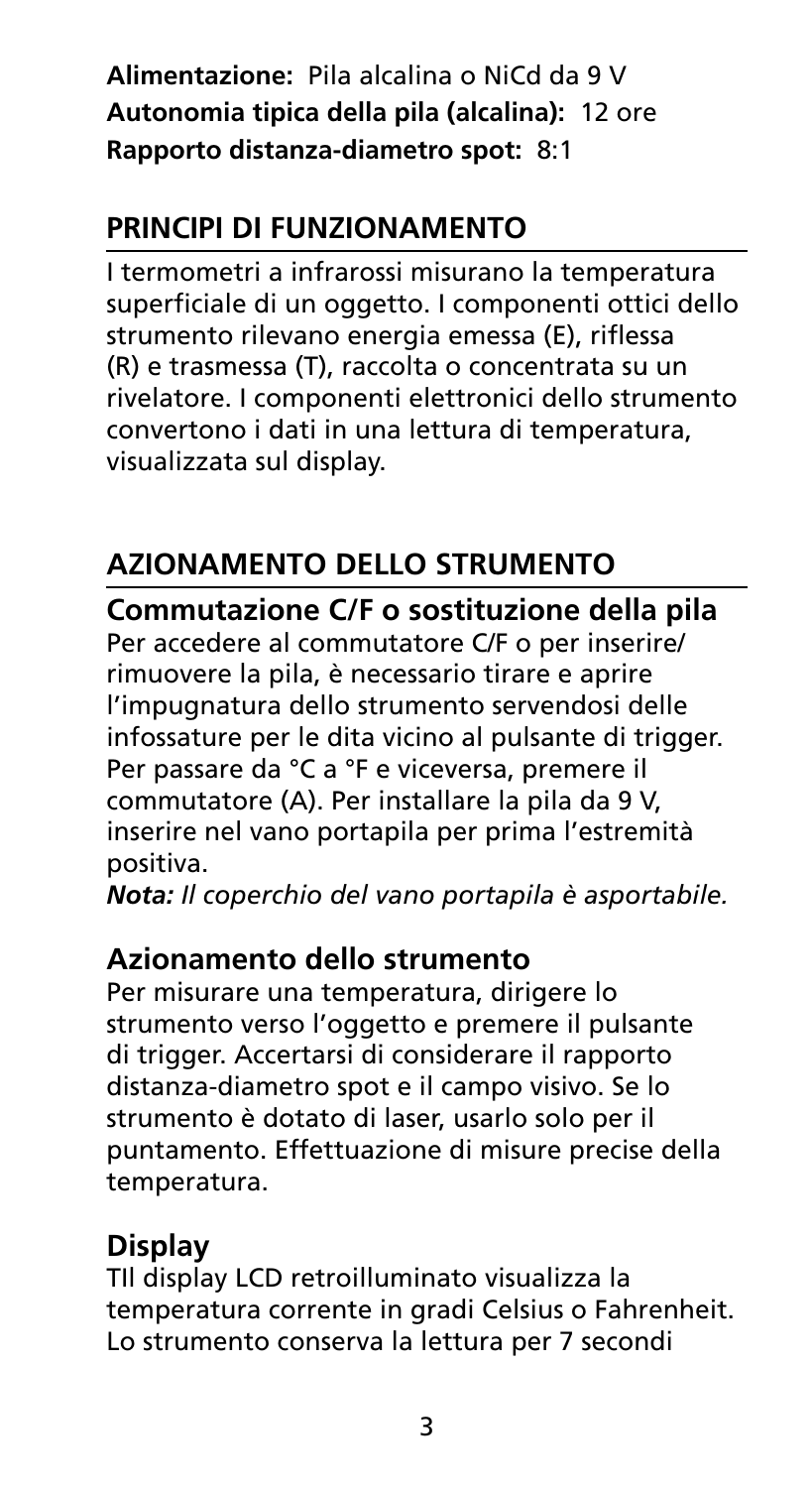dopo il rilascio del pulsante di trigger e visualizza la scritta HOLD. La presenza dell'icona raffigurante la pila indica che la carica della pila è in via di esaurimento (B).

## **Effettuazione di misure precise della temperatura**

## **Individuazione di un punto caldo**

Per trovare un punto caldo, puntare il termometro all'esterno dell'area di interesse e quindi analizzare l'intera area con passate verticali fino a individuare il punto da misurare.

## **Campo visivo**

Accertarsi che l'oggetto o il punto da misurare sia più grande del diametro dello spot dello strumento. Più è piccolo l'oggetto, più ci si deve avvicinare con il termometro. Quando la precisione della misura è essenziale, accertarsi che l'oggetto sia almeno due volte più grande del diametro dello spot.

### **Rapporto distanza-diametro spot**

Aumentando la distanza (D) dall'oggetto, aumenta anche il diametro dello spot (S), ossia dell'area misurata dallo strumento.

### **Promemoria**

Si sconsiglia l'uso di questo termometro per la misura di superfici lucide o di metallo levigato (acciaio inossidabile, alluminio, ecc.). Vedere la sezione Emissività. Lo strumento non è in grado di misurare attraverso superfici trasparenti, come ad esempio il vetro. In tal caso, misura la temperatura superficiale dell'oggetto trasparente (in questo esempio, il vetro). La presenza di vapore, polvere, fumo, ecc. può ostruire l'ottica dello strumento, compromettendo la precisione delle misure.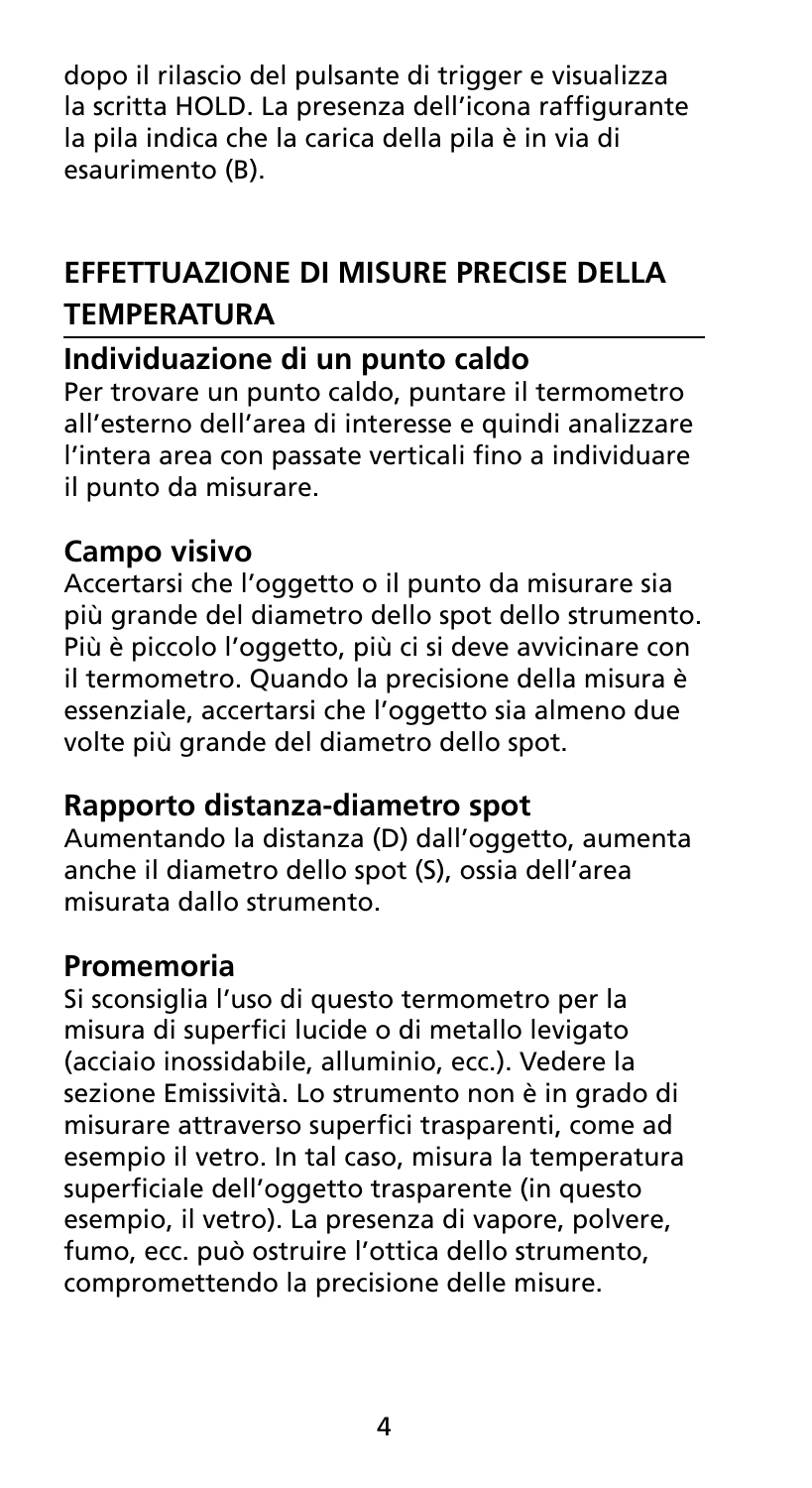## **Emissività**

La maggior parte dei materiali organici e delle superfici verniciate od ossidate ha un'emissività pari a 0,95 (valore prefissato dello strumento). Misurando superfici lucide o di metallo levigato si ottengono letture imprecise. Per compensare, coprire la superficie da misurare con nastro adesivo di carta o con vernice nera opaca. Lasciare che il nastro raggiunga la stessa temperatura del materiale ricoperto. Misurare la temperatura del nastro o della superficie verniciata.

## **Manutenzione**

Pulizia della lente – Ripulire la lente dalle particelle non attaccate usando aria compressa pulita. Eliminare le particelle rimaste passando su di essa delicatamente un pennello con setole di cammello. Passare con cautela sulla superficie un tamponcino di cotone inumidito con acqua. *Nota:* 

- Per pulire la lente di plastica NON usare solventi. Pulizia dell'involucro – Usare una spugna o un panno morbido inumiditi con acqua e sapone.
- NON immergere lo strumento in acqua.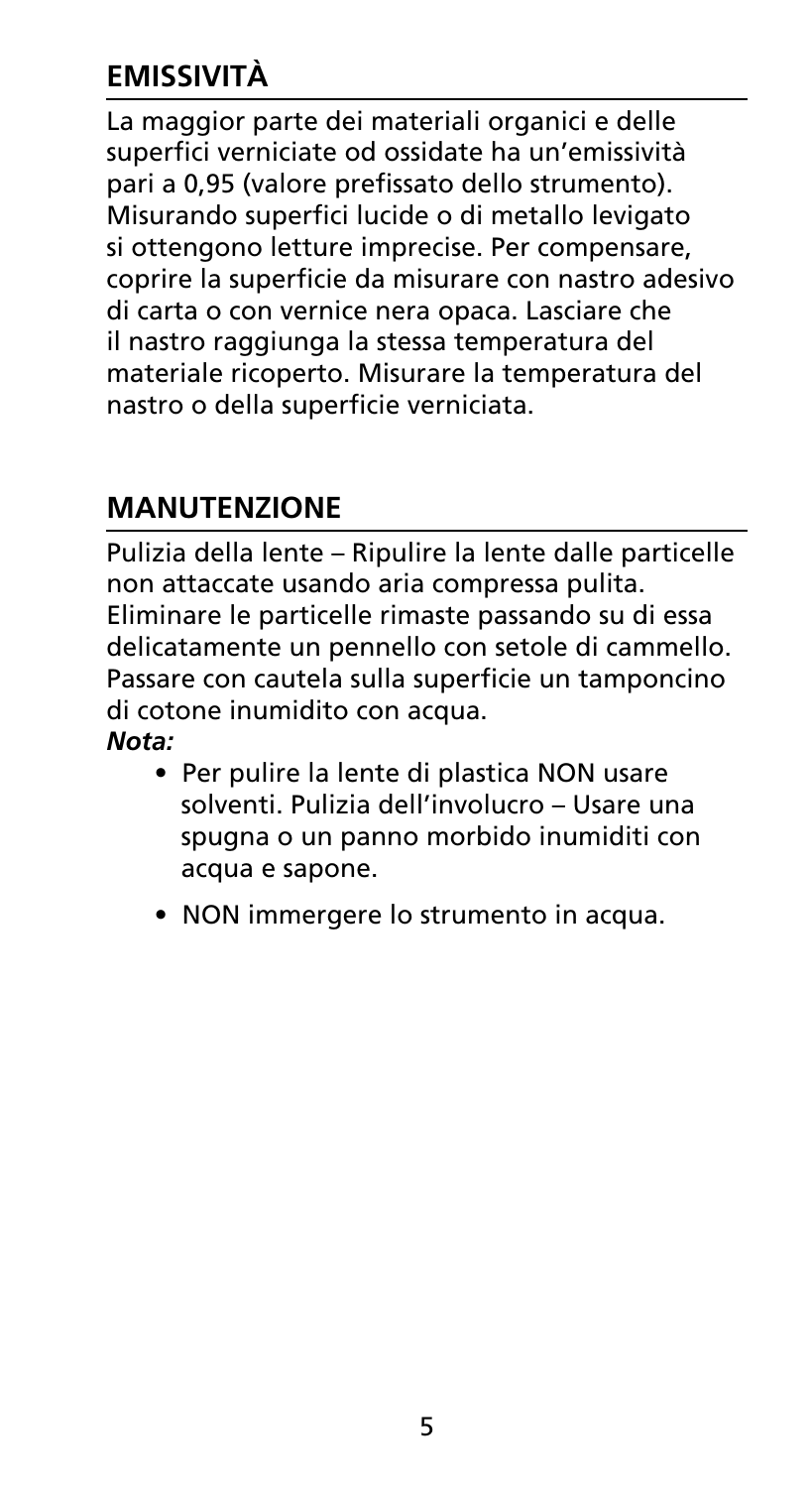## **SOLUZIONE DEI PROBLEMI**

| Codice                                     | Problema                                                                                         | Intervento                                                  |
|--------------------------------------------|--------------------------------------------------------------------------------------------------|-------------------------------------------------------------|
| Il display<br>visualizza il<br>simbolo --- | La temperatura<br>dell'oggetto<br>è superiore o<br>inferiore alla<br>portata dello<br>strumento. | Scegliere un<br>oggetto che<br>rientri nelle<br>specifiche. |
| Si visualizza<br>l'icona della<br>pila     | La pila potrebbe<br>quasi scarica.                                                               | Controllare<br>la pila e/o<br>sostituirla                   |
| Display vuoto                              | La pila potrebbe<br>completamente<br>scarica.                                                    | Controllare<br>la pila e/o<br>sostituirla                   |
| Il laser non<br>funziona                   | La pila<br>potrebbe essere<br>parzialmente o<br>completamente<br>scarica.                        | Sostituire la<br>pila.                                      |

## **Certificazione CE**

 $\zeta \epsilon$  Lo strumento è conforme ai seguenti standard:

### **EN 61326-1** -

Emissioni elettromagnetiche e suscettibilità **EN 61010-1** - Sicurezza generale **EN 60825-1** - Sicurezza laser A frequenze comprese fra 250 MHz e 800 MHz circa a 3 V/m, lo strumento potrebbe non soddisfare le specifiche di precisione qui indicate.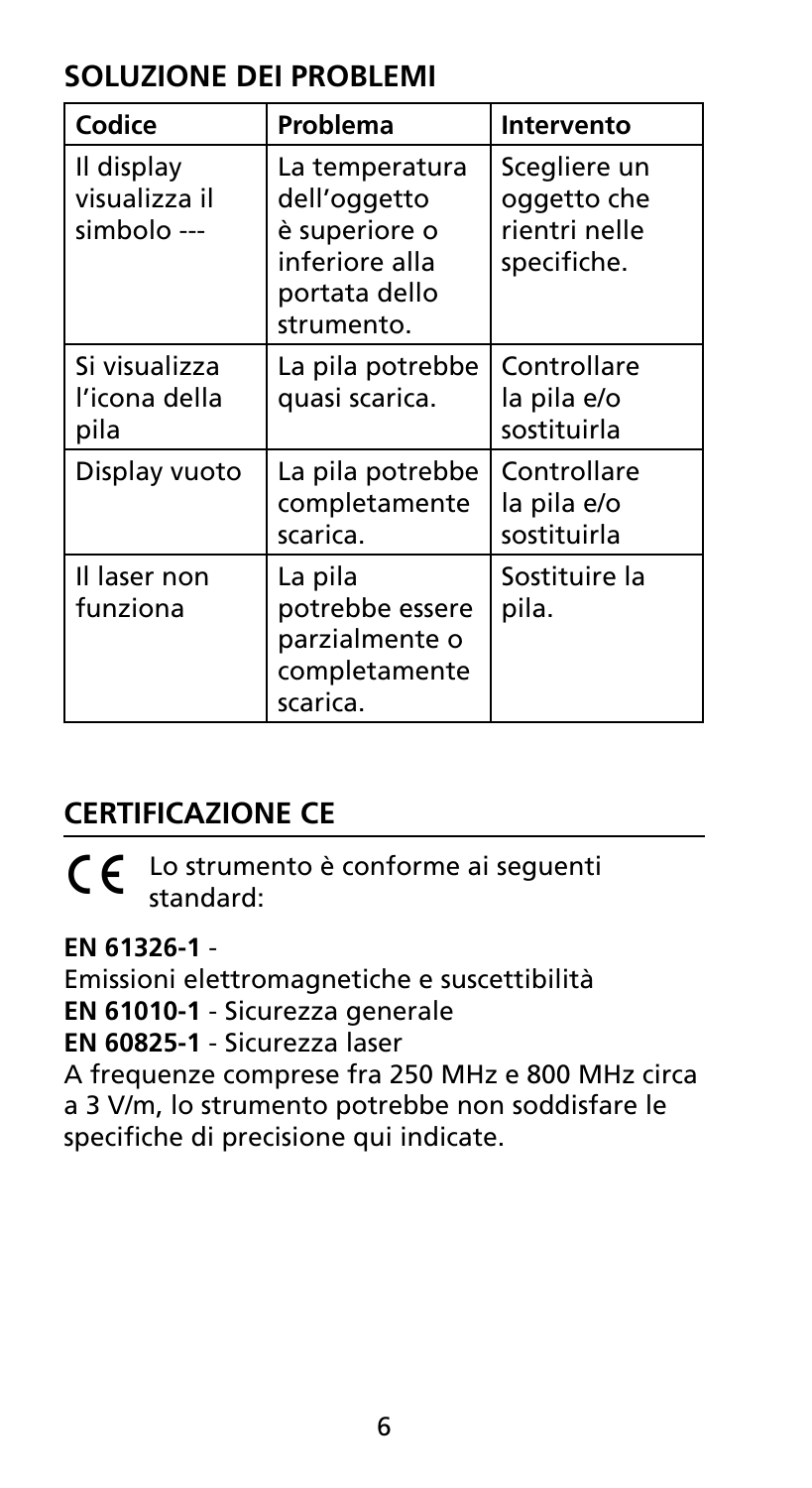

# IR607A Infrared Thermometer

## Users Manual

- **Mode d'emploi**
- **Bedienungshandbuch**
- **Manual d'uso**
- **Manual de uso**
- **Anvandärhanbok**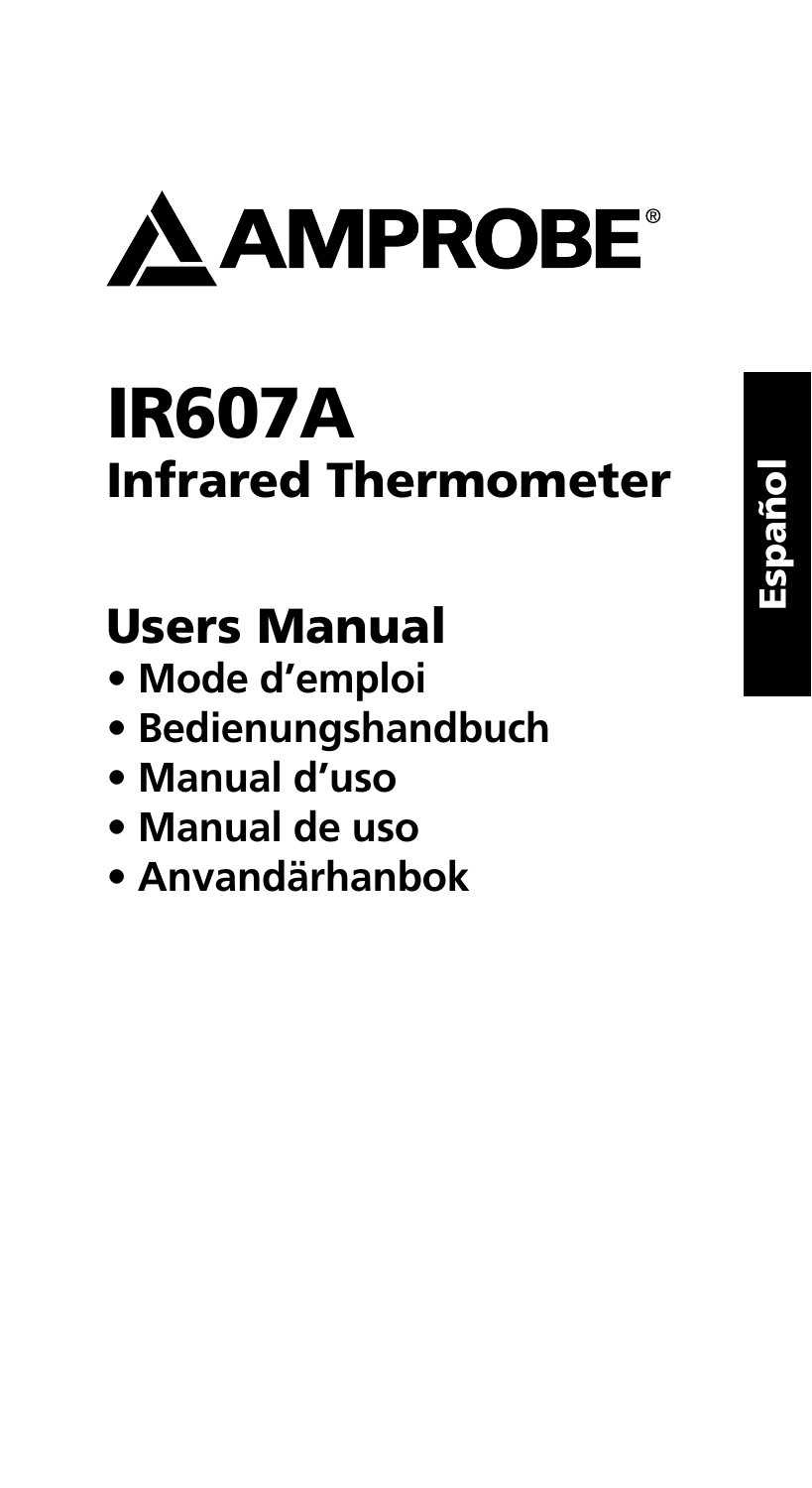#### **Garantía limitada y Limitación de responsabilidad**

Su producto Amprobe estará libre de defectos de material y mano de obra durante 1 año a partir de la fecha de adquisición. Esta garantía no cubre fusibles, baterías descartables o daños que sean consecuencia de accidentes, negligencia, uso indebido, alteración, contaminación o condiciones anormales de operación o manipulación. Los revendedores no están autorizados a extender ninguna otra garantía en nombre de Amprobe. Para obtener servicio durante el período de garantía, regrese el producto con una prueba de compra a un centro de servicio autorizado por Amprobe de equipos de comprobación o a un concesionario o distribuidor de Amprobe. Consulte la sección Reparación que aparece más arriba para obtener detalles. ESTA GARANTÍA CONSTITUYE SU ÚNICO RESARCIMIENTO. TODAS LAS DEMÁS GARANTÍAS, TANTO EXPRESAS, IMPLÍCITAS O ESTATUTARIAS, INCLUYENDO LAS GARANTÍAS IMPLÍCITAS DE ADECUACIÓN PARA UN PROPÓSITO DETERMINADO O COMERCIABILIDAD, QUEDAN POR LA PRESENTE DESCONOCIDAS. EL FABRICANTE NO DEBERÁ SER CONSIDERADO RESPONSABLE DE NINGÚN DAÑO O PÉRDIDA TANTO ESPECIALES, INDIRECTOS, CONTINGENTES O RESULTANTES QUE SURJAN DE CUALQUIER CAUSA O TEORÍA. Debido a que ciertos estados o países no permiten la exclusión o limitación de una garantía implícita o de los daños contingentes o resultantes, esta limitación de responsabilidad puede no regir para usted.

#### **Reparación**

Todas las herramientas de comprobación devueltas para su calibración o reparación, cubiertas o no por la garantía, deberán estar acompañadas por lo siguiente: su nombre, el nombre de la empresa, la dirección, el número de teléfono y una prueba de compra. Además, incluya una breve descripción del problema o del servicio solicitado y las puntas de prueba del medidor. Los pagos correspondientes a reparaciones o reemplazos no cubiertos por la garantía se deben remitir a la orden de Amprobe Test Tools en forma de cheque, giro postal, pago mediante tarjeta de crédito (incluir el número y la fecha de vencimiento) u orden de compra.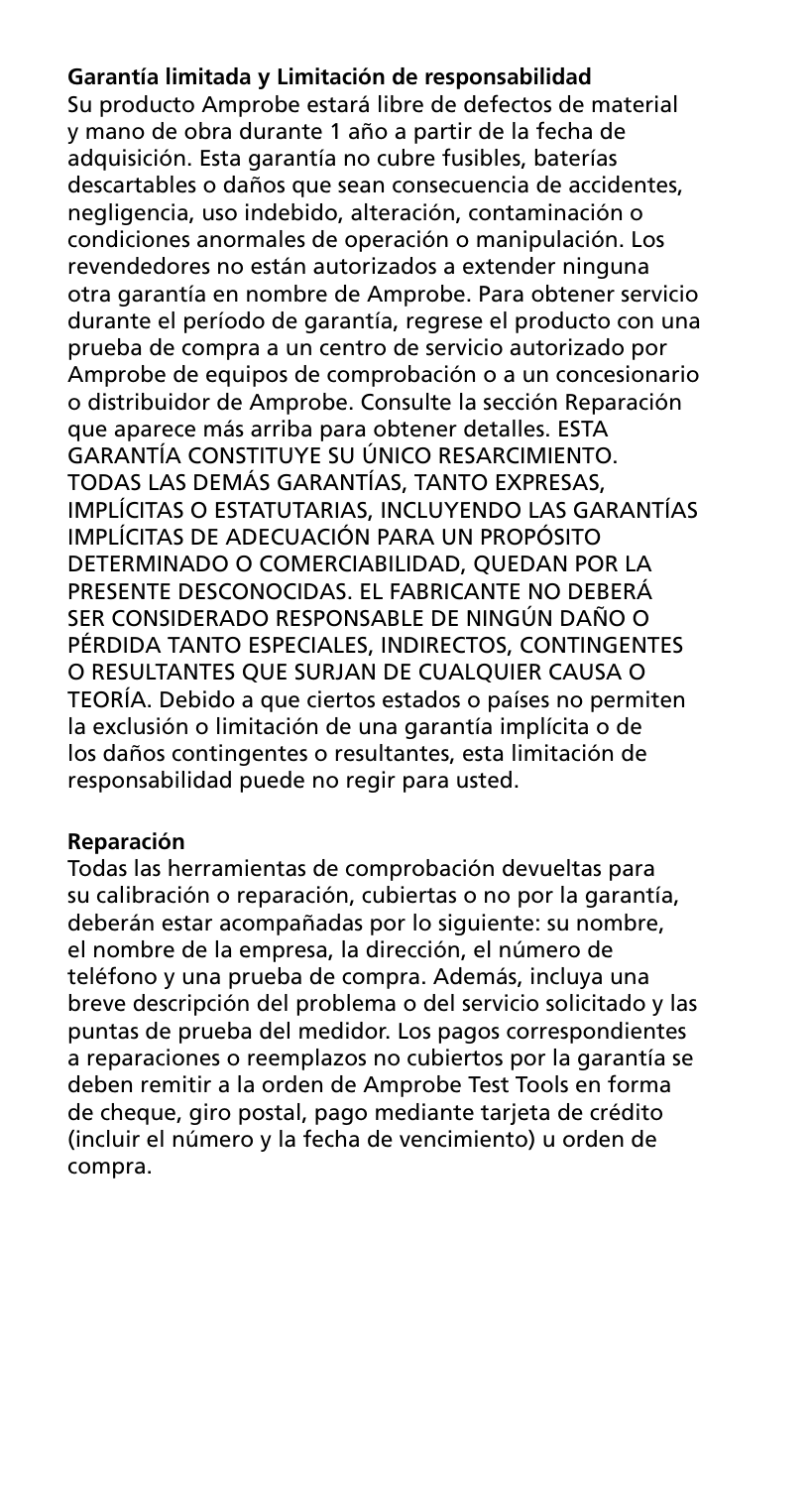#### **Reparaciones y reemplazos cubiertos por la garantía – Todos los países**

Antes de solicitar una reparación sirvase leer la siguiente declaración de garantía y compruebe el estado de la pila. Durante el periodo de garantía, toda herramienta de comprobación en mal estado de funcionamiento puede ser devuelta al distribuidor de Amprobe Test Tools para cambiarla por otra igual o un producto semejante. Consulte la sección "Dónde comprar" del sitio www.amprobe.com en Internet para obtener una lista de los distribuidores de su zona. Además, en los Estados Unidos y Canadá las unidades para reparación y reemplazo cubiertas por la garantía también se pueden enviar a un Centro de Servicio de Amprobe Test Tools.

#### **Reparaciones y reemplazos no cubiertos por la garantía – Estados Unidos y Canadá**

Las unidades para reparaciones no cubiertas por la garantía en Estados Unidos y Canadá se deben enviar a un Centro de Servicio de Amprobe Test Tools. Póngase en contacto con Amprobe Test Tools o con el vendedor de su producto para solicitar información acerca de los precios vigentes para reparación y reemplazo

#### **En Estados Unidos En Canadá**

Amprobe Test Tools<br>
Everett. WA 98203 Mississauga. ON L4Z Tel: 877-AMPROBE (267-7623) Tel: 905-890-7600 Fax: 425-446-6390 Fax: 905-890-6866

Mississauga, ON L4Z 1X9<br>Tel: 905-890-7600

#### **Reparaciones y reemplazos no cubiertos por la garantía – Europa**

El distribuidor de Amprobe Test Tools puede reemplazar aplicando un cargo nominal las unidades vendidas en Europa no cubiertas por la garantía. Consulte la sección "Dónde comprar" del sitio www.amprobe.com en Internet para obtener una lista de los distribuidores de su zona.

#### **Dirección para envío de correspondencia en Europa\***

Amprobe® Test Tools Europe P.O. Box 1186 5602 BD Eindhoven The Netherlands \*(Correspondencia solamente. En esta dirección no se suministran reparaciones ni reemplazos. Los clientes

europeos deben ponerse en contacto con el distribuidor).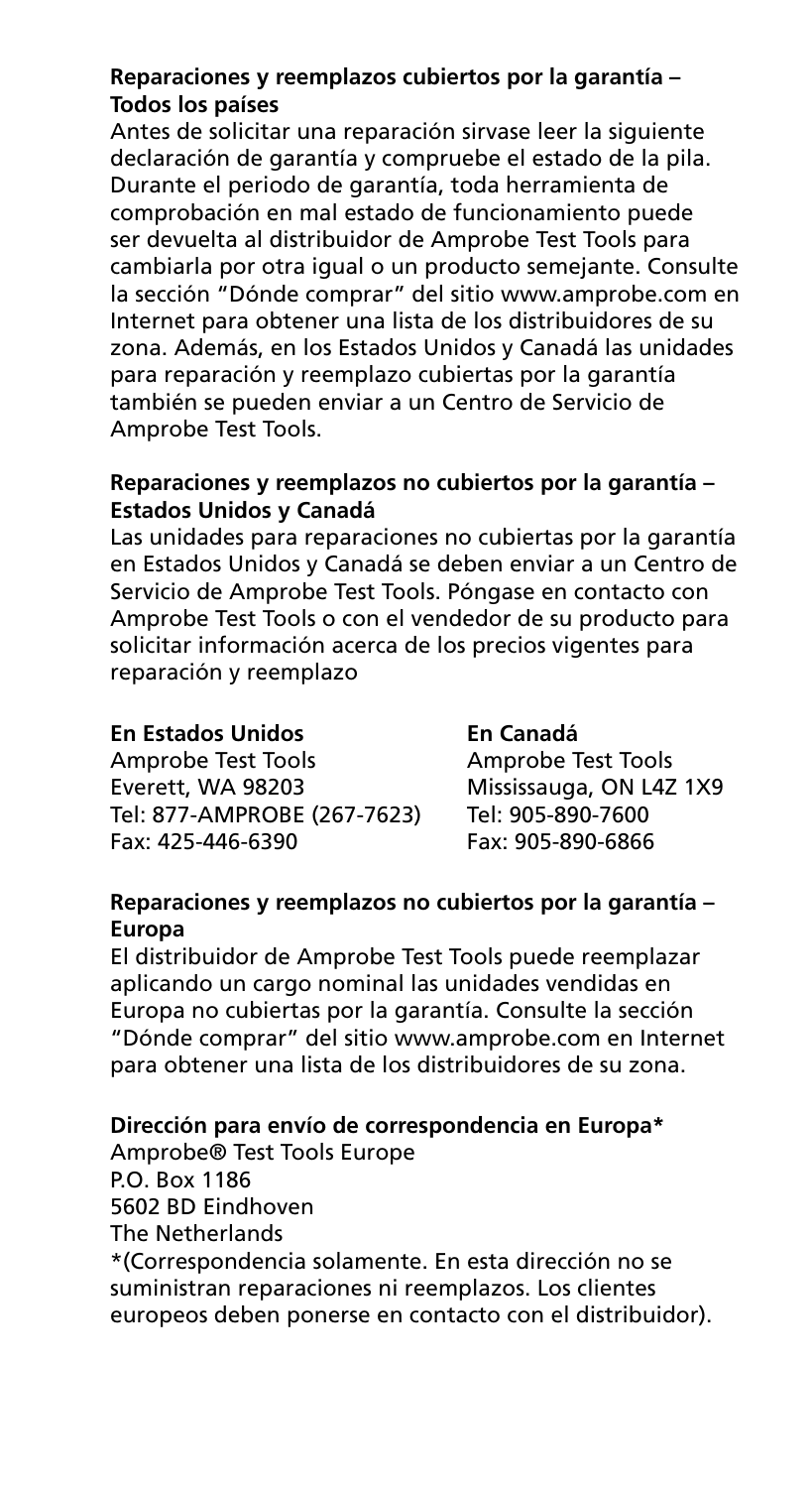| <b>CONTENTS</b>                               |  |
|-----------------------------------------------|--|
|                                               |  |
|                                               |  |
|                                               |  |
|                                               |  |
|                                               |  |
|                                               |  |
| Funcionamiento de la unidad 3                 |  |
|                                               |  |
| <b>COMO MEDIR TEMPERATURA CON PRECISIÓN 3</b> |  |
| Localización de un punto caliente 3           |  |
|                                               |  |
| Distancia y Tamaño del área medida 4          |  |
|                                               |  |
|                                               |  |
|                                               |  |
|                                               |  |
|                                               |  |
|                                               |  |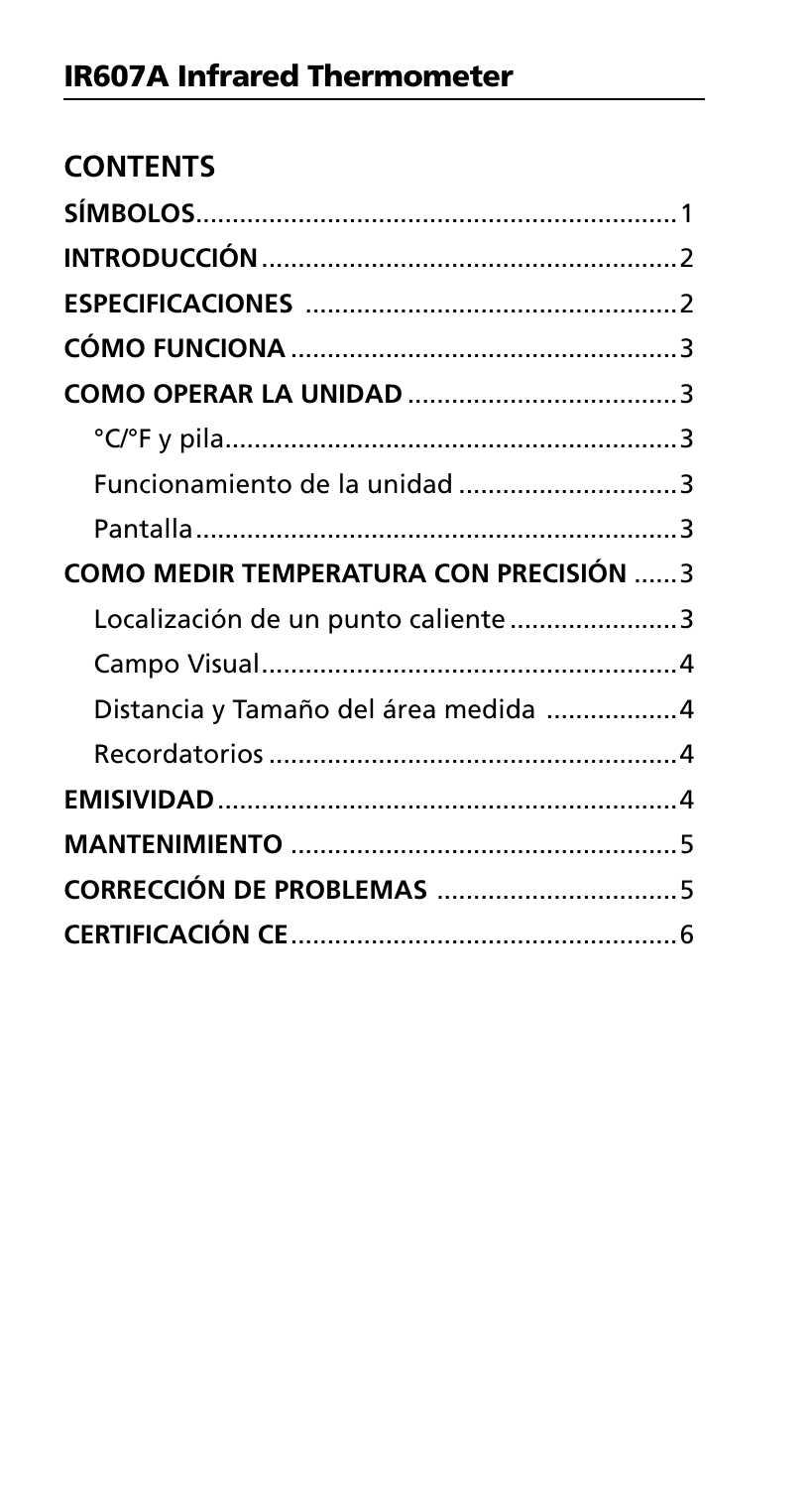## **Símbolos**

| ∣∆ | Consulte el manual                                               |
|----|------------------------------------------------------------------|
|    | $\vert$ C $\vert$ Cumple con las directivas de la Unión Europea. |
|    | <b>BI</b> Batería                                                |

## � *Advertencia*

• No apunte el láser directamente hacia los ojos o indirectamente desde superficies reflejantes..

| <1mW/630-670nm<br>IEC 825/93 | <b>LASER LIGHT</b><br>DO NOT STARE INTO BEAM<br>CLASS 2 LASER                            | LASERLIGHT<br>NICHT IN DEN STRAHL<br><b>BLICKEN</b><br>LASER KLASSE 2 |
|------------------------------|------------------------------------------------------------------------------------------|-----------------------------------------------------------------------|
|                              | <b>RAYONNEMENT LASER</b><br>NE PAS EXPOSER L'OEIL<br>AU RAYON LASER<br>LASER DE CLASSE 2 | RAYO LASER<br>NO FIJAR LA VISTA<br>EN EL RAYO<br><b>LASER CLASE 2</b> |

## � *Precauciones*

*Todos los modelos deberán protegerse de lo siguiente,*

- Campos electromagnéticos de soldadoras de arco, calentadores de inducción
- Electricidad estática
- Choque térmico (ocasionado por cambios abruptos de temperatura ambiente—deje que la unidad se estabilice por 30 minutos antes de usar)
- No deje la unidad sobre ni cerca de objetos de alta temperatura

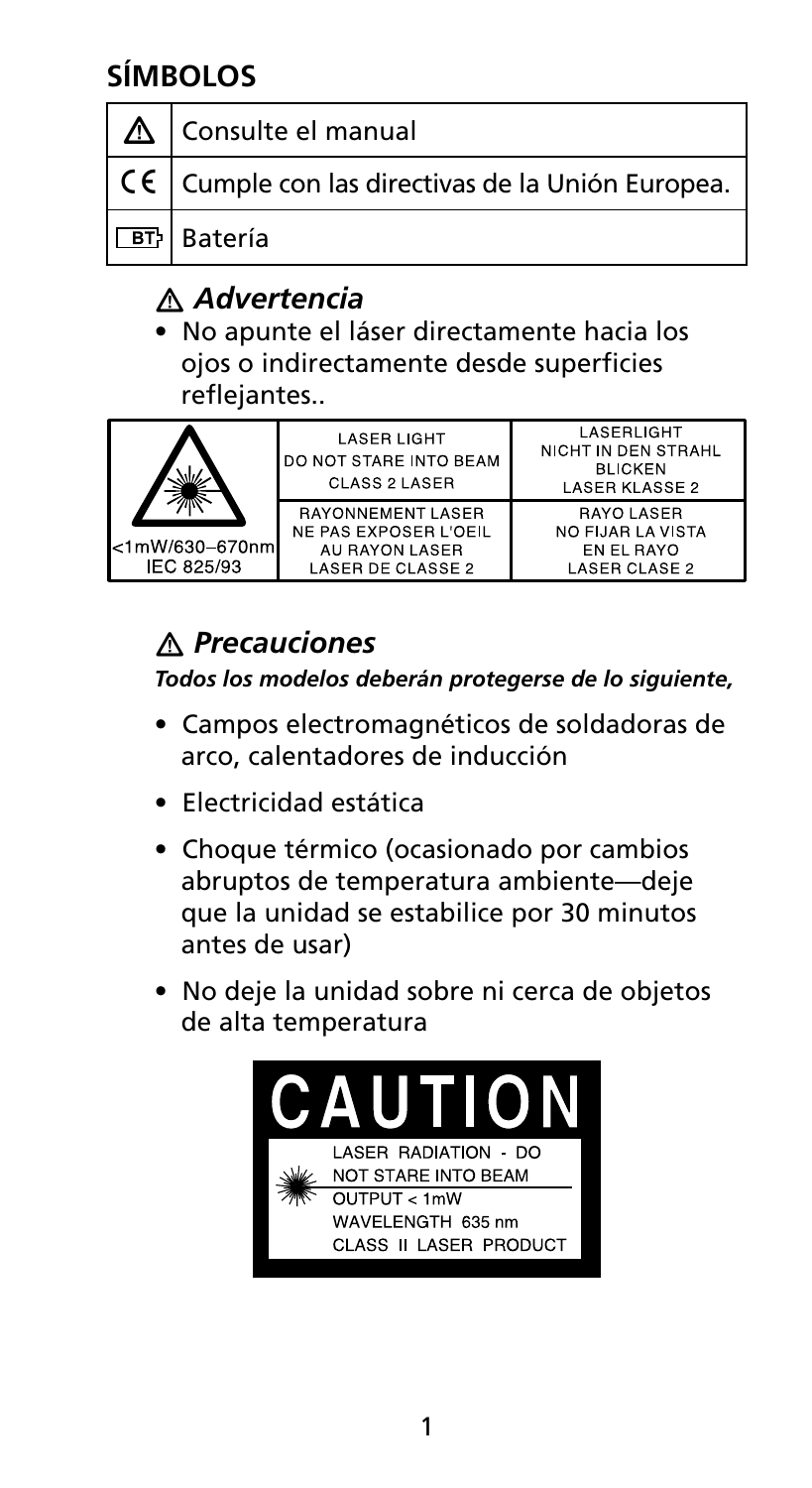## **INTRODUCCIÓN**

Confiamos en que encontrará muchos usos para su termómetro portátil sin contacto. Compacto, duradero y fácil de usar —tan sólo hay que apuntar, oprimir el gatillo y podrá leer las temperaturas reales de superficie en menos de un segundo. Puede medir sin peligro alguno la temperatura de la superficie de objetos calientes, peligrosos o de difícil acceso, sin tener que tocarlos.

## **Especificaciones**

*Nota: Especificaciones sujetas a cambio sin previo aviso.*

**Rango de temperatura:** -18 a 400 °C (0 a 750 °F)

**Pantalla de temperatura:** °C o 0,5 °F

**Exactitud** *(supone una temperatura ambiente de funcionamiento de 23 °C [73 °F]) Para objetivos a:*

|             | -1 a 400 °C $\pm$ 3 % de la lectura o $\pm$ 2 °C<br>(30 a 750 °F) $(± 3.5 °F)$ , el que sea mayor |  |
|-------------|---------------------------------------------------------------------------------------------------|--|
| (0 a 30 °F) | -18 a -1 °C $\frac{1}{2}$ +3 °C (± 5 °F) a 23 °C (73 °F) ± 2 °C<br>$(\pm 3.5 \text{ °F})$         |  |

**Repetibilidad:**  $\pm 3$  % de la lectura o  $\pm 2$  °C ( $\pm 3$  °F) **Tiempo de respuesta:** 500 ms, 95 % de respuesta **Respuesta espectral:** 7–18 μm **Emisividad:** preestablecida en 0,95 **Rango ambiental de funcionamiento:** 0 a 50 °C (32 a 120 °F) **Humedad relativa:** 10–95 % de H. R. sin condensación, a un máximo de 30 °C (86 °F) **Temperatura de almacenamiento:**  -20 a 65 °C (-4 a 150°F) sin batería **Peso/Dimensiones:**  227 g (0,5 lb); 152 x 101 x 38 mm (6 x 4 x 1,5 pulg.) **Alimentación:** Batería alcalina o de NiCd de 9V **Vida típica de la batería (alcalina):** 12 hs **Relación distancia-punto explorado:** 8:1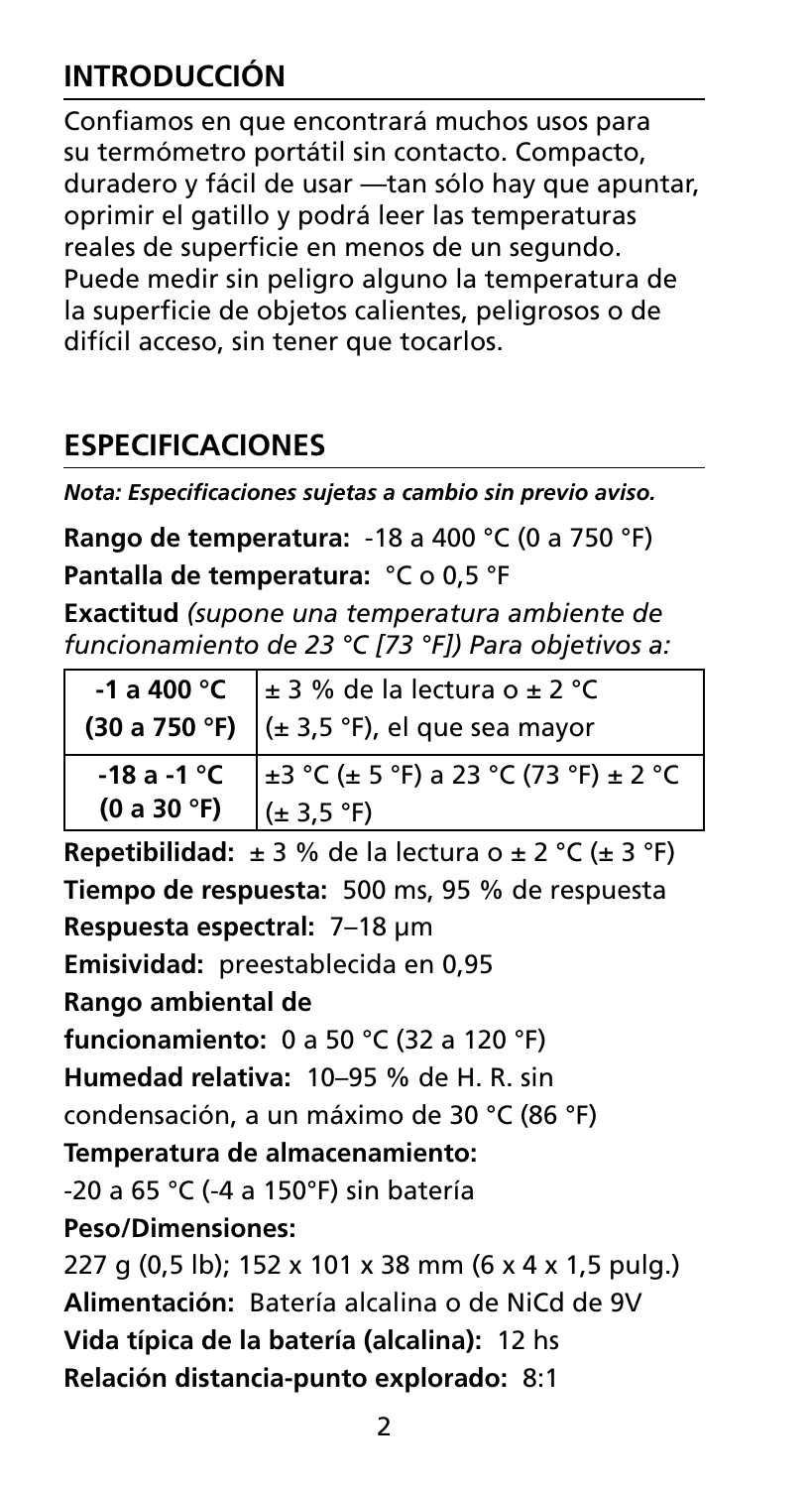## **Cómo funciona**

Los termómetros de rayos infrarrojos miden la temperature de la superficie de un objeto. El sistema óptico de la unidad detecta energía emitida, reflejada y transmitida, la cual es captada y enfocada hacia un detector. El sistema electrónico de la unidad convierte la información en una lectura de temperatura, la cual se muestra en la unidad. En unidades que cuentan con láser, éste se usa exclusivamente con fines de señalamiento

## **Como operar la Unidad**

## **°C/°F y pila**

Para alternar entre grados centígrados y Fahrenheit, abra la tapa de las pilas que está en el mango y empuje el interruptor (A) para seleccionar ºC o ºF. Cuando sea necesario, cambie la pila de 9v como se indica en el diagrama, con el lado positive primero hacia el fondo del compartimiento de la pila. La tapa de las pilas es removible.

## **Funcionamiento de la unidad**

Para medir una temperatura, apunte la unidad hacia un objeto y oprima el gatillo. Asegúrese de considerer la relación distanciatamaño del área a medir. Si la unidad esta equipada con un láser, úselo exclusivamente para apuntar. Consulte Cómo medir temperatures con precisión.

## **Pantalla**

La pantalla de LCD muestra la temperatura actual en grados centígrados o en grados Fahrenheit. La unidad retiene la lectura durante 7 segundos después de soltar el gatillo; aparece la palabra HOLD (retener). La presencia del icono de pila indica que está baja la pila (B).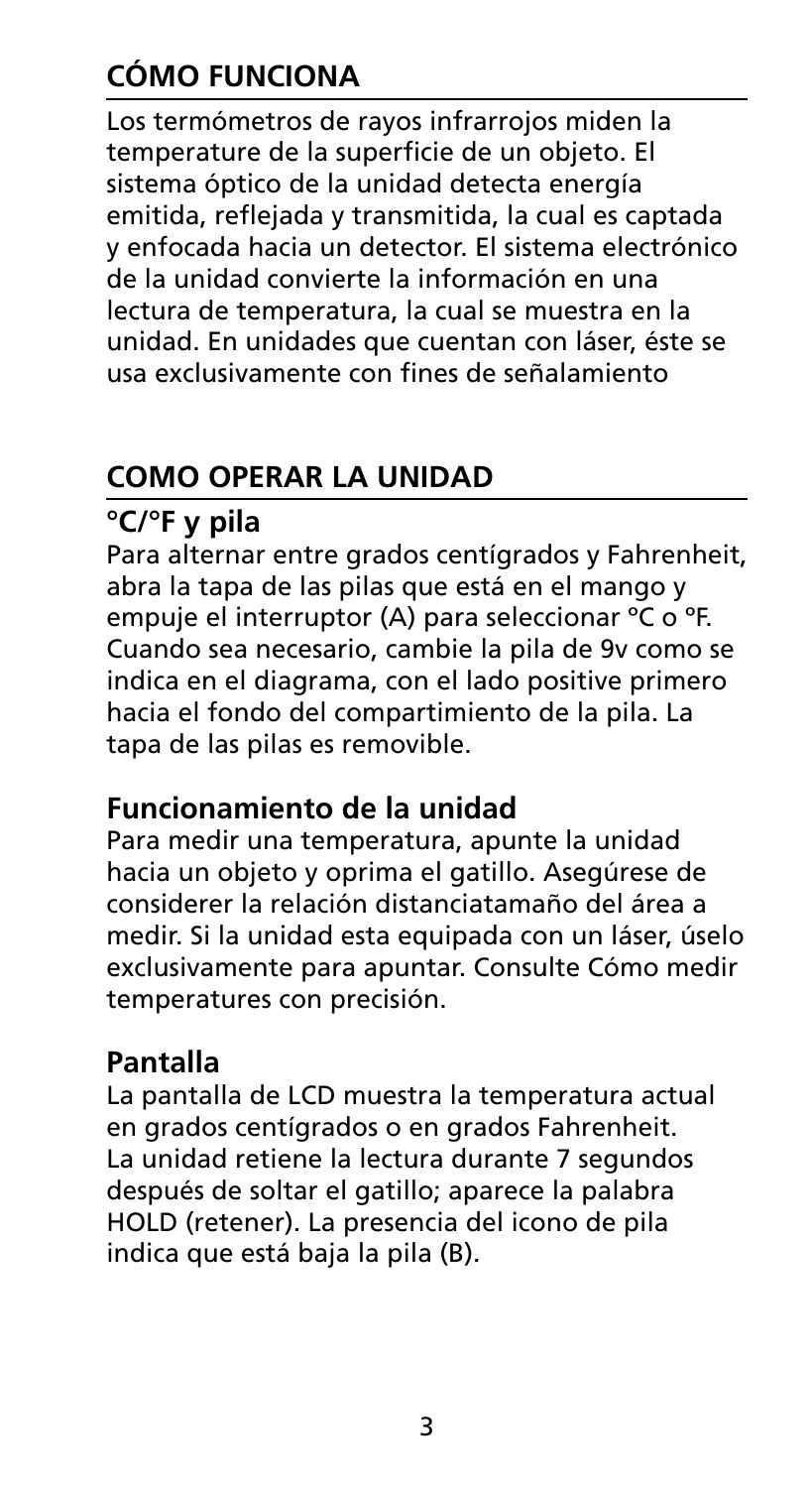## **Como Medir Temperatura con Precisión**

## **Localización de un punto caliente**

Para encontrar una zona caliente, apunte el termómetro fuera de la región de interés, luego pase el aparato con un movimiento hacia arriba y hacia abajo (barrido) hasta que ubique la zona caliente.

## **Campo Visual**

Cerciórese de que el objeto a medir sea mayor que el diámetro del área medida. Mientras más pequeño el objeto, más cerca se debe hacer la medición. Cuando sea crítica la precisión, cerciórese de que el objeto sea al menos dos veces más grande que el diámetro del área a medir.

## **Distancia y Tamaño del área medida**

A medida que aumenta la distancia (D) desde el objeto, el diámetro del área medida (S) se vuelve más grande.

## **Recordatorios**

No se recomienda para uso en la medición de superficies metálicas brillosas o pulidas (acero inoxidable, aluminio, etc.) Véase Emisividad. La unidad no puede medir a través de superficies transparentes, tales como vidrio. En su lugar, el aparato mide la temperatura de la superficie del vidrio. El vapor, polvo, humo, etc., pueden obstruir la medición, impidiendo una temperatura exacta.

## **Emisividad**

La mayoría de los materiales orgánicos y las superficies pintadas u oxidadas tienen una emisividad de 0.95 (preestablecida en la unidad). La medición de superficies metálicas brillosas o pulidas resultará en mediciones incorrectas. Para compensar, cubra la superficie que va a medir con cinta aislante o con pintura mate negra. Conceda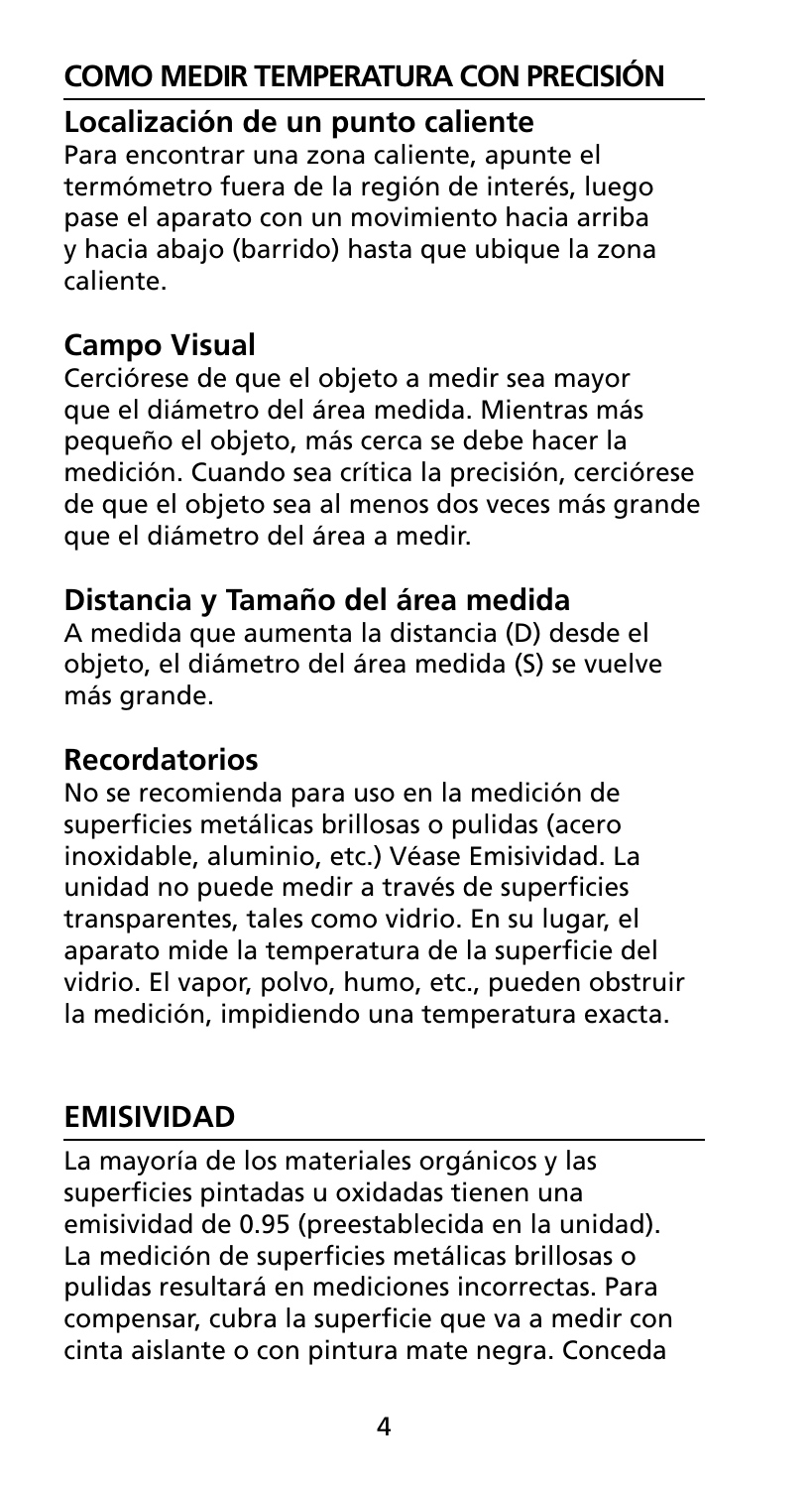tiempo suficiente para que la cinta alcance la misma temperatura que el material que está cubriendo. Mida la temperatura de la cinta o de la superficie pintada.

## **Mantenimiento**

Limpieza del lente: Elimine las partículas sueltas con aire comprimido limpio y seco. Cepille suavemente cualquier partícula sobrante con un cepillo de pelo de camello. Limpie cuidadosamente la superficie con un cotonete húmedo. Lo puede humedecer con agua.

*Nota:* 

- NO use solventes para limpiar el lente de plástico. Limpieza del estuche: use agua y jabón en una esponja húmeda o paño suave
- NO sumerja la unidad en agua.

| Código                         | Problema                        | Acción                                                                               |
|--------------------------------|---------------------------------|--------------------------------------------------------------------------------------|
| – – – (en la<br>pantalla)      | Fuera de rango<br>(alto o bajo) | Seleccione un<br>objeto dentro<br>del rango (o<br>dentro de las<br>especificaciones) |
| El icono de la<br>pila aparece | Pila baja                       | Cambie la pila                                                                       |
| Pantalla en<br>blanco          | Pila agotada                    | Cambie la pila                                                                       |
| El láser no<br>funciona        | Pila baja o<br>agotada          | Cambie la pila                                                                       |

## **CORRECCIÓN DE PROBLEMAS**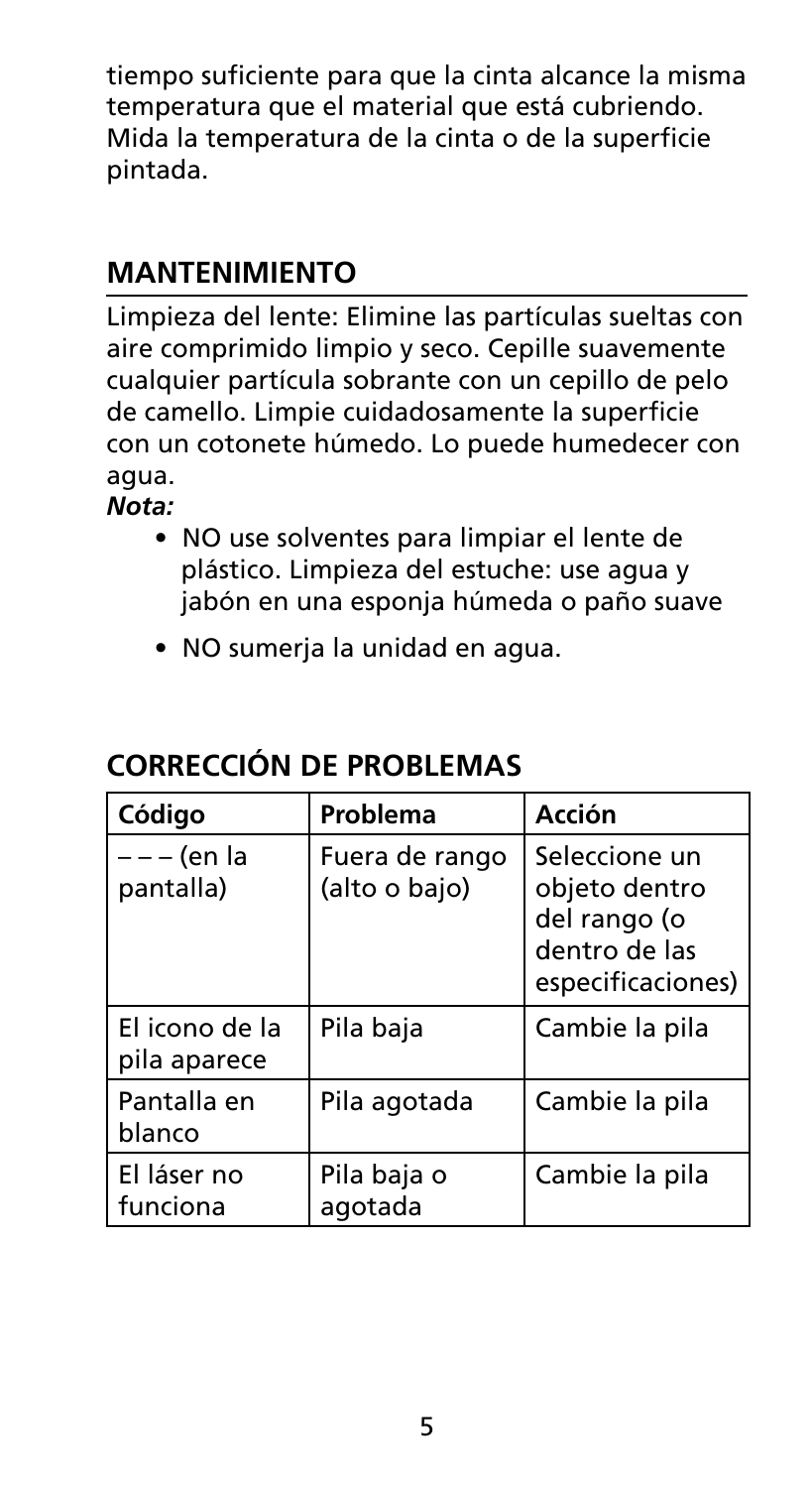## **Certificación CE**



 $\epsilon$  Este instrumento satisface las siguientes normas:

**EN 61326-1** -

Electromagnetic Emissions and Susceptibility **EN 61010-1** - General Safety **EN 60825-1** - Laser Safety

Aproximadamente entree 250mhz y 800mhz a 3V/m el equipo tal vez no encuentre la precision establecida.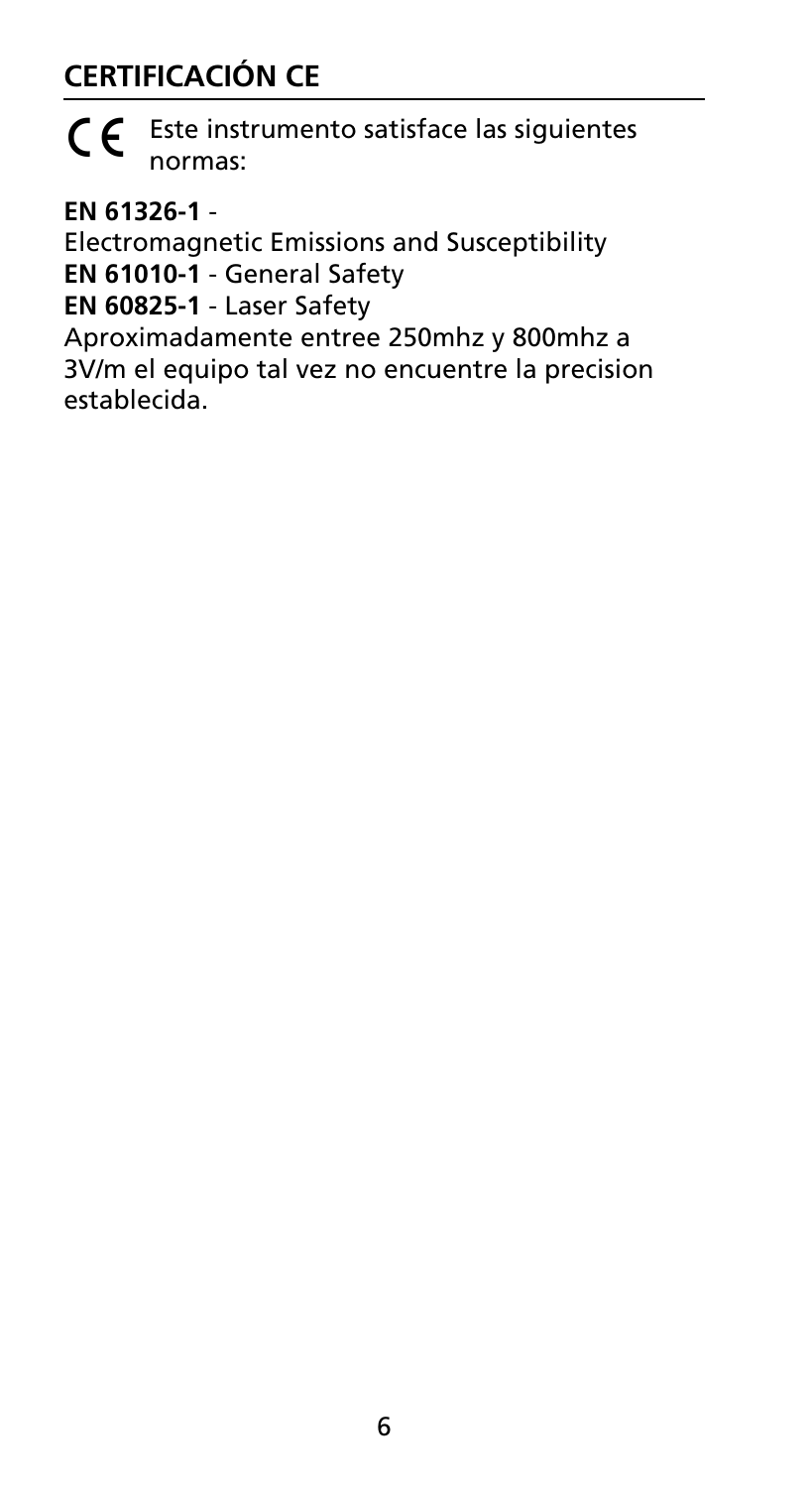

# IR607A Infrared Thermometer

## Users Manual

- **Mode d'emploi**
- **Bedienungshandbuch**
- **Manual d'uso**
- **Manual de uso**
- **Anvandärhanbok**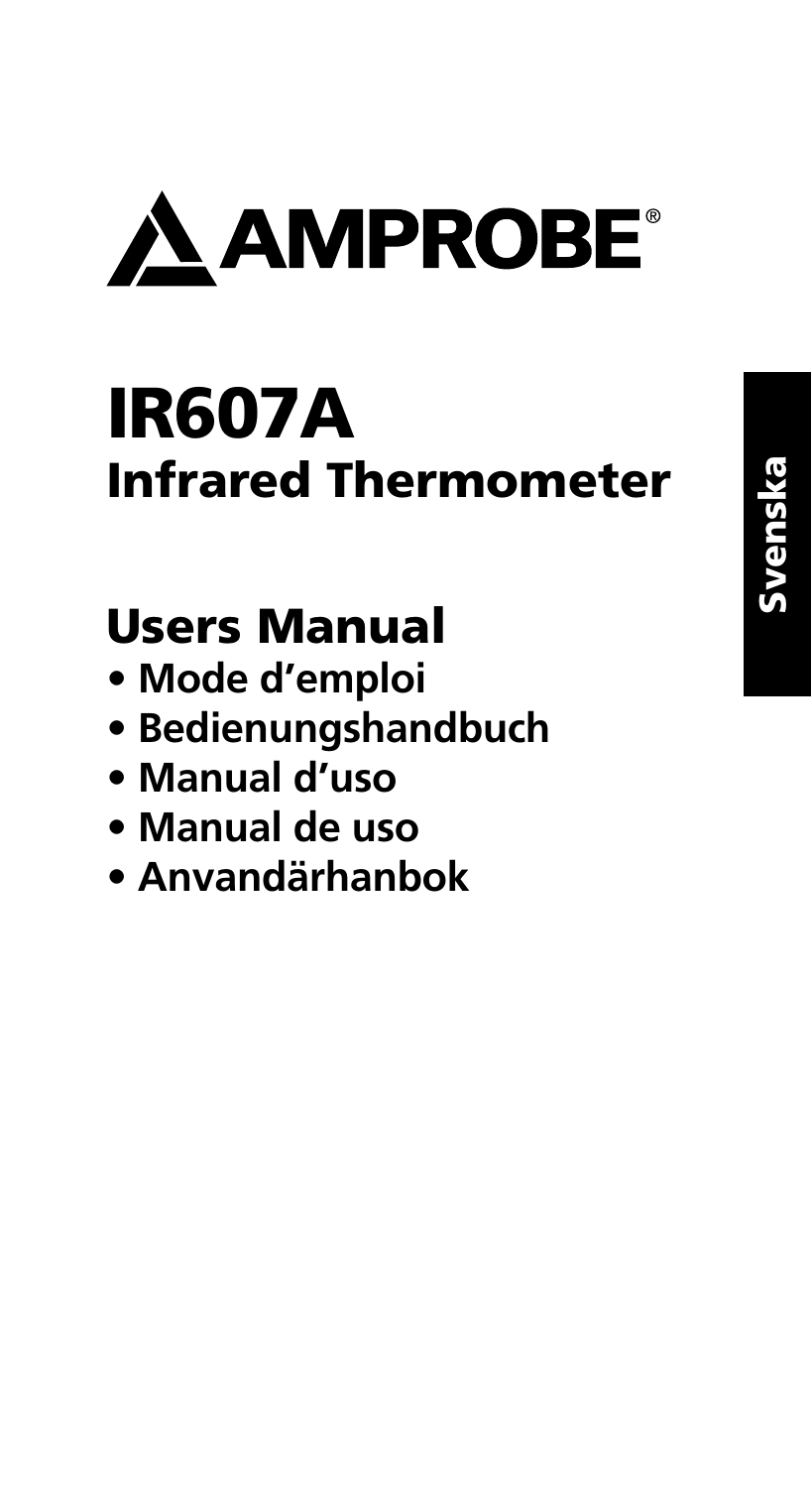#### **Begränsad garanti och begränsning av ansvar**

Denna Amprobe produkt garanteras vara fri från felaktigheter i material och utförande i ett år från inköpsdatum. Denna garanti innefattar inte säkringar och engångsbatterier, och inte heller skador som uppkommer som en följd av olyckshändelser, försummelse, felaktig användning, ändring, nedsmutsning eller onormala förhållanden eller onormal hantering. Återförsäljare har inte rätt att lämna några ytterligare garantier å Metermans vägnar. Om du behöver service under garantiperioden ska produkten, tillsammans med inköpsbevis, skickas in till ett auktoriserat Amprobe Test Tools Service Center eller till en återförsäljare eller distributör för Amprobe. Avsnittet Reparation innehåller uppgifter om detta. DENNA GARANTI UTGÖR DIN ENDA GOTTGÖRELSE. ALLA ANDRA GARANTIER – VARE SIG DESSA ÄR UTTRYCKLIGA, UNDERFÖRSTÅDDA ELLER LAGSTADGADE – INKLUSIVE UNDERFÖRSTÅDDA GARANTIER AVSEENDE LÄMPLIGHETEN FÖR ETT VISST SYFTE ELLER SÄLJBARHET, DEMENTERAS HÄRMED. TILLVERKAREN ÄR EJ ANSVARIG FÖR NÅGRA SPECIELLA SKADOR, INDIREKTA SKADOR, OFÖRUTSEDDA SKADOR ELLER FÖLJDSKADOR ELLER FÖRLUSTER, OAVSETT OM DE INTRÄFFAR PÅ GRUND AV GARANTIBROTT ELLER OM DE BASERAS PÅ KONTRAKT. Vissa stater eller länder tillåter inte undantag eller begränsningar av underförstådda garantier eller tillfälliga skador eller följdskador, så denna ansvarsbegränsning gäller eventuelltinte dig

#### **Reparation**

Till alla apparater, som sänds in för reparation eller kalibrering inom ramen för garantin eller utanför garantin måste följande bifogas: Kundens namn, firmanamn, adress, telefonnummer och köpbelägg. Därutöver ombeds Ni att medsända en kort beskrivning av problemet eller det önskade underhållet samt att bifoga mätledningarna till mätinstrumentet. Avgifterna för raparationer utanför garantin eller för ersättning av instrument måste betalas med check, penninganvisning, kreditkort (kreditkortnummer med datum för sista giltighetsdag) eller annars måste en order till Amprobe Test Tools formuleras.

#### **Garantireparationer eller -utbyte – alla länder**

V.g. läs igenom efterföljande garantiförklaring och kontrollera batteriet innan reparation begärs. Under garantiperioden kan alla defekta apparater sändas till Amprobe Test Tool-distributören för utbyte mot samma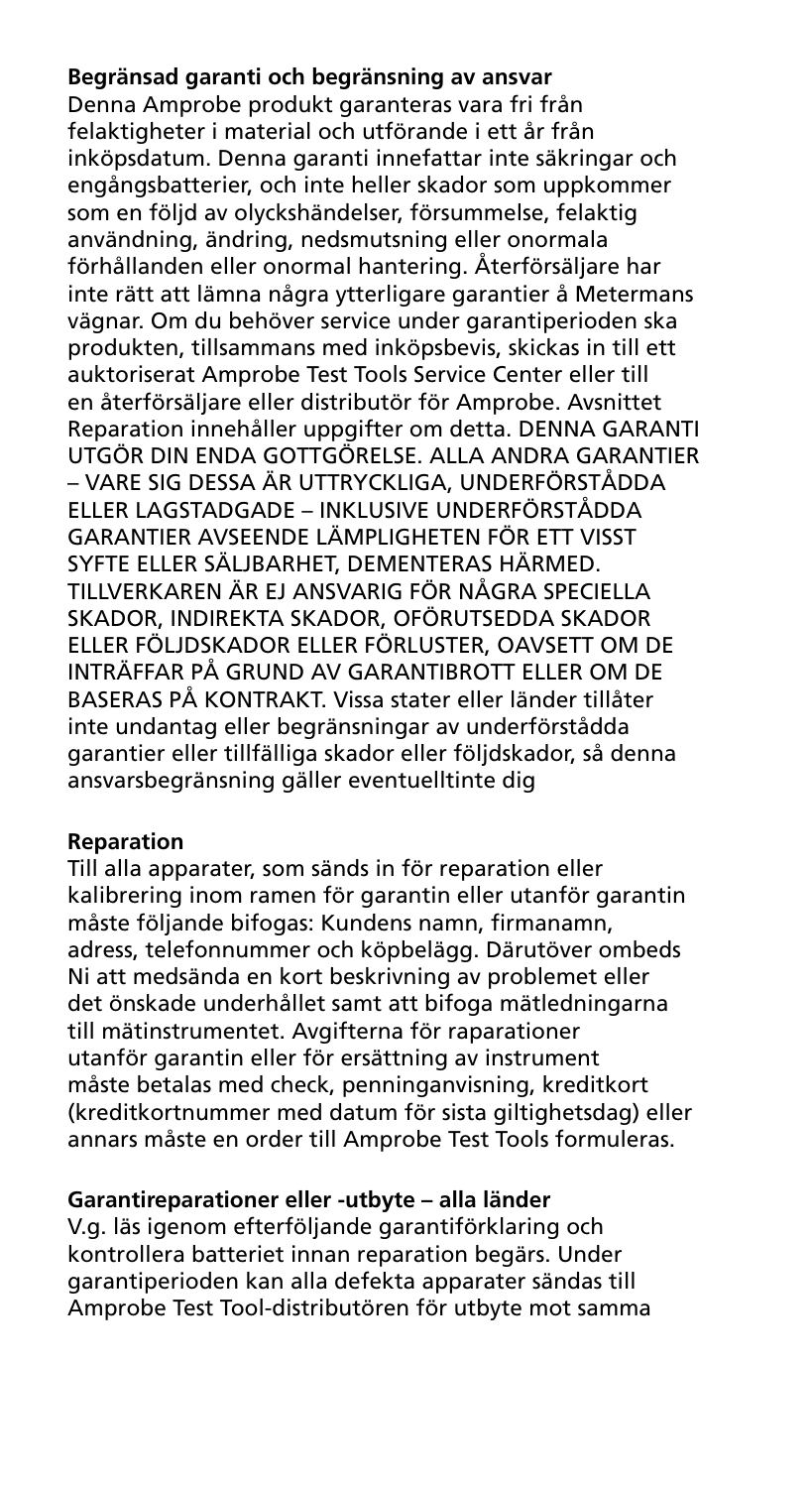produkt eller liknande produkt. En förteckning av behöriga distributörer finns i avsnittet "Where to Buy" (försäljningsställen) på websiten www.amprobe.com. Därutöver kan i USA och i Kanada apparater skickas till ett Amprobe Test Tools Service-Center för reparation och för utbyte.

#### **Reparationer och utbyte utanför garantin – USA och Kanada**

För reparationer utanför garantin i Förenta staterna och i Kanada skickas apparaterna till ett Amprobe Test Tools Service-Center. Upplysning över de aktuellt gällande avgifterna för reparation och utbyte erhåller Ni från Amprobe Test Tools eller från försäljningsstället.

#### **I USA I Kanada**

Amprobe Test Tools<br>
Everett, WA 98203 Mississauga, ON L4Z Tel: 877-AMPROBE (267-7623) Tel: 905-890-7600 Fax: 425-446-6390

Mississauga, ON L4Z 1X9

### **Reparationer och utbyte utanför garantin – Europa**

Apparater utanför garantin kan ersättas av en behörig Amprobe Test Tools-distributör mot avgift. En förteckning över behöriga distributörer finns i avsnittet "Where to Buy" (försäljningsställen) på websiten www.amprobe.com.

#### **Korrespondensadress för Europa\***

Amprobe® Test Tools Europe P.O. Box 1186 5602 BD Eindhoven The Netherlands \*(Endast korrespondens – inga reparationer, inget utbyte under denna adress.Kunder i Europa vänder sig till behörig distributör)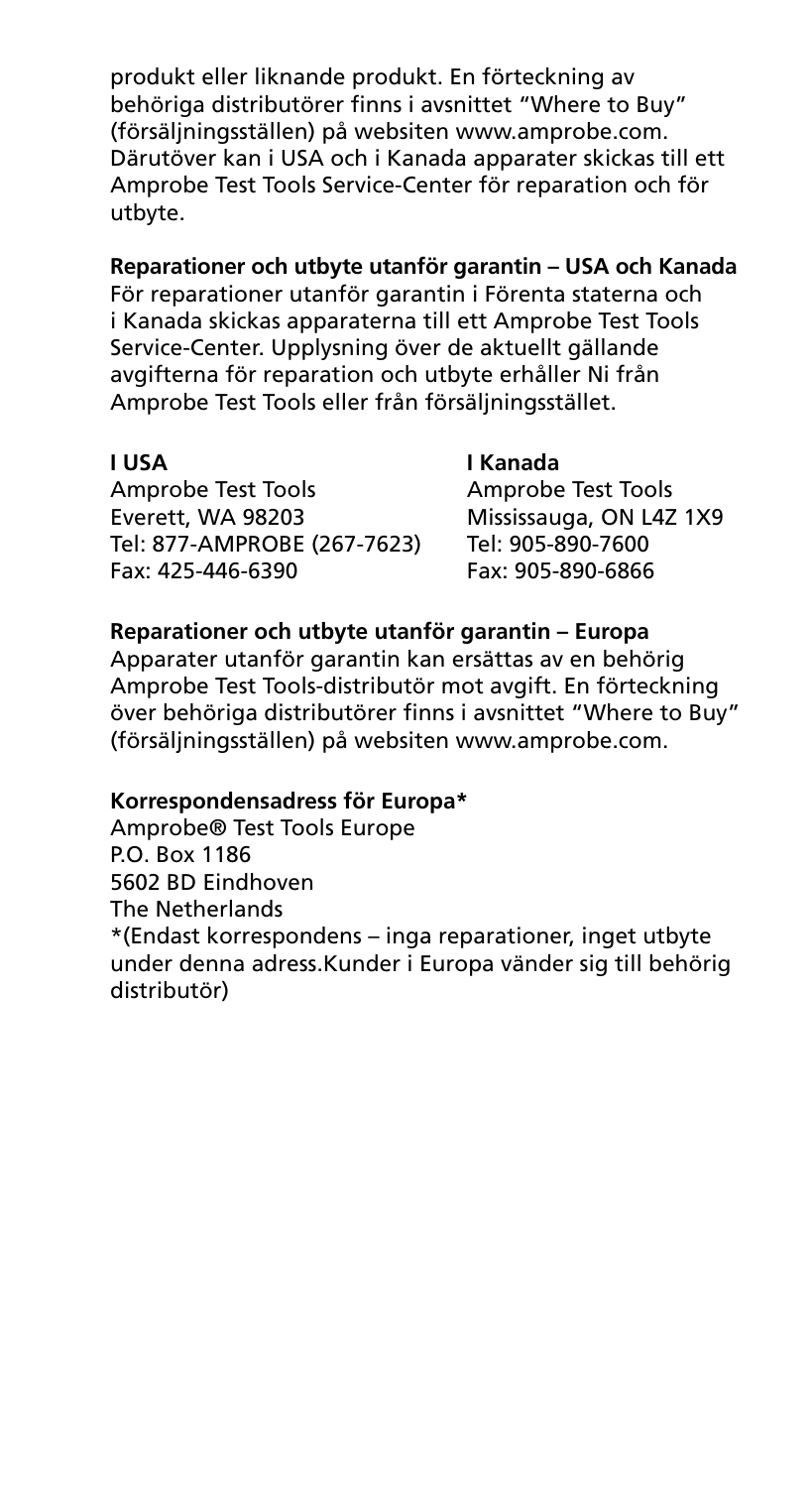| <b>CONTENTS</b>                      |  |
|--------------------------------------|--|
|                                      |  |
|                                      |  |
|                                      |  |
|                                      |  |
| SÅ HÄR ANVÄNDER DU ENHETEN 3         |  |
|                                      |  |
|                                      |  |
|                                      |  |
| SÅ HÄR MÄTER DU EXAKTA TEMPERATURER3 |  |
|                                      |  |
|                                      |  |
|                                      |  |
|                                      |  |
|                                      |  |
|                                      |  |
|                                      |  |
|                                      |  |
|                                      |  |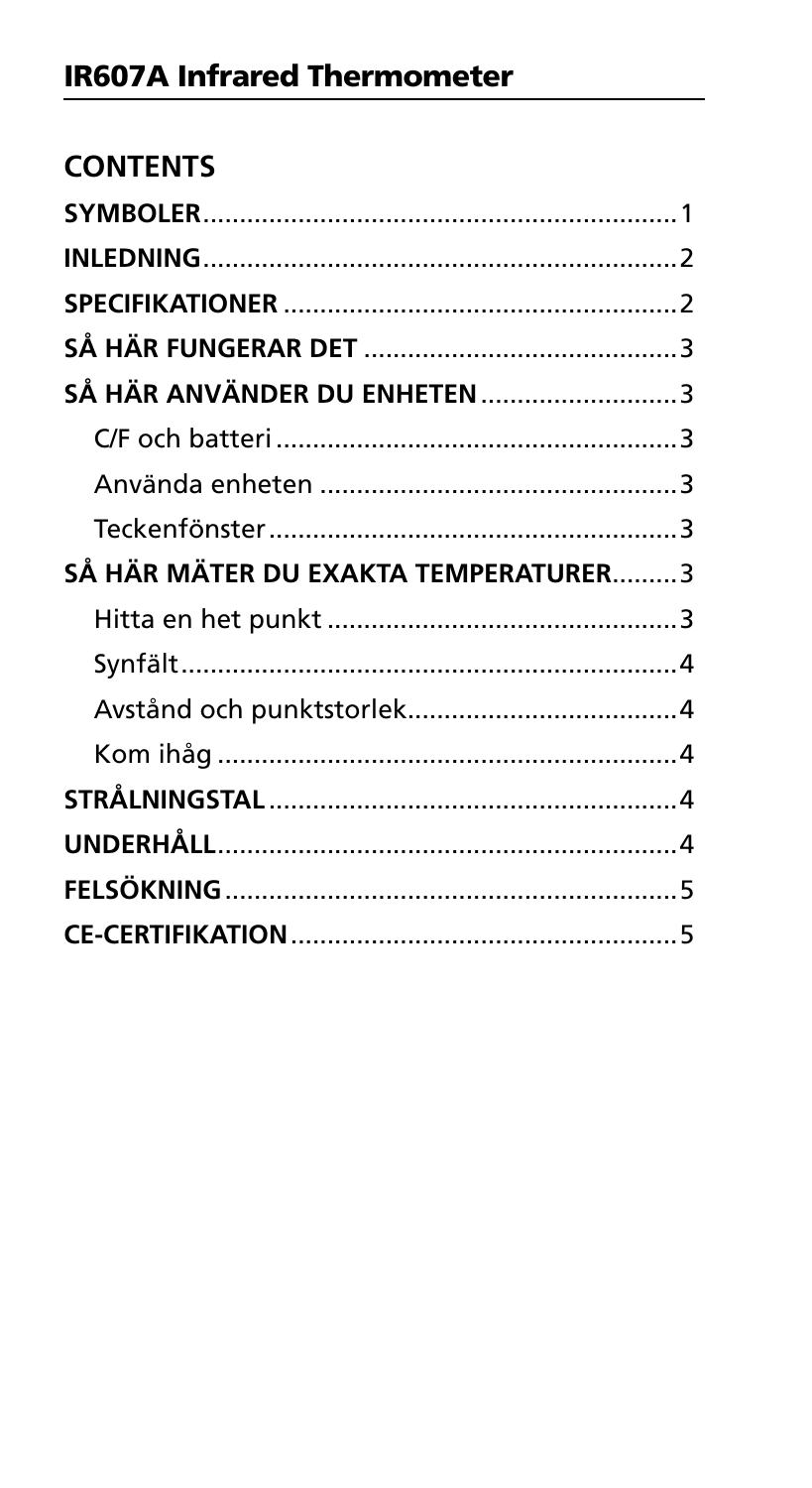## **SYMBOLS**

| $\Delta$   Se handboken                             |
|-----------------------------------------------------|
| $\vert$ CE $\vert$ Överensstämmer med EU-direktiven |
| <b>BT</b> Batteri                                   |

## �*Varning*

• Rikta inte lasern direkt mot ögon eller indirekt mot reflektiva ytor.

|                                | <b>LASER LIGHT</b><br>DO NOT STARE INTO BEAM<br>CLASS 2 LASER                            | I ASFRI IGHT<br>NICHT IN DEN STRAHL<br><b>BLICKEN</b><br><b>LASER KLASSE 2</b> |
|--------------------------------|------------------------------------------------------------------------------------------|--------------------------------------------------------------------------------|
| l<1mW/630–670nml<br>IEC 825/93 | <b>RAYONNEMENT LASER</b><br>NE PAS EXPOSER L'OEIL<br>AU RAYON LASER<br>LASER DE CLASSE 2 | <b>RAYO LASER</b><br>NO FIJAR LA VISTA<br>EN EL RAYO<br>LASER CLASE 2          |

## �*Viktigt*

*Alla modeller ska skyddas mot följande:*

- EMF (elektromagnetiska fält) från bågsvetsar och induktionsvärmare
- Statisk elektricitet
- Plötslig temperaturförändring (förorsakat av kraftiga eller plötsliga förändringar i den omgivande temperaturen — låt enheten vila i 30 minuter för att den ska stabiliseras före användning)
- Lämna inte ovanpå eller i närheten av objekt med höga temperaturer

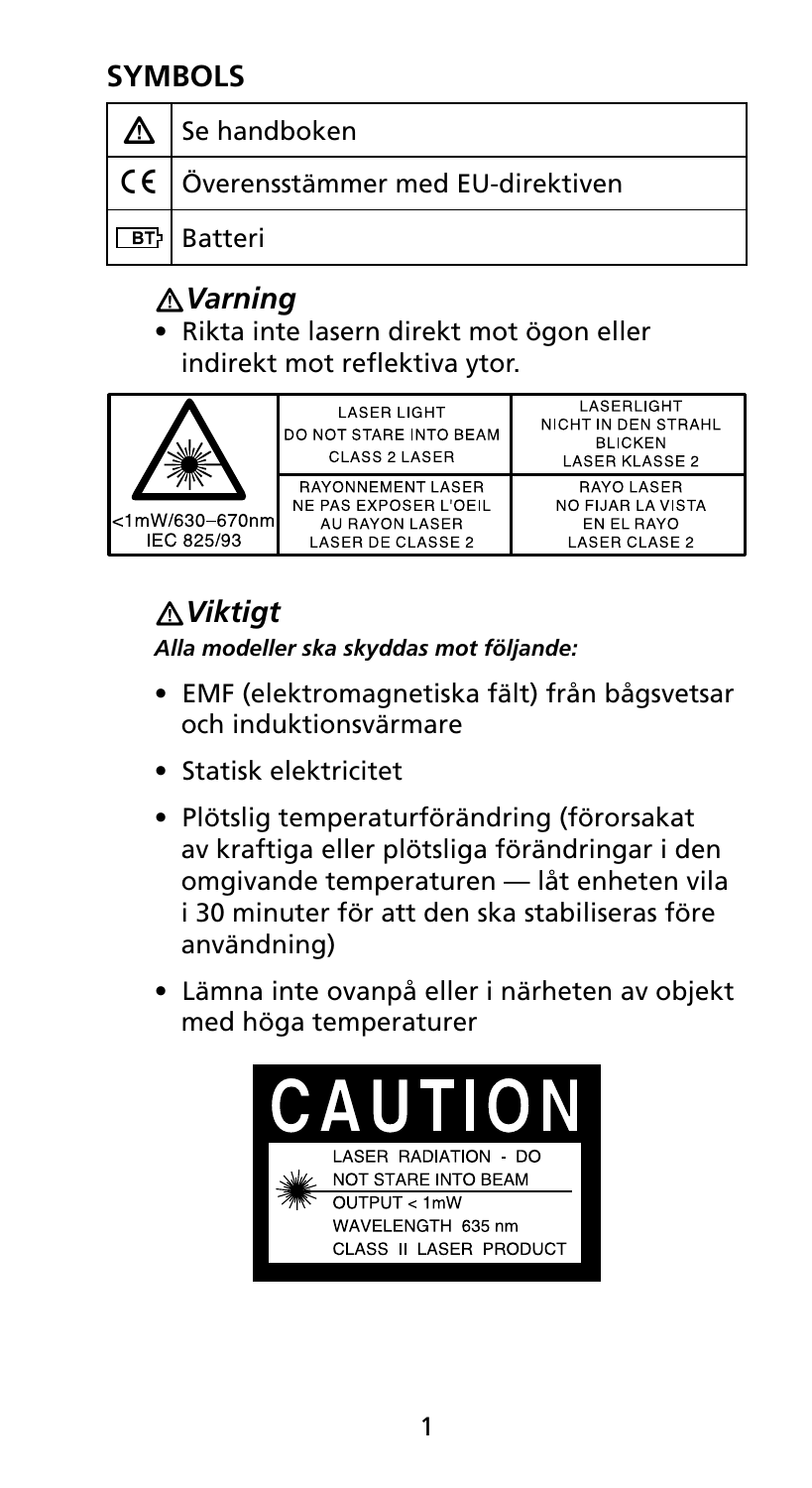## **INLEDNING**

Vi är övertygade om att du kommer att ha stor användning av din handhållna, kontaktfria termometer. Den är kompakt, tålig och enkel att använda — sikta, tryck på avtryckaren och läs av den aktuella yttemperaturen på mindre än en sekund. Du kan säkert mäta yttemperaturer på heta, farliga och svåråtkomliga föremål utan kontakt.

## **Specifikationer**

*Obs! Specifikationerna kan ändras utan föregående meddelande.* 

**Temperaturområde:** -18 till 400 °C (0 till 750 °F)

**Temperaturvisning:** °C eller 0,5 °F

**Noggrannhet** *(förutsätter omgivande driftstemperatur på 23 °C [73 °F]) För mål på:*

|               | -1 till 400 °C $\pm$ 3 % av mätvärdet eller $\pm$ 2 °C    |  |
|---------------|-----------------------------------------------------------|--|
|               | (30 till 750 °F) $(± 3,5 °F)$ , vilkendera är störst      |  |
|               | -18 till -1 °C $\pm 3$ °C ( $\pm 5$ °F) vid 23 °C (73 °F) |  |
| (0 till 30°F) | $\pm 2 \degree C \left( \pm 3.5 \degree F \right)$        |  |

**Repeterbarhet:** ±3% av mätvärde eller ± 2°C (±3°F) **Svarstid:** 500 msek, 95 % respons **Spektralrespons:** 7–18 μm **Emissivity:** pre-set 0.95 **Strålningstal:** förinställd på 0,95 **Omgivande driftsområde:** 0 till 50 °C (32 till 120 °F) **Relativ luftfuktighet:** 10–95 % icke kondenserande, vid upp till 30 °C (86 °F) **Temperatur vid förvaring:** - 20 till 65°C (-4 till 150°F) utan batteri **Vikt/Dimensioner:**  227 g (0,5 lb); 152 x 101 x 38 mm (6 x 4 x 1,5 tum) **Strömförsörjning:** 9 v alkaliskt eller NiCd batteri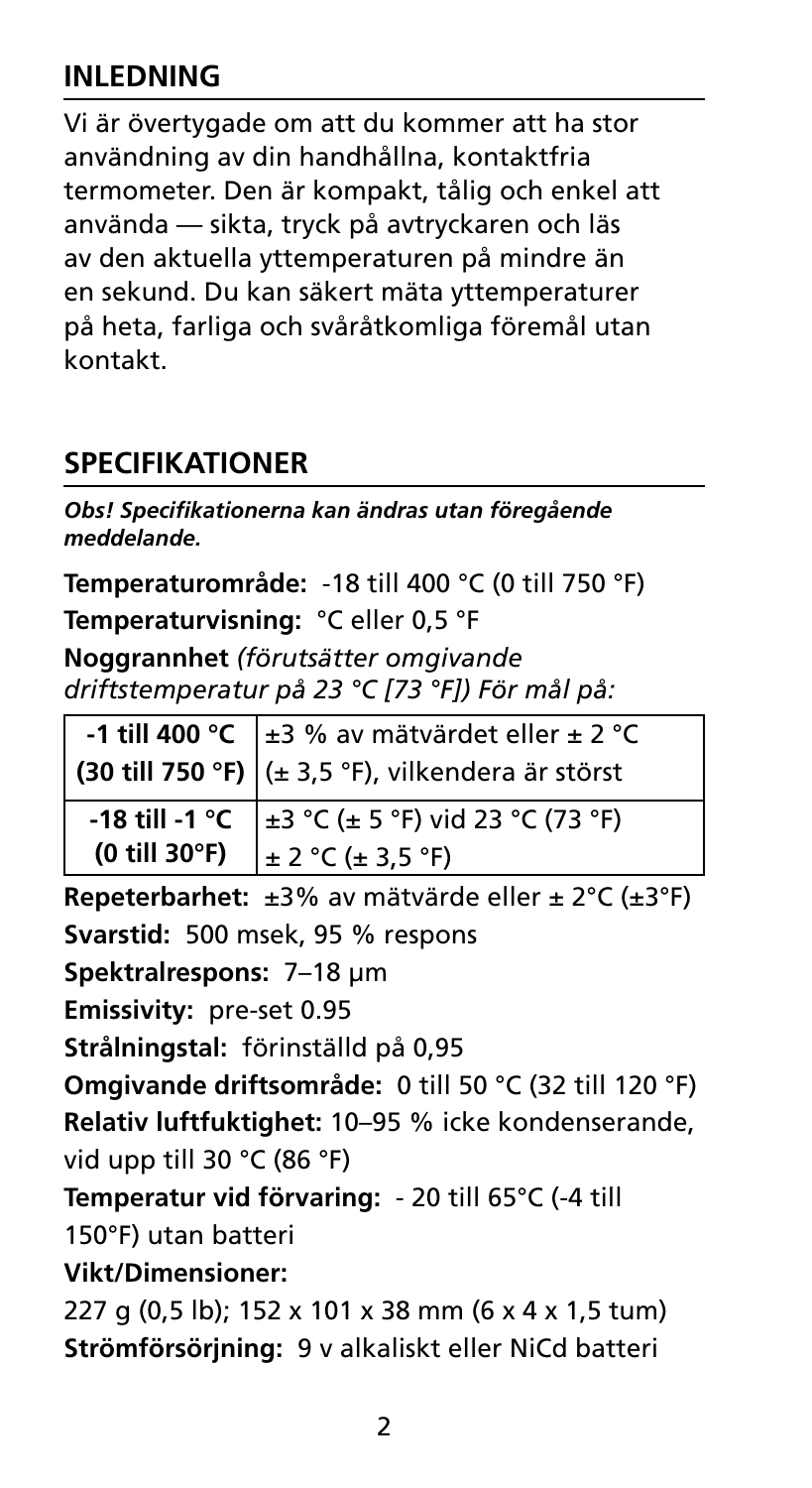**Livslängd för batterier (alkaliska):** 12 tim **Avstånd till punktstorlek:** 8:1

## **Så här fungerar det**

Infraröda termometrar mäter yttemperaturen på ett föremål. Enhetens optik känner av utstrålad (E), reflekterad (R) och överförd (T) energi, som samlas och fokuseras mot en detektor. Enhetens elektronik översätter denna information till ett temperaturvärde som sedan visas på enheten.

## **Så här använder du enheten**

## **C/F och batteri**

Öppna enhetens handtag med hjälp av fördjupningarna för fingrar i närheten av avtryckaren för att komma åt knappen för växling mellan C och F eller för att sätta i eller ta ut batteriet. Växla mellan C- och Fgrader genom att trycka på knappen (A). Sätt i 9 v batteriets positiva ände först i batterifacket.

*Obs! Batteriluckan kan avlägsnas.*

## **Använda enheten**

Utför en temperaturmätning genom att peka enheten mot ett objekt och trycka på avtryckaren. Ta hänsyn till förhållandet mellan avstånd och mätpunkt samt synfält. Om enheten är utrustad med en laser ska denna endast användas för att ta sikte. Se avsnittet Så här mäter du exakta temperaturer.

## **Teckenfönster**

Det bakgrundsbelysta teckenfönstret visar den aktuella temperaturen i Celsius eller Fahrenheit. Enheten visar mätvärdet i 7 sekunder sedan avtryckaren har släpps och ordet HOLD (HÅLL) visas. Om batteriikonen visas anger detta att batteriets laddningsnivå är låg (B).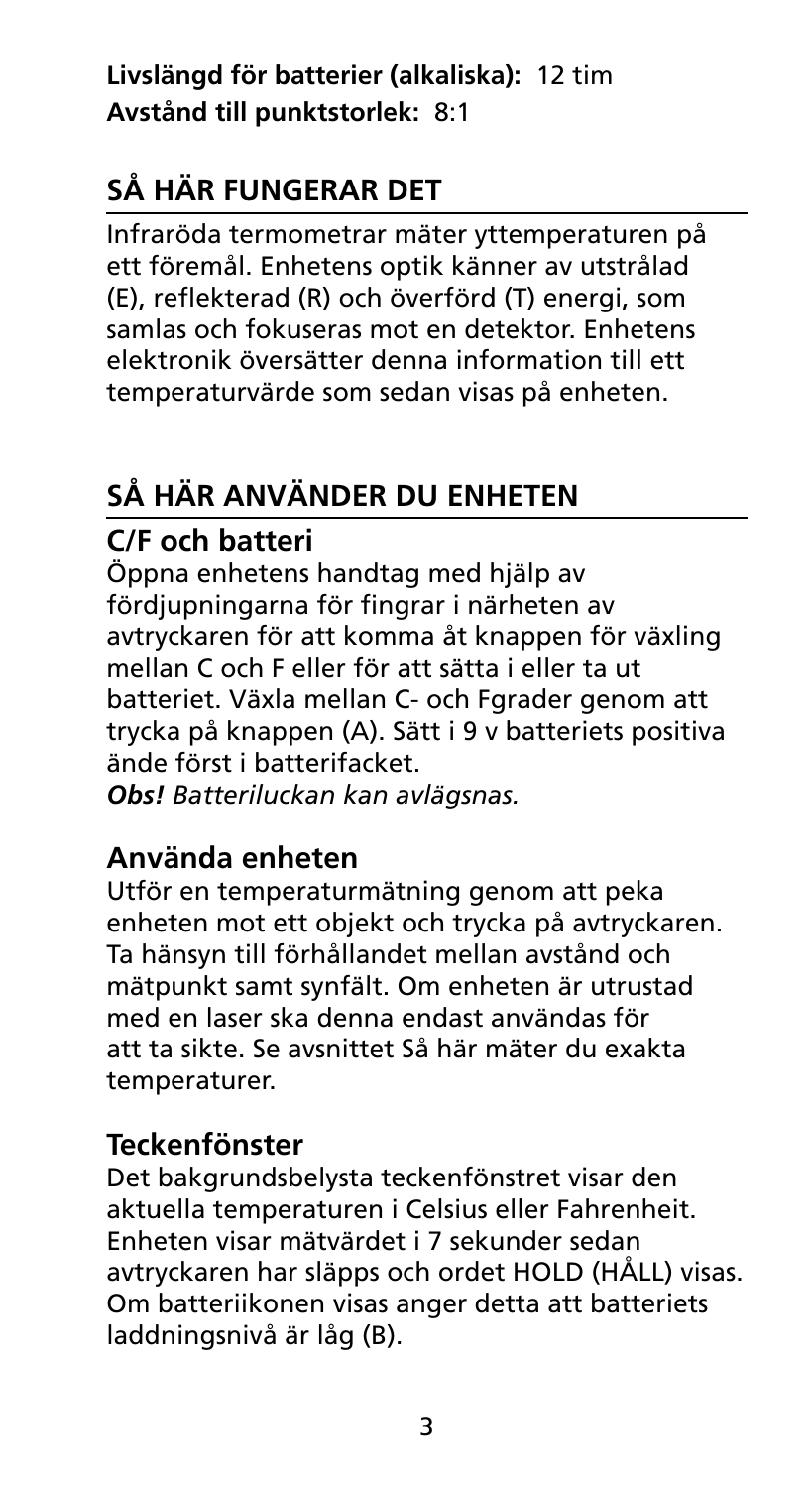## **Så här mäter du exakta temperaturer**

### **Hitta en het punkt**

Hitta en het punkt genom att sikta termometern utanför det aktuella området och för sedan enheten uppåt och nedåt över området tills du hittar den heta punkten.

## **Synfält**

Kontrollera att målet är större än enhetens punktstorlek. Ju mindre mål, desto närmare bör du vara till detta. Om exaktheten är av yttersta vikt ska du se till att målet är minst dubbelt så stort som punktstorleken.

## **Avstånd och punktstorlek**

Allteftersom avståndet (D) från föremålet ökas blir punktstor-leken (S) för det område som mäts av enheten allt större.

## **Kom ihåg**

Rekommenderas ej för användning på blanka eller polerade metallytor (rostfritt stål, aluminium o.dyl.). Se Strålningstal. Enheten kan inte mäta genom transparenta ytor, såsom glas. Den kan dock mäta glasets yttemperatur. Ånga, damm, rök o.dyl. kan förhindra exakta mätningar genom att dessa påverkar enhetens optik.

## **Strålningstal**

De flesta organiska material och målade eller oxiderade ytor har ett strålningstal på 0,95 (förinställt i enheten). Inkorrekta mätvärden kommer att bli resultatet vid mätningar på blanka eller polerade metallytor. Du kan kompensera för detta genom att täcka över ytan som ska mätas med maskeringstejp eller matt, svart målarfärg. Låt tejpen uppnå samma temperatur som materialet under den. Mät temperaturen på den tejpade eller målade ytan.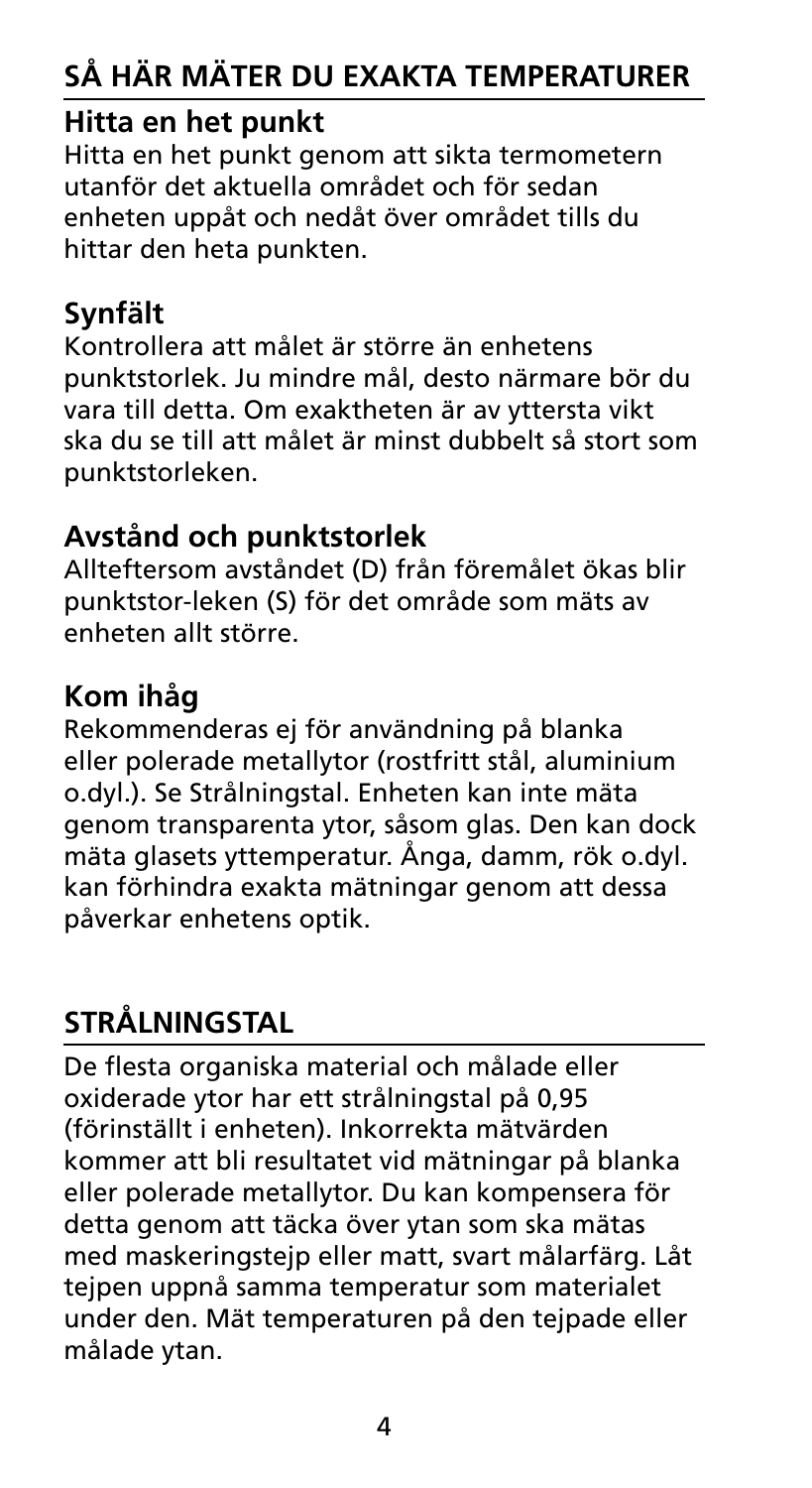## **Underhåll**

Rengöring av objektivet: Blås bort lösa partiklar med ren, komprimerad luft. Borsta försiktigt bort allt återstående skräp med en kamel-hårspensel. Torka försiktigt ytan med fuktad bomullsvadd. Vadden kan fuktas med vatten. *Obs!* 

- Använd INTE lösningsmedel för att rengöra plastobjektivet. Rengöring av kåpan: Använd en svamp eller mjuk duk som fuktats med tvål och vatten
- Sänk INTE ned enheten i vatten.

| <b>FELSOKNING</b> |  |
|-------------------|--|
|                   |  |

| Kod                        | Problem                                               | Åtgärd                                       |
|----------------------------|-------------------------------------------------------|----------------------------------------------|
| ---(i tecken-<br>fönstret) | Måltemperaturen<br>ligger över eller<br>under området | Välj ett mål inom<br>specifikationerna       |
| Batteriikonen<br>visas     | Possible low<br>battery                               | Kontrollera<br>och/eller byt ut<br>batteriet |
| Tomt<br>teckenfönster      | Possible dead<br>battery                              | Kontrollera<br>och/eller byt ut<br>batteriet |
| Lasern<br>fungerar inte    | Low or dead<br>battery                                | Byt ut batteriet                             |

## **CE-certifikation**

P Detta instrument uppfyller följande normer: **EN 61326-1** - Electromagnetic Emissions and Susceptibility **EN 61010-1** - General Safety **EN 60825-1** - Laser Safety Enheten uppfyller eventuellt inte den angivna exaktheten mellan cirka 250 Mhz och 800 Mhz vid 3 V/m.